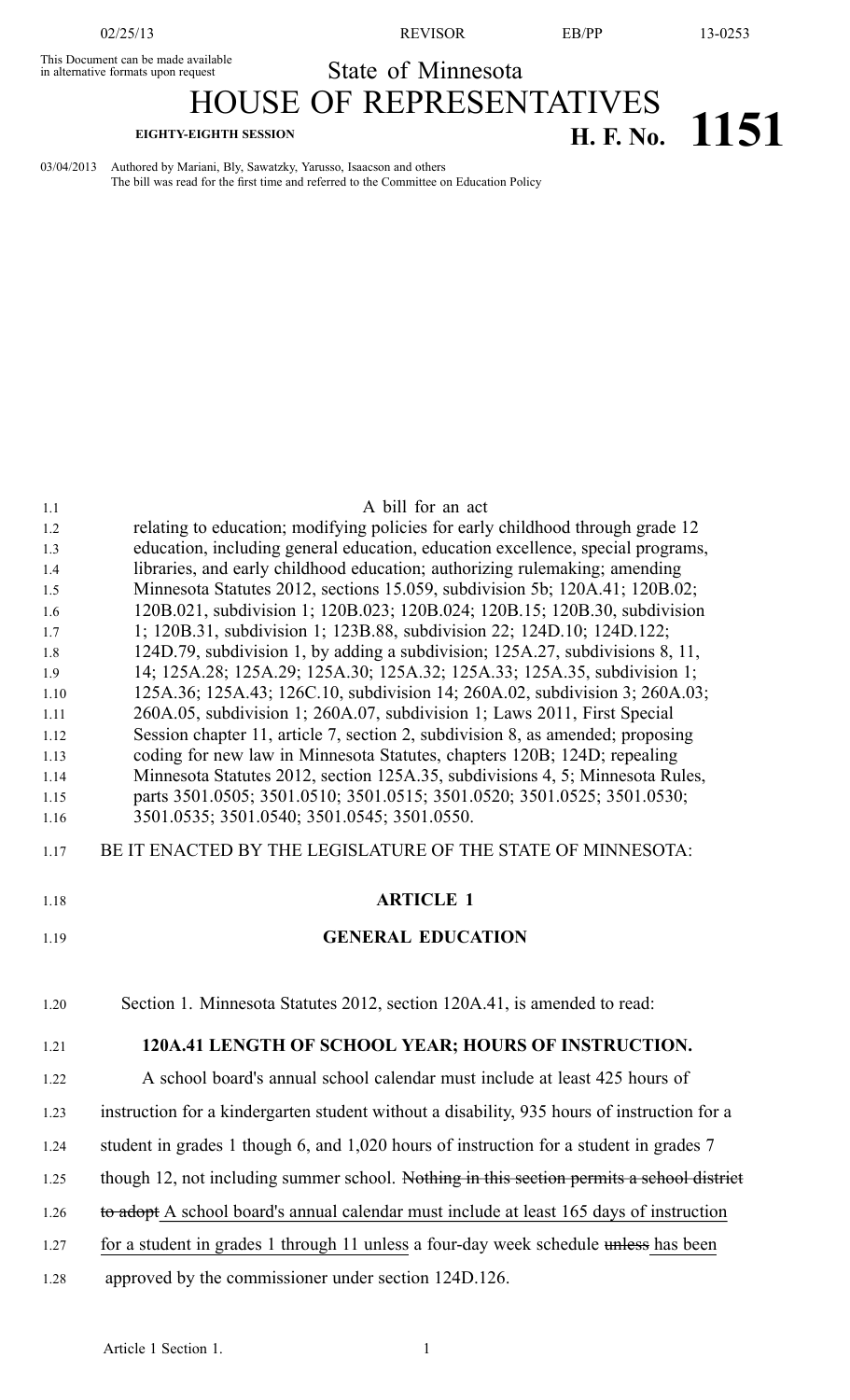| 2.1  | Sec. 2. Minnesota Statutes 2012, section 123B.88, subdivision 22, is amended to read:      |
|------|--------------------------------------------------------------------------------------------|
| 2.2  | Subd. 22. Postsecondary enrollment options pupils. Districts may provide bus               |
| 2.3  | transportation along school bus routes when space is available, for pupils attending       |
| 2.4  | programs at a postsecondary institution under the postsecondary enrollment options         |
| 2.5  | program. The transportation is permitted only if it does not increase the district's       |
| 2.6  | expenditures for transportation. Fees collected for this service under section 123B.36,    |
| 2.7  | subdivision 1, paragraph (13), shall be subtracted from the authorized cost for nonregular |
| 2.8  | transportation for the purpose of section 123B.92.                                         |
| 2.9  | Sec. 3. Minnesota Statutes 2012, section 126C.10, subdivision 14, is amended to read:      |
| 2.10 | Subd. 14. Uses of total operating capital revenue. Total operating capital revenue         |
| 2.11 | may be used only for the following purposes:                                               |
| 2.12 | (1) to acquire land for school purposes;                                                   |
| 2.13 | (2) to acquire or construct buildings for school purposes;                                 |
| 2.14 | (3) to rent or lease buildings, including the costs of building repair or improvement      |
| 2.15 | that are part of a lease agreement;                                                        |
| 2.16 | (4) to improve and repair school sites and buildings, and equip or reequip school          |
| 2.17 | buildings with permanent attached fixtures, including library media centers;               |
| 2.18 | (5) for a surplus school building that is used substantially for a public nonschool        |
| 2.19 | purpose;                                                                                   |
| 2.20 | (6) to eliminate barriers or increase access to school buildings by individuals with a     |
| 2.21 | disability;                                                                                |
| 2.22 | (7) to bring school buildings into compliance with the State Fire Code adopted             |
| 2.23 | according to chapter 299F;                                                                 |
| 2.24 | (8) to remove asbestos from school buildings, encapsulate asbestos, or make                |
| 2.25 | asbestos-related repairs;                                                                  |
| 2.26 | (9) to clean up and dispose of polychlorinated biphenyls found in school buildings;        |
| 2.27 | (10) to clean up, remove, dispose of, and make repairs related to storing heating fuel     |
| 2.28 | or transportation fuels such as alcohol, gasoline, fuel oil, and special fuel, as defined  |
| 2.29 | in section $296A.01$ ;                                                                     |
| 2.30 | (11) for energy audits for school buildings and to modify buildings if the audit           |
| 2.31 | indicates the cost of the modification can be recovered within ten years;                  |
| 2.32 | $(12)$ to improve buildings that are leased according to section 123B.51, subdivision 4;   |
| 2.33 | (13) to pay special assessments levied against school property but not to pay              |
| 2.34 | assessments for service charges;                                                           |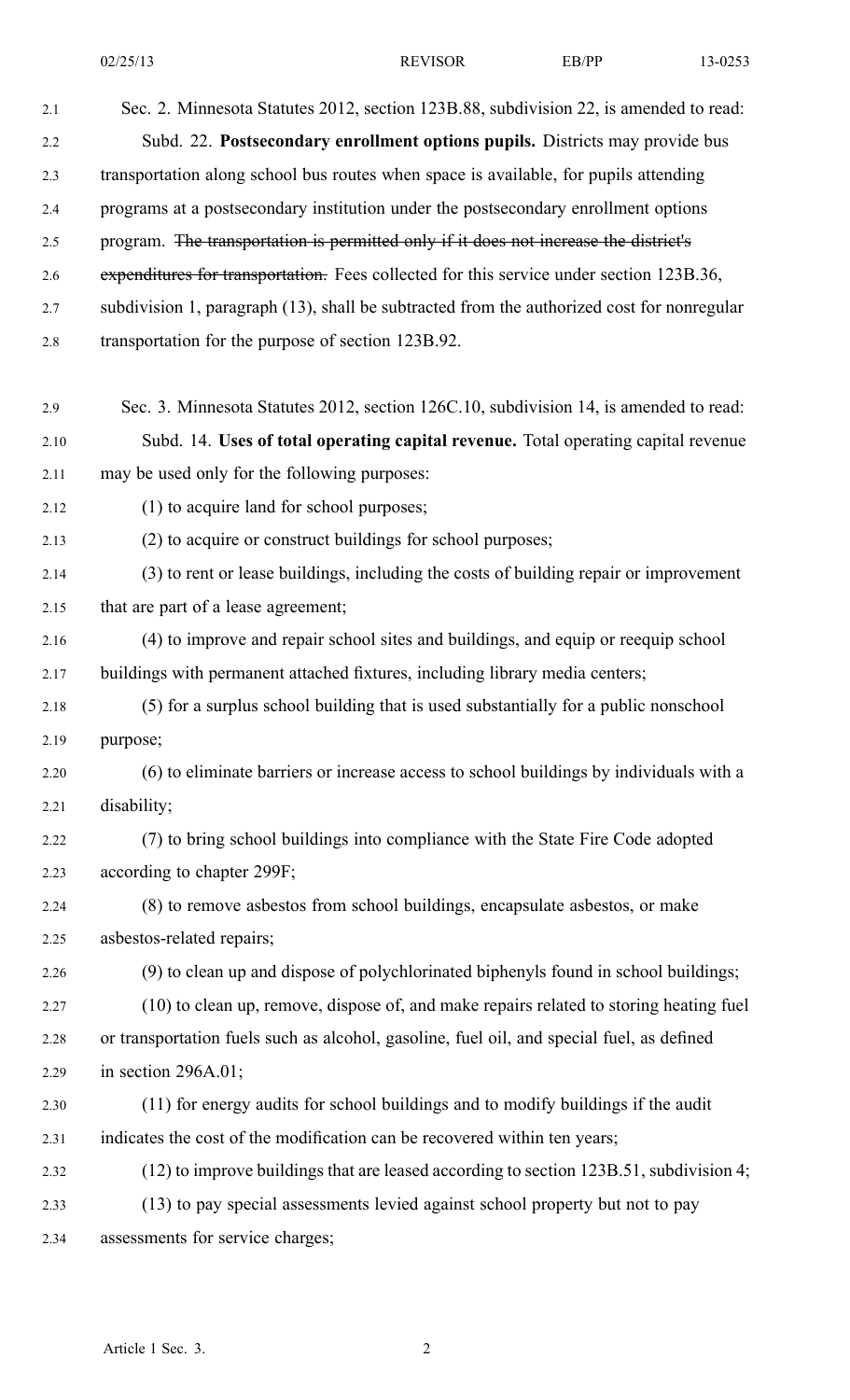|       | 02/25/13<br><b>REVISOR</b>                                                                 | EB/PP | 13-0253 |  |
|-------|--------------------------------------------------------------------------------------------|-------|---------|--|
| 3.1   | (14) to pay principal and interest on state loans for energy conservation according to     |       |         |  |
| 3.2   | section 216C.37 or loans made under the Douglas J. Johnson Economic Protection Trust       |       |         |  |
| 3.3   | Fund Act according to sections 298.292 to 298.298;                                         |       |         |  |
| 3.4   | (15) to purchase or lease interactive telecommunications equipment;                        |       |         |  |
| $3.5$ | $(16)$ by board resolution, to transfer money into the debt redemption fund to: (i)        |       |         |  |
| 3.6   | pay the amounts needed to meet, when due, principal and interest payments on certain       |       |         |  |
| 3.7   | obligations issued according to chapter 475; or (ii) pay principal and interest on debt    |       |         |  |
| 3.8   | service loans or capital loans according to section 126C.70;                               |       |         |  |
| 3.9   | (17) to pay operating capital-related assessments of any entity formed under a             |       |         |  |
| 3.10  | cooperative agreement between two or more districts;                                       |       |         |  |
| 3.11  | (18) to purchase or lease computers and related materials hardware, initial purchase       |       |         |  |
| 3.12  | of related software, but not annual licensing fees, copying machines, telecommunications   |       |         |  |
| 3.13  | equipment, and other noninstructional equipment;                                           |       |         |  |
| 3.14  | (19) to purchase or lease assistive technology or equipment for instructional              |       |         |  |
| 3.15  | programs;                                                                                  |       |         |  |
| 3.16  | $(20)$ to purchase textbooks as defined in section 123B.41, subdivision 2;                 |       |         |  |
| 3.17  | (21) to purchase new and replacement library media resources or technology;                |       |         |  |
| 3.18  | (22) to lease or purchase vehicles;                                                        |       |         |  |
| 3.19  | (23) to purchase or lease telecommunications equipment, computers, and related             |       |         |  |
| 3.20  | equipment for integrated information management systems for:                               |       |         |  |
| 3.21  | (i) managing and reporting learner outcome information for all students under a            |       |         |  |
| 3.22  | results-oriented graduation rule;                                                          |       |         |  |
| 3.23  | (ii) managing student assessment, services, and achievement information required           |       |         |  |
| 3.24  | for students with individualized education programs; and                                   |       |         |  |
| 3.25  | (iii) other classroom information management needs;                                        |       |         |  |
| 3.26  | (24) to pay personnel costs directly related to the acquisition, operation, and            |       |         |  |
| 3.27  | maintenance of telecommunications systems, computers, related equipment, and network       |       |         |  |
| 3.28  | and applications software; and                                                             |       |         |  |
| 3.29  | (25) to pay the costs directly associated with closing a school facility, including        |       |         |  |
| 3.30  | moving and storage costs.                                                                  |       |         |  |
| 3.31  | Sec. 4. Minnesota Statutes 2012, section 260A.02, subdivision 3, is amended to read:       |       |         |  |
| 3.32  | Subd. 3. Continuing truant. "Continuing truant" means a child who is subject to the        |       |         |  |
| 3.33  | compulsory instruction requirements of section 120A.22 and is absent from instruction in a |       |         |  |

- 3.34 school, as defined in section 120A.05, without valid excuse within <sup>a</sup> single school year for:
- 3.35 (1) three days if the child is in elementary school; or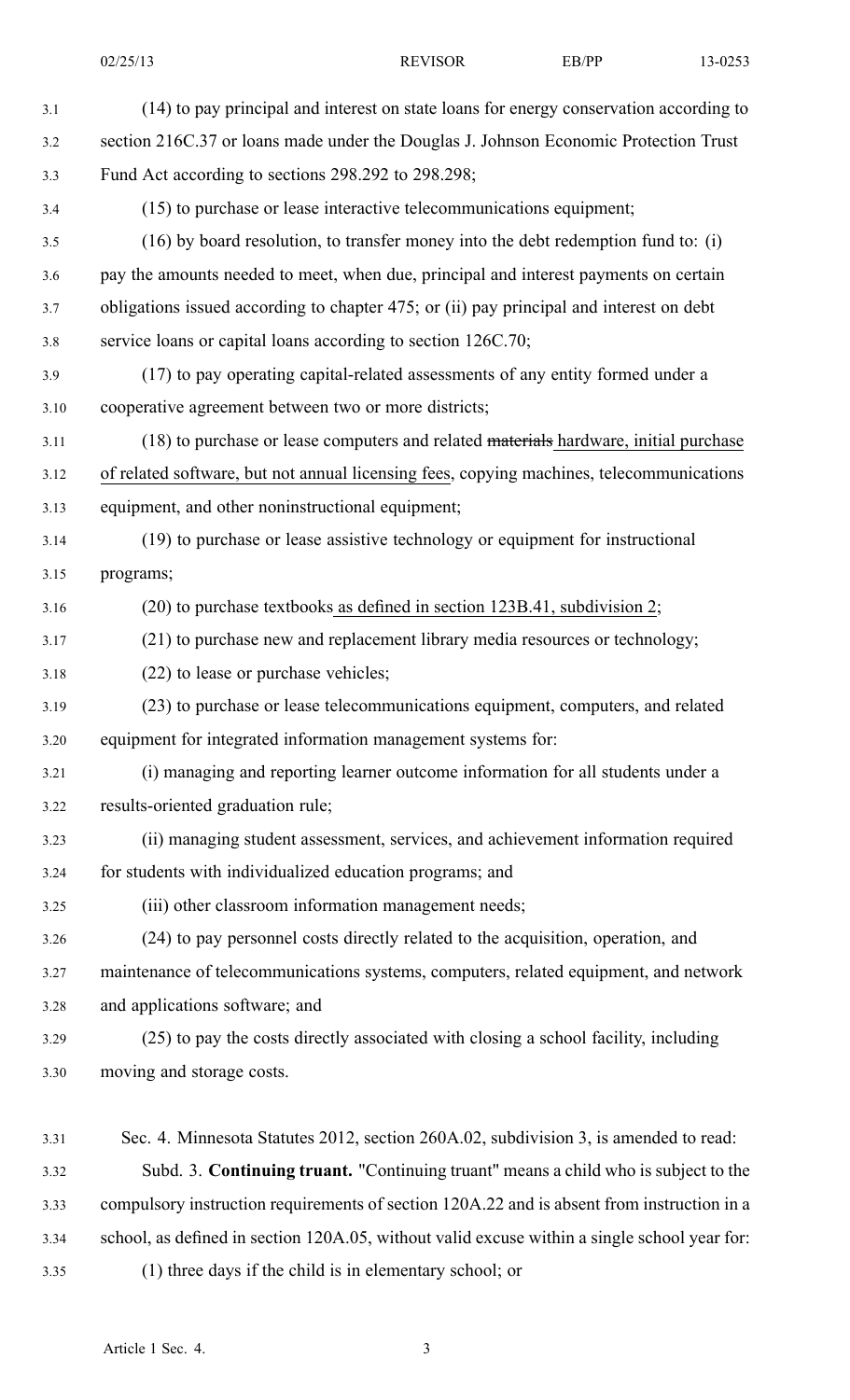|      | 02/25/13                                                                             | <b>REVISOR</b>                                                                                 | EB/PP | 13-0253 |
|------|--------------------------------------------------------------------------------------|------------------------------------------------------------------------------------------------|-------|---------|
| 4.1  |                                                                                      | (2) three or more class periods on three days if the child is in middle school, junior         |       |         |
| 4.2  | high school, or high school.                                                         |                                                                                                |       |         |
| 4.3  |                                                                                      | Nothing in this section shall prevent a school district or charter school from notifying       |       |         |
| 4.4  |                                                                                      | a truant child's parent or legal guardian of the child's truancy or otherwise addressing a     |       |         |
| 4.5  |                                                                                      | child's attendance problems prior to the child becoming a continuing truant.                   |       |         |
| 4.6  |                                                                                      | Sec. 5. Minnesota Statutes 2012, section 260A.03, is amended to read:                          |       |         |
| 4.7  |                                                                                      | 260A.03 NOTICE TO PARENT OR GUARDIAN WHEN CHILD IS A                                           |       |         |
| 4.8  | <b>CONTINUING TRUANT.</b>                                                            |                                                                                                |       |         |
| 4.9  |                                                                                      | Upon a child's initial classification as a continuing truant, the school attendance            |       |         |
| 4.10 |                                                                                      | officer or other designated school official shall notify the child's parent or legal guardian, |       |         |
| 4.11 |                                                                                      | by first-class mail or other reasonable means, of the following:                               |       |         |
| 4.12 | $(1)$ that the child is truant;                                                      |                                                                                                |       |         |
| 4.13 |                                                                                      | (2) that the parent or guardian should notify the school if there is a valid excuse            |       |         |
| 4.14 | for the child's absences;                                                            |                                                                                                |       |         |
| 4.15 |                                                                                      | (3) that the parent or guardian is obligated to compel the attendance of the child             |       |         |
| 4.16 |                                                                                      | at school pursuant to section 120A.22 and parents or guardians who fail to meet this           |       |         |
| 4.17 | obligation may be subject to prosecution under section 120A.34;                      |                                                                                                |       |         |
| 4.18 | $(4)$ that this notification serves as the notification required by section 120A.34; |                                                                                                |       |         |
| 4.19 |                                                                                      | (5) that alternative educational programs and services may be available in the child's         |       |         |
| 4.20 | enrolling or resident district;                                                      |                                                                                                |       |         |
| 4.21 |                                                                                      | (6) that the parent or guardian has the right to meet with appropriate school personnel        |       |         |
| 4.22 | to discuss solutions to the child's truancy;                                         |                                                                                                |       |         |
| 4.23 |                                                                                      | (7) that if the child continues to be truant, the parent and child may be subject to           |       |         |
| 4.24 | juvenile court proceedings under chapter 260C;                                       |                                                                                                |       |         |
| 4.25 |                                                                                      | (8) that if the child is subject to juvenile court proceedings, the child may be subject       |       |         |
| 4.26 |                                                                                      | to suspension, restriction, or delay of the child's driving privilege pursuant to section      |       |         |
| 4.27 | $260C.201$ ; and                                                                     |                                                                                                |       |         |
| 4.28 |                                                                                      | (9) that it is recommended that the parent or guardian accompany the child to school           |       |         |
| 4.29 | and attend classes with the child for one day.                                       |                                                                                                |       |         |
| 4.30 |                                                                                      | Sec. 6. Minnesota Statutes 2012, section 260A.05, subdivision 1, is amended to read:           |       |         |
| 4.31 |                                                                                      | Subdivision 1. Establishment. A school district or charter school may establish                |       |         |
| 4.32 |                                                                                      | one or more school attendance review boards to exercise the powers and duties in this          |       |         |

4.33 section. The school district or charter school board shall appoint the members of the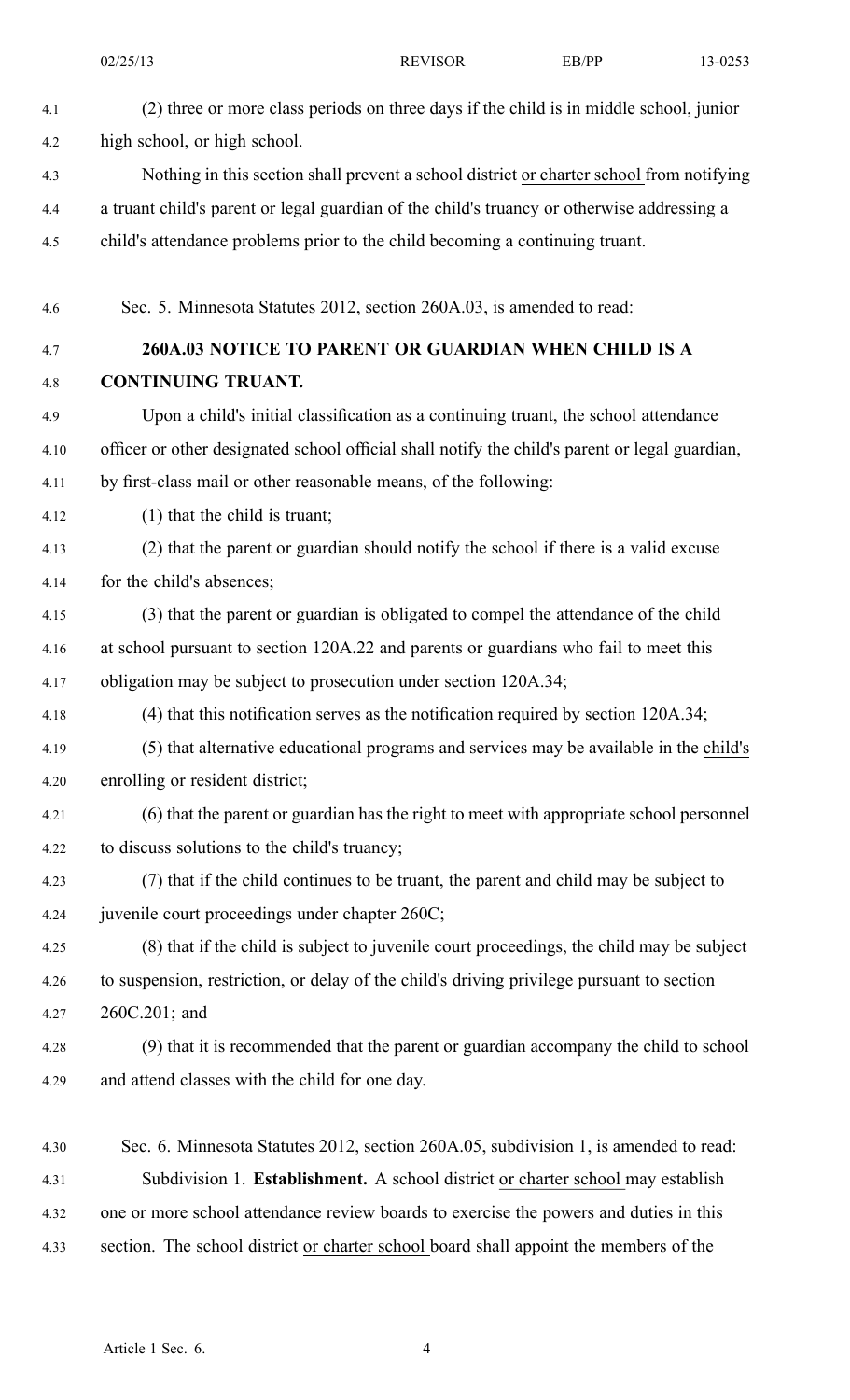|      | 02/25/13                                                                                     | <b>REVISOR</b>                                                                                 | EB/PP | 13-0253 |  |
|------|----------------------------------------------------------------------------------------------|------------------------------------------------------------------------------------------------|-------|---------|--|
| 5.1  | school attendance review board and designate the schools within the board's jurisdiction.    |                                                                                                |       |         |  |
| 5.2  | Members of a school attendance review board may include:                                     |                                                                                                |       |         |  |
| 5.3  |                                                                                              | (1) the superintendent of the school district or the superintendent's designee or              |       |         |  |
| 5.4  | charter director or the director's designee;                                                 |                                                                                                |       |         |  |
| 5.5  | (2) a principal and one or more other school officials from within the district or           |                                                                                                |       |         |  |
| 5.6  | charter school;                                                                              |                                                                                                |       |         |  |
| 5.7  | (3) parent representatives;                                                                  |                                                                                                |       |         |  |
| 5.8  | (4) representatives from community agencies that provide services for truant                 |                                                                                                |       |         |  |
| 5.9  | students and their families;                                                                 |                                                                                                |       |         |  |
| 5.10 | (5) a juvenile probation officer;                                                            |                                                                                                |       |         |  |
| 5.11 | (6) school counselors and attendance officers; and                                           |                                                                                                |       |         |  |
| 5.12 | (7) law enforcement officers.                                                                |                                                                                                |       |         |  |
| 5.13 | Sec. 7. Minnesota Statutes 2012, section 260A.07, subdivision 1, is amended to read:         |                                                                                                |       |         |  |
| 5.14 | Subdivision 1. Establishment; referrals. A county attorney may establish a truancy           |                                                                                                |       |         |  |
| 5.15 | mediation program for the purpose of resolving truancy problems without court action. If     |                                                                                                |       |         |  |
| 5.16 | a student is in a school district or charter school that has established a school attendance |                                                                                                |       |         |  |
| 5.17 | review board, the student may be referred to the county attorney under section 260A.06,      |                                                                                                |       |         |  |
| 5.18 |                                                                                              | subdivision 3. If the student's school district or charter school has not established a board, |       |         |  |
| 5.19 | the student may be referred to the county attorney by the school district or charter school  |                                                                                                |       |         |  |
| 5.20 | if the student continues to be truant after the parent or guardian has been sent or conveyed |                                                                                                |       |         |  |
| 5.21 | the notice under section 260A.03.                                                            |                                                                                                |       |         |  |
| 5.22 |                                                                                              | <b>ARTICLE 2</b>                                                                               |       |         |  |
| 5.23 |                                                                                              | <b>EDUCATION EXCELLENCE</b>                                                                    |       |         |  |
| 5.24 | Section 1. [120B.018] DEFINITIONS.                                                           |                                                                                                |       |         |  |
| 5.25 | Subdivision 1. Scope. The definitions in this section apply to this chapter.                 |                                                                                                |       |         |  |
| 5.26 | Subd. 2. Academic standard. "Academic standard" means a summary description                  |                                                                                                |       |         |  |
| 5.27 | of student learning in a required content area under section 120B.021 or elective content    |                                                                                                |       |         |  |
| 5.28 | area under section 120B.022.                                                                 |                                                                                                |       |         |  |
| 5.29 | Subd. 3. Benchmark. "Benchmark" means specific knowledge or skill that a                     |                                                                                                |       |         |  |
| 5.30 | student must master to complete part of an academic standard by the end of the grade         |                                                                                                |       |         |  |
| 5.31 | level or grade band.                                                                         |                                                                                                |       |         |  |
| 5.32 | Subd. 4. Credit. "Credit" means the determination by the local school district               |                                                                                                |       |         |  |
| 5.33 | that a student has successfully completed an academic year of study or mastered the          |                                                                                                |       |         |  |
| 5.34 | applicable subject matter.                                                                   |                                                                                                |       |         |  |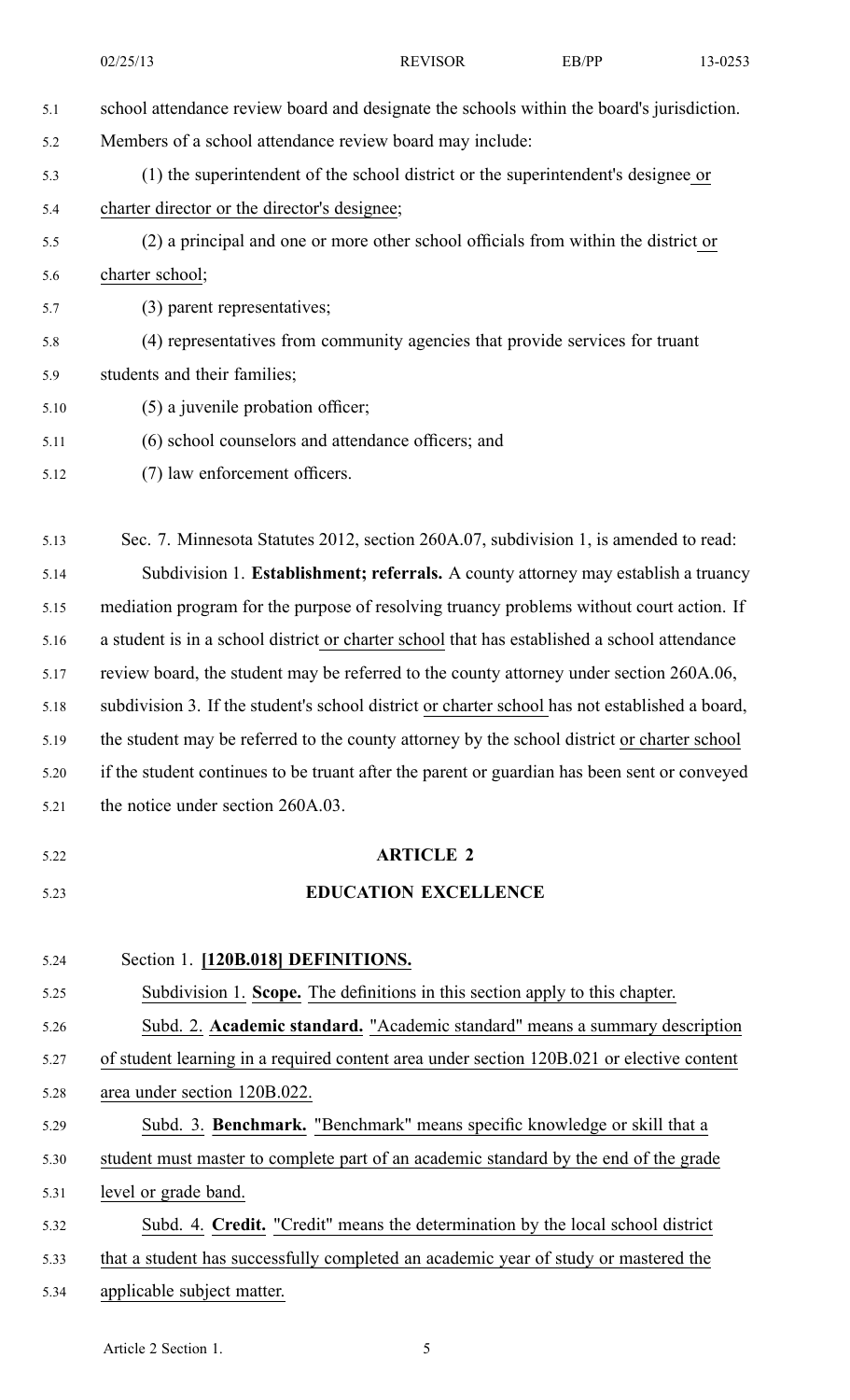| 6.1  | Subd. 5. Elective standard. "Elective standard" means a locally adopted                           |
|------|---------------------------------------------------------------------------------------------------|
| 6.2  | expectation for student learning in career and technical education and world languages.           |
| 6.3  | Subd. 6. Required standard. "Required standard" means (1) a statewide adopted                     |
| 6.4  | expectation for student learning in the content areas of language arts, mathematics,              |
| 6.5  | science, social studies, physical education, and the arts or (2) a locally adopted expectation    |
| 6.6  | for student learning in health and the arts.                                                      |
| 6.7  | Subd. 7. School site. "School site" means a separate facility, or a separate program              |
| 6.8  | within a facility that a local school board recognizes as a school site for funding purposes.     |
|      |                                                                                                   |
| 6.9  | Sec. 2. Minnesota Statutes 2012, section 120B.02, is amended to read:                             |
| 6.10 | 120B.02 EDUCATIONAL EXPECTATIONS AND GRADUATION                                                   |
| 6.11 | REQUIREMENTS FOR MINNESOTA'S STUDENTS.                                                            |
| 6.12 | Subdivision 1. Educational expectations. (a) The legislature is committed to                      |
| 6.13 | establishing rigorous academic standards for Minnesota's public school students. To               |
| 6.14 | that end, the commissioner shall adopt in rule statewide academic standards. The                  |
| 6.15 | commissioner shall not prescribe in rule or otherwise the delivery system, classroom              |
| 6.16 | assessments, or form of instruction that school sites must use. For purposes of this chapter,     |
| 6.17 | a school site is a separate facility, or a separate program within a facility that a local school |
| 6.18 | board recognizes as a school site for funding purposes.                                           |
| 6.19 | (b) All commissioner actions regarding the rule must be premised on the following:                |
| 6.20 | (1) the rule is intended to raise academic expectations for students, teachers, and               |
| 6.21 | schools;                                                                                          |
| 6.22 | (2) any state action regarding the rule must evidence consideration of school district            |
| 6.23 | autonomy; and                                                                                     |
| 6.24 | (3) the Department of Education, with the assistance of school districts, must make               |
| 6.25 | available information about all state initiatives related to the rule to students and parents,    |
| 6.26 | teachers, and the general public in a timely format that is appropriate, comprehensive, and       |
| 6.27 | readily understandable.                                                                           |
| 6.28 | (e) When fully implemented, the requirements for high school graduation in                        |
| 6.29 | Minnesota must require students to satisfactorily complete, as determined by the school           |
| 6.30 | district, the course credit requirements under section 120B.024, all state academic               |
| 6.31 | standards or local academic standards where state standards do not apply, and successfully        |
| 6.32 | pass graduation examinations as required under section 120B.30.                                   |
| 6.33 | $(d)$ (c) The commissioner shall periodically review and report on the state's                    |
| 6.34 | assessment process.                                                                               |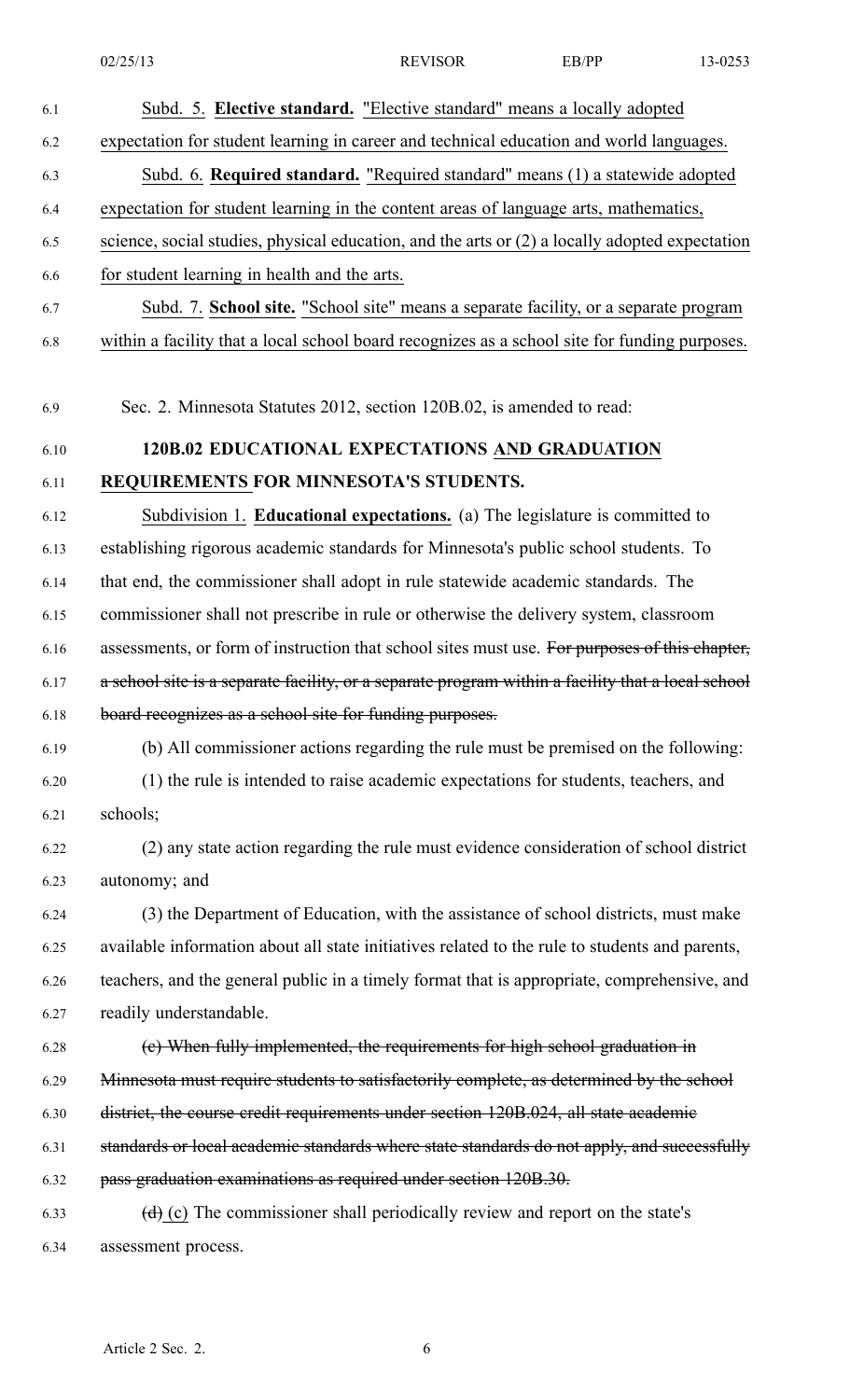|              | 02/25/13                                                                                                                                                                           | <b>REVISOR</b> | EB/PP | 13-0253 |
|--------------|------------------------------------------------------------------------------------------------------------------------------------------------------------------------------------|----------------|-------|---------|
| 7.1          | (e) (d) School districts are not required to adopt specific provisions of the federal                                                                                              |                |       |         |
| 7.2          | School-to-Work programs.                                                                                                                                                           |                |       |         |
| 7.3          | Subd. 2. Graduation requirements. The state minimum requirements for high                                                                                                          |                |       |         |
| 7.4          | school graduation are satisfactorily completing the credit and academic standards                                                                                                  |                |       |         |
| 7.5          | requirements under section 120B.024, as determined by the school district, and                                                                                                     |                |       |         |
| 7.6          | successfully passing the graduation examinations under section 120B.30. A school district                                                                                          |                |       |         |
| 7.7          | must adopt graduation requirements that meet or exceed state graduation requirements                                                                                               |                |       |         |
| 7.8          | established in law or rule.                                                                                                                                                        |                |       |         |
| 7.9          | <b>EFFECTIVE DATE.</b> This section is effective August 1, 2013, and applies to                                                                                                    |                |       |         |
| 7.10         | students entering 9th grade in the 2013-2014 school year and later.                                                                                                                |                |       |         |
|              |                                                                                                                                                                                    |                |       |         |
| 7.11         | Sec. 3. Minnesota Statutes 2012, section 120B.021, subdivision 1, is amended to read:                                                                                              |                |       |         |
| 7.12         | Subdivision 1. Required academic standards. (a) The following subject areas                                                                                                        |                |       |         |
| 7.13         | are required for statewide accountability:                                                                                                                                         |                |       |         |
| 7.14         | (1) language arts;                                                                                                                                                                 |                |       |         |
| 7.15         | $(2)$ mathematics;                                                                                                                                                                 |                |       |         |
| 7.16         | $(3)$ science;                                                                                                                                                                     |                |       |         |
| 7.17         | (4) social studies <del>, including history, geography, economics, and government and</del>                                                                                        |                |       |         |
| 7.18         | eitizenship;                                                                                                                                                                       |                |       |         |
| 7.19         | (5) physical education;                                                                                                                                                            |                |       |         |
| 7.20         | (6) health, for which locally developed academic standards apply; and                                                                                                              |                |       |         |
| 7.21<br>7.22 | (7) the arts, for which statewide or locally developed academic standards apply, as<br>determined by the school district. Public elementary and middle schools must offer at least |                |       |         |
| 7.23         | three and require at least two of the following four arts areas: dance; music; theater; and                                                                                        |                |       |         |
| 7.24         | visual arts. Public high schools must offer at least three and require at least one of the                                                                                         |                |       |         |
| 7.25         | following five arts areas: media arts; dance; music; theater; and visual arts.                                                                                                     |                |       |         |
| 7.26         | The commissioner must submit proposed standards in science and social studies to                                                                                                   |                |       |         |
| 7.27         | the legislature by February 1, 2004.                                                                                                                                               |                |       |         |
| 7.28         | (b) For purposes of applicable federal law, the academic standards for language arts,                                                                                              |                |       |         |
| 7.29         | mathematics, and science apply to all public school students, except the very few students                                                                                         |                |       |         |
| 7.30         | with extreme cognitive or physical impairments for whom an individualized education                                                                                                |                |       |         |
| 7.31         | program team has determined that the required academic standards are inappropriate. An                                                                                             |                |       |         |
| 7.32         | individualized education program team that makes this determination must establish                                                                                                 |                |       |         |
| 7.33         | alternative standards.                                                                                                                                                             |                |       |         |
| 7.34         | A school district, no later than the 2007-2008 school year, must adopt graduation                                                                                                  |                |       |         |
| 7.35         | requirements that meet or exceed state graduation requirements established in law or rule.                                                                                         |                |       |         |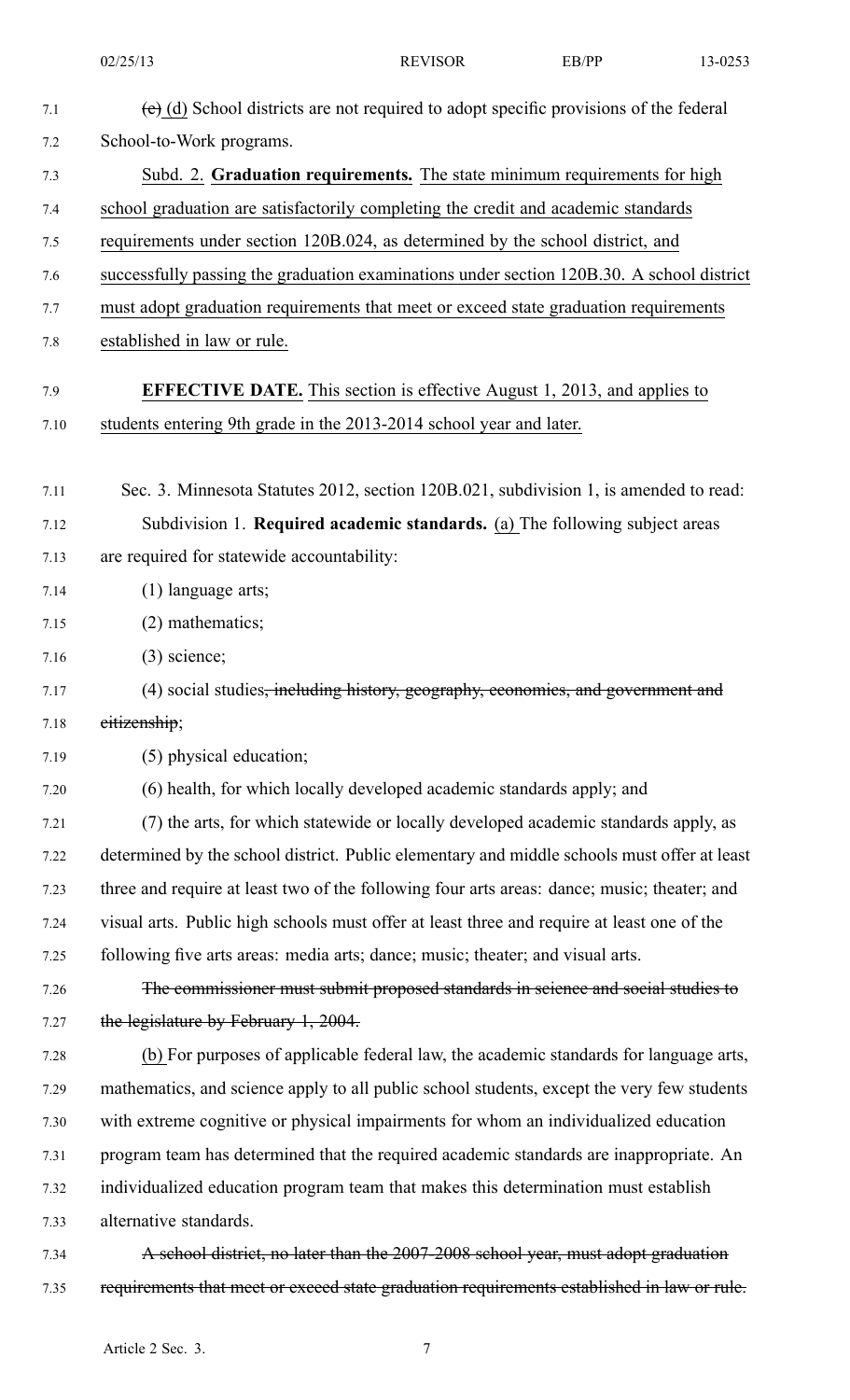8.1 A school district that incorporates these state graduation requirements before the 2007-2008 8.2 school year must provide students who enter the 9th grade in or before the 2003-2004 8.3 school year the opportunity to earn <sup>a</sup> diploma based on existing locally established 8.4 graduation requirements in effect when the students entered the 9th grade. (c) District 8.5 efforts to develop, implement, or improve instruction or curriculum as <sup>a</sup> result of the 8.6 provisions of this section must be consistent with sections 120B.10, 120B.11, and 120B.20. 8.7 The commissioner must include the contributions of Minnesota American Indian 8.8 tribes and communities as they relate to the academic standards during the review and 8.9 revision of the required academic standards.

8.10 Sec. 4. Minnesota Statutes 2012, section 120B.023, is amended to read:

# 8.11 **120B.023 BENCHMARKS.**

8.12 Subdivision 1. **Benchmarks implement, supplement statewide academic** 8.13 **standards.** (a) The commissioner must supplement required state academic standards with 8.14 grade-level benchmarks. High school benchmarks may cover more than one grade. The 8.15 benchmarks must implement statewide academic standards by specifying the academic 8.16 knowledge and skills that Schools must offer and students must achieve all benchmarks for 8.17 an academic standard to satisfactorily complete a that state standard. The commissioner 8.18 must publish benchmarks to inform and guide parents, teachers, school districts, and other 8.19 interested persons and to use in developing tests consistent with the benchmarks. 8.20 (b) The commissioner shall publish benchmarks in the State Register to inform and

8.21 guide parents, teachers, school districts, and other interested persons and transmit the 8.22 benchmarks in any other manner that makes them accessible to the general public. The 8.23 commissioner must use benchmarks in developing tests under section 120B.30. The 8.24 commissioner may charge <sup>a</sup> reasonable fee for publications.

8.25 (c) Once established, the commissioner may change the benchmarks only with 8.26 specific legislative authorization and after completing <sup>a</sup> review under subdivision 2.

8.27 (d) The commissioner must develop and implement a system for reviewing each 8.28 of the required academic standards and related benchmarks and elective standards on <sup>a</sup> 8.29 periodic cycle, consistent with subdivision 2.

8.30 (e) (d) The benchmarks are not subject to chapter 14 and section 14.386 does not 8.31 apply.

8.32 Subd. 2. **Revisions and reviews required.** (a) The commissioner of education must 8.33 revise and appropriately embed technology and information literacy standards consistent 8.34 with recommendations from school media specialists into the state's academic standards 8.35 and graduation requirements and implement <sup>a</sup> review cycle for state academic standards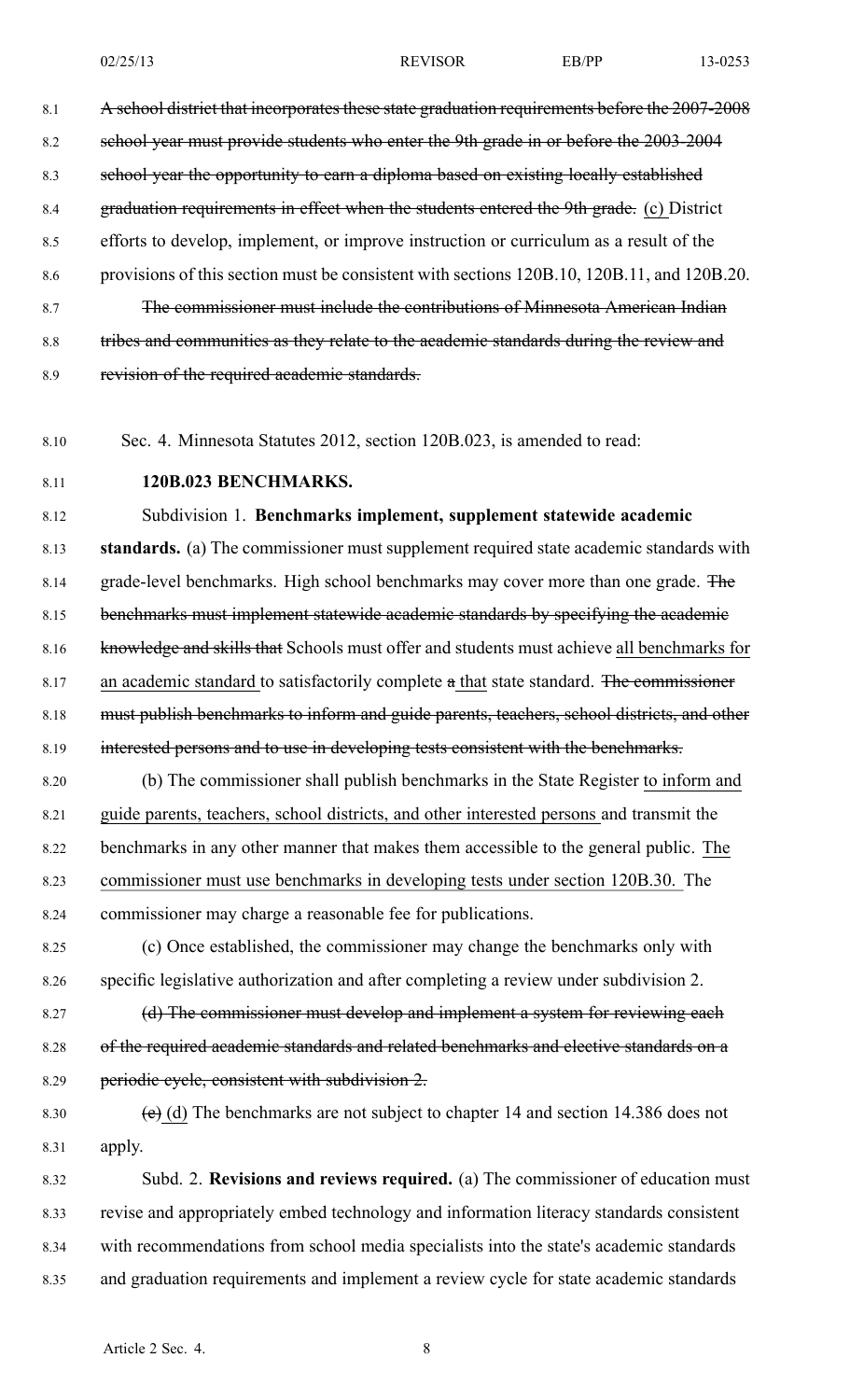| 9.1  | and related benchmarks, consistent with this subdivision. During each review cycle, the     |
|------|---------------------------------------------------------------------------------------------|
| 9.2  | commissioner also must examine the alignment of each required academic standard and         |
| 9.3  | related benchmark with the knowledge and skills students need for college readiness         |
| 9.4  | and advanced work in the particular subject area. The commissioner must include the         |
| 9.5  | contributions of Minnesota American Indian tribes and communities as they relate to the     |
| 9.6  | academic standards during the review and revision of the required academic standards.       |
| 9.7  | (b) The commissioner in the 2006-2007 school year must revise and align the state's         |
| 9.8  | academic standards and high school graduation requirements in mathematics to require        |
| 9.9  | that students satisfactorily complete the revised mathematics standards, beginning in the   |
| 9.10 | 2010-2011 school year. Under the revised standards:                                         |
| 9.11 | (1) students must satisfactorily complete an algebra I credit by the end of eighth          |
| 9.12 | grade; and                                                                                  |
| 9.13 | (2) students scheduled to graduate in the 2014-2015 school year or later must               |
| 9.14 | satisfactorily complete an algebra II credit or its equivalent.                             |
| 9.15 | (b) The commissioner also must ensure that the statewide mathematics assessments            |
| 9.16 | administered to students in grades 3 through 8 and 11 are aligned with the state academic   |
| 9.17 | standards in mathematics, consistent with section 120B.30, subdivision 1, paragraph         |
| 9.18 | (b). The commissioner must implement a review of the academic standards and related         |
| 9.19 | benchmarks in mathematics beginning in the 2015-2016 school year.                           |
| 9.20 | (c) The commissioner in the 2007-2008 school year must revise and align the state's         |
| 9.21 | academic standards and high school graduation requirements in the arts to require that      |
| 9.22 | students satisfactorily complete the revised arts standards beginning in the 2010-2011      |
| 9.23 | school year. The commissioner must implement a review of the academic standards and         |
| 9.24 | related benchmarks in arts beginning in the 2016-2017 school year.                          |
| 9.25 | (d) The commissioner in the 2008-2009 school year must revise and align the state's         |
| 9.26 | academic standards and high school graduation requirements in science to require that       |
| 9.27 | students satisfactorily complete the revised science standards, beginning in the 2011-2012  |
| 9.28 | school year. Under the revised standards, students scheduled to graduate in the 2014-2015   |
| 9.29 | school year or later must satisfactorily complete a chemistry or physics credit or a career |
| 9.30 | and technical education credit that meets standards underlying the chemistry, physics,      |
| 9.31 | or biology credit or a combination of those standards approved by the district. The         |
| 9.32 | commissioner must implement a review of the academic standards and related benchmarks       |
| 9.33 | in science beginning in the 2017-2018 school year.                                          |
| 9.34 | (e) The commissioner in the 2009-2010 school year must revise and align the state's         |
| 9.35 | academic standards and high school graduation requirements in language arts to require      |

9.36 that students satisfactorily complete the revised language arts standards beginning in the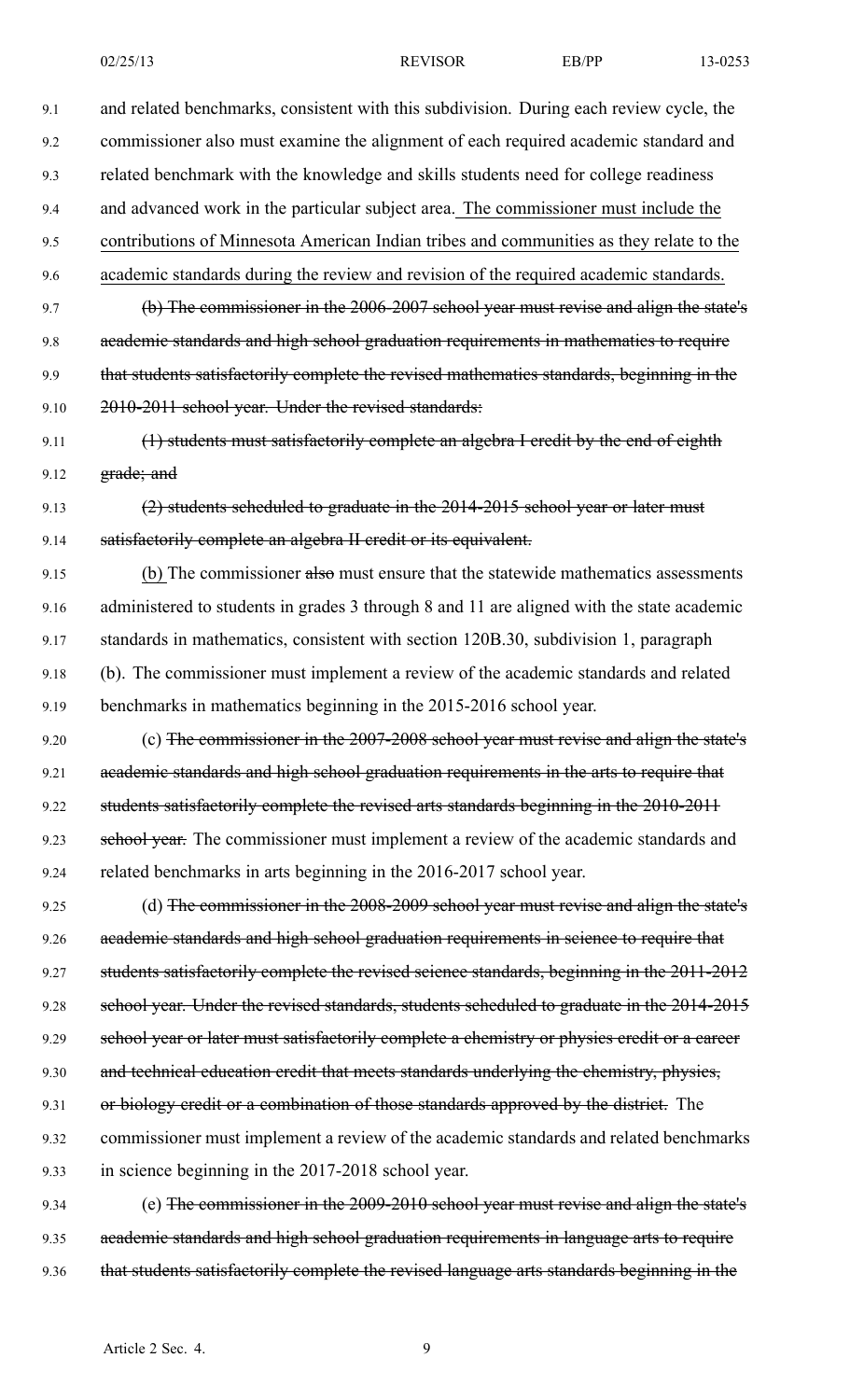| 02/25/13 | <b>REVISOR</b> | EB/PP<br>the contract of the contract of the contract of | 13-0253 |
|----------|----------------|----------------------------------------------------------|---------|
|          |                |                                                          |         |

10.1 2012-2013 school year. The commissioner must implement a review of the academic 10.2 standards and related benchmarks in language arts beginning in the 2018-2019 school year.

10.3 (f) The commissioner in the 2010-2011 school year must revise and align the state's 10.4 academic standards and high school graduation requirements in social studies to require 10.5 that students satisfactorily complete the revised social studies standards beginning in the 10.6 2013-2014 school year. The commissioner must implement <sup>a</sup> review of the academic 10.7 standards and related benchmarks in social studies beginning in the 2019-2020 school year.

10.8 (g) School districts and charter schools must revise and align local academic 10.9 standards and high school graduation requirements in health, world languages, and career 10.10 and technical education to require students to complete the revised standards beginning 10.11 in <sup>a</sup> school year determined by the school district or charter school. School districts and 10.12 charter schools must formally establish <sup>a</sup> periodic review cycle for the academic standards 10.13 and related benchmarks in health, world languages, and career and technical education.

10.14 Sec. 5. Minnesota Statutes 2012, section 120B.024, is amended to read:

# 10.15 **120B.024 GRADUATION REQUIREMENTS; COURSE CREDITS.**

10.16 Subdivision 1. **Graduation requirements.** (a) Students beginning 9th grade in the 10.17 2011-2012 school year and later must successfully complete the following high school 10.18 level course credits for graduation:

10.19 (1) four credits of language arts sufficient to satisfy all of the academic standards 10.20 in English language arts;

10.21 (2) three credits of mathematics, encompassing at least algebra, geometry, statistics, 10.22 and probability including an algebra II credit or its equivalent, sufficient to satisfy all of 10.23 the academic standard standards in mathematics;

10.24 (3) an algebra I credit by the end of 8th grade sufficient to satisfy all of the 8th 10.25 grade standards in mathematics;

10.26 (3) (4) three credits of science, including at least: (i) one credit in of biology; and 10.27 (ii) one chemistry or physics credit or a career and technical education credit that meets 10.28 standards underlying the chemistry, physics, or biology credit or a combination of those 10.29 standards approved by the district, but meeting biology standards under this item does not 10.30 meet the biology requirement under item (i), one credit of chemistry or physics, and one 10.31 elective credit of science. The combination of credits under this clause must be sufficient 10.32 to satisfy (i) all of the academic standards in either chemistry or physics and (ii) all other 10.33 academic standards in science;

10.34  $(4)$  (5) three and one-half credits of social studies<del>, encompassing at least United</del> 10.35 States history, geography, government and citizenship, world history, and economics or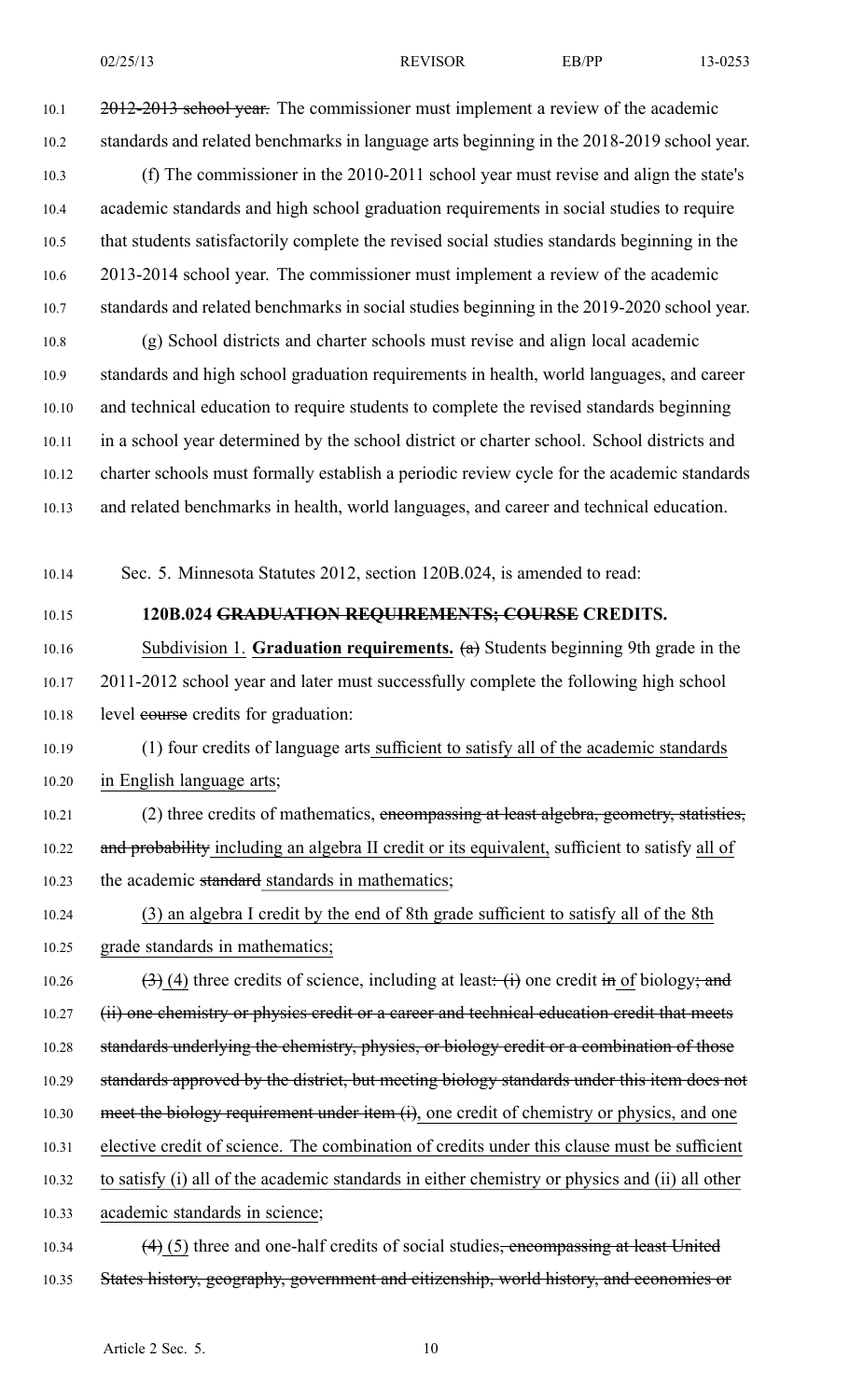| 11.1  | three eredits of social studies encompassing at least United States history, geography,           |
|-------|---------------------------------------------------------------------------------------------------|
| 11.2  | government and eitizenship, and world history, and one-half eredit of economics taught in         |
| 11.3  | a school's social studies, agriculture education, or business department sufficient to satisfy    |
| 11.4  | all of the academic standards in social studies;                                                  |
| 11.5  | $(5)$ (6) one credit in of the arts sufficient to satisfy all of the state or local academic      |
| 11.6  | standards in the arts; and                                                                        |
| 11.7  | $(6)$ (7) a minimum of seven elective course credits.                                             |
| 11.8  | A course credit is equivalent to a student successfully completing an academic                    |
| 11.9  | year of study or a student mastering the applicable subject matter, as determined by the          |
| 11.10 | local school district.                                                                            |
| 11.11 | Subd. 2. Credit equivalencies. (a) A one-half credit of economics taught in a                     |
| 11.12 | school's agriculture education or business department may fulfill a one-half credit in            |
| 11.13 | social studies under subdivision 1, clause (5), if the credit is sufficient to satisfy all of the |
| 11.14 | academic standards in economics.                                                                  |
| 11.15 | (b) An agriculture science eourse or career and technical eduction credit may fulfill $a$         |
| 11.16 | the elective science credit requirement other than the specified science credit in biology        |
| 11.17 | under paragraph $(a)$ , clause $(3)$ . subdivision 1, clause $(4)$ , if the course meets academic |
| 11.18 | standards in science as approved by the district. An agriculture science or career and            |
| 11.19 | technical education credit may fulfill the credit in chemistry or physics required under          |
| 11.20 | subdivision 1, clause $(4)$ , if $(1)$ the credit meets a combination of the chemistry, physics,  |
| 11.21 | and biology academic standards as approved by the district and (2) the student satisfies          |
| 11.22 | either all of the chemistry academic standards or all of the physics academic standards           |
| 11.23 | prior to graduation. An agriculture science or career and technical education credit may          |
| 11.24 | not fulfill the biology credit required under subdivision 1, clause (4).                          |
| 11.25 | (c) A career and technical education eourse credit may fulfill a mathematics or arts              |
| 11.26 | credit requirement or a science credit requirement other than the specified science credit in     |
| 11.27 | biology under paragraph (a) subdivision 1, clause $(2)$ , $(3)$ , or $(5)$ (6).                   |
| 11.28 | <b>EFFECTIVE DATE.</b> This section is effective August 1, 2013, and applies to                   |
| 11.29 | students entering 9th grade in the 2013-2014 school year and later.                               |
| 11.30 | Sec. 6. Minnesota Statutes 2012, section 120B.15, is amended to read:                             |
|       |                                                                                                   |
| 11.31 | 120B.15 GIFTED AND TALENTED STUDENTS PROGRAMS.                                                    |
| 11.32 | (a) School districts may identify students, locally develop programs addressing                   |
| 11.33 | instructional and affective needs, provide staff development, and evaluate programs to            |
| 11.34 | provide gifted and talented students with challenging and appropriate educational programs.       |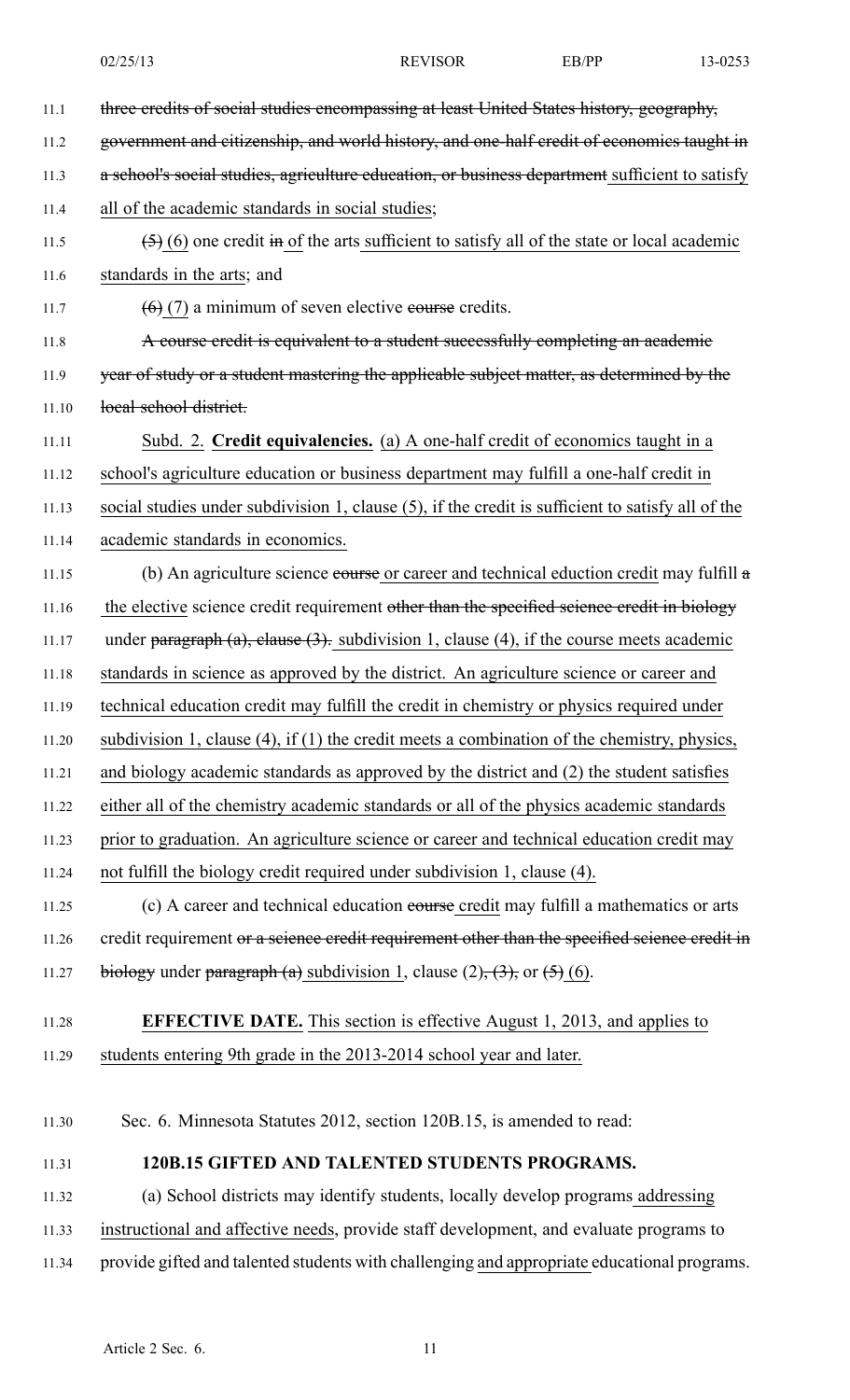| 12.1  | (b) School districts may must adopt guidelines for assessing and identifying students        |
|-------|----------------------------------------------------------------------------------------------|
| 12.2  | for participation in gifted and talented programs. The guidelines should include the use of: |
| 12.3  | (1) multiple and objective criteria; and                                                     |
| 12.4  | (2) assessments and procedures that are valid and reliable, fair, and based on current       |
| 12.5  | theory and research. Assessments and procedures should be sensitive to underrepresented      |
| 12.6  | groups, including, but not limited to, low-income, minority, twice-exceptional, and          |
| 12.7  | English learners.                                                                            |
| 12.8  | (c) School districts must adopt procedures for the academic acceleration of gifted           |
| 12.9  | and talented students. These procedures must include how the district will:                  |
| 12.10 | (1) assess a student's readiness and motivation for acceleration; and                        |
| 12.11 | (2) match the level, complexity, and pace of the curriculum to a student to achieve          |
| 12.12 | the best type of academic acceleration for that student.                                     |
| 12.13 | (d) School districts must adopt procedures for early admission to kindergarten               |
| 12.14 | or first grade of gifted and talented learners. The procedures must be sensitive to          |
| 12.15 | underrepresented groups and must address how the district or charter school will:            |
| 12.16 | (1) assess a child's readiness and motivation for accelerations;                             |
| 12.17 | (2) assess a child's cognitive abilities, achievement, and performance; and                  |
| 12.18 | (3) monitor the child's adjustment postacceleration.                                         |
| 12.19 | The school district shall admit a gifted and talented child to kindergarten or first         |
| 12.20 | grade who fails to meet the age requirement under section 120A.20, subdivision 1,            |
| 12.21 | paragraph (b), provided the child completes the procedures and meets the criteria for early  |
| 12.22 | entrance adopted by the school board under this subdivision.                                 |

12.23 Sec. 7. Minnesota Statutes 2012, section 120B.30, subdivision 1, is amended to read: 12.24 Subdivision 1. **Statewide testing.** (a) The commissioner, with advice from experts 12.25 with appropriate technical qualifications and experience and stakeholders, consistent with 12.26 subdivision 1a, shall include in the comprehensive assessment system, for each grade 12.27 level to be tested, state-constructed tests developed from and aligned with the state's 12.28 required academic standards under section 120B.021, include multiple choice questions, 12.29 and be administered annually to all students in grades 3 through 8. State-developed high 12.30 school tests aligned with the state's required academic standards under section 120B.021 12.31 and administered to all high school students in <sup>a</sup> subject other than writing must include 12.32 multiple choice questions. The commissioner shall establish one or more months during 12.33 which schools shall administer the tests to students each school year. For students enrolled 12.34 in grade 8 before the 2005-2006 school year<del>, Minnesota basic skills tests in reading,</del> 12.35 mathematics, and writing shall fulfill students' basic skills testing requirements for a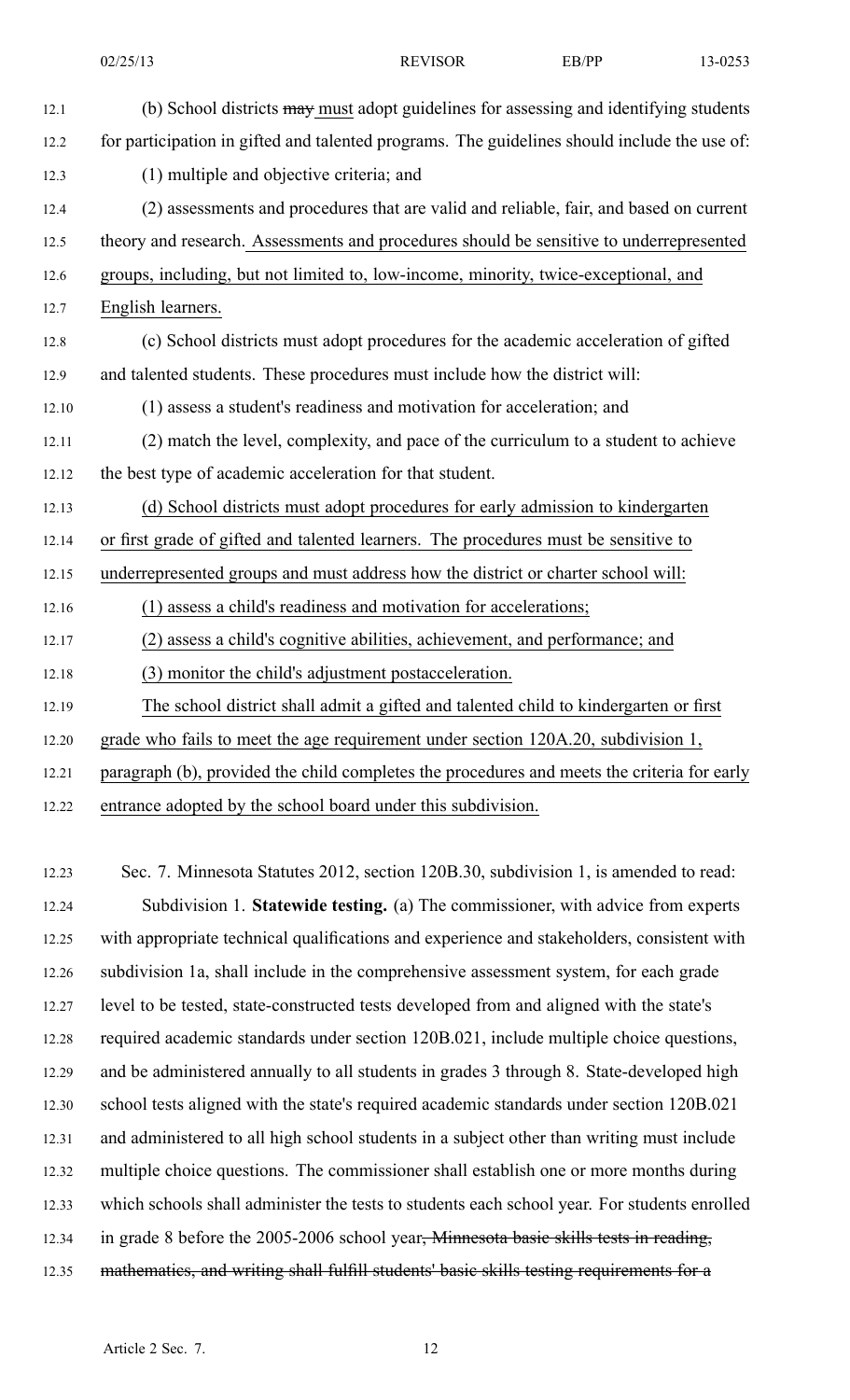| 13.1  | passing state notation. The passing scores of basic skills tests in reading and mathematics        |
|-------|----------------------------------------------------------------------------------------------------|
| 13.2  | are the equivalent of 75 percent correct for students entering grade 9 based on the                |
| 13.3  | first uniform test administered in February 1998. Students who have not successfully               |
| 13.4  | passed a Minnesota basic skills test by the end of the 2011-2012 school year must pass             |
| 13.5  | the graduation-required assessments for diploma under paragraph (c), except that for               |
| 13.6  | the 2012-2013 and 2013-2014 school years only, these students may satisfy the state's              |
| 13.7  | graduation test requirement for math by complying with paragraph $(d)$ , clauses $(1)$ and $(3)$ . |
| 13.8  | (b) The state assessment system must be aligned to the most recent revision of                     |
| 13.9  | academic standards as described in section 120B.023 in the following manner:                       |
| 13.10 | $(1)$ mathematics;                                                                                 |
| 13.11 | (i) grades 3 through 8 beginning in the 2010-2011 school year; and                                 |
| 13.12 | (ii) high school level beginning in the 2013-2014 school year;                                     |
| 13.13 | (2) science; grades 5 and 8 and at the high school level beginning in the 2011-2012                |
| 13.14 | school year; and                                                                                   |
| 13.15 | (3) language arts and reading; grades 3 through 8 and high school level beginning in               |
| 13.16 | the 2012-2013 school year.                                                                         |
| 13.17 | (c) For students enrolled in grade 8 in the 2005-2006 school year and later, only the              |
| 13.18 | following options shall fulfill students' state graduation test requirements:                      |
| 13.19 | (1) for reading and mathematics:                                                                   |
| 13.20 | (i) obtaining an achievement level equivalent to or greater than proficient as                     |
| 13.21 | determined through a standard setting process on the Minnesota comprehensive                       |
| 13.22 | assessments in grade 10 for reading and grade 11 for mathematics or achieving a passing            |
| 13.23 | score as determined through a standard setting process on the graduation-required                  |
| 13.24 | assessment for diploma in grade 10 for reading and grade 11 for mathematics or                     |
| 13.25 | subsequent retests;                                                                                |
| 13.26 | (ii) achieving a passing score as determined through a standard setting process                    |
| 13.27 | on the state-identified language proficiency test in reading and the mathematics test for          |
| 13.28 | English learners or the graduation-required assessment for diploma equivalent of those             |
| 13.29 | assessments for students designated as English learners;                                           |
| 13.30 | (iii) achieving an individual passing score on the graduation-required assessment for              |
| 13.31 | diploma as determined by appropriate state guidelines for students with an individualized          |
| 13.32 | education program or 504 plan;                                                                     |
| 13.33 | (iv) obtaining achievement level equivalent to or greater than proficient as                       |
| 13.34 | determined through a standard setting process on the state-identified alternate assessment         |
| 13.35 | or assessments in grade 10 for reading and grade 11 for mathematics for students with              |
| 13.36 | an individualized education program; or                                                            |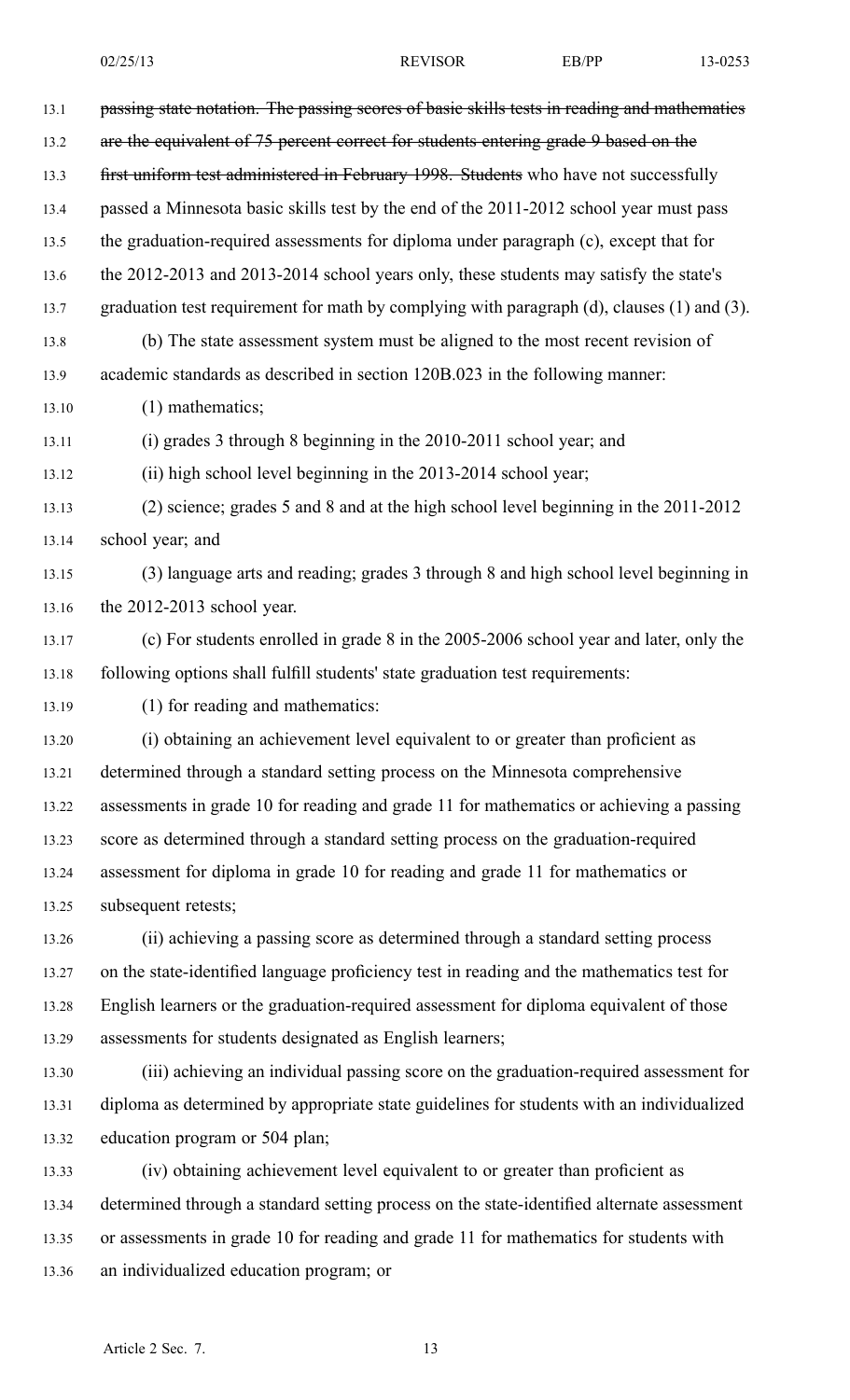14.1 (v) achieving an individual passing score on the state-identified alternate assessment 14.2 or assessments as determined by appropriate state guidelines for students with an 14.3 individualized education program; and

14.4 (2) for writing:

14.5 (i) achieving <sup>a</sup> passing score on the graduation-required assessment for diploma;

14.6 (ii) achieving <sup>a</sup> passing score as determined through <sup>a</sup> standard setting process on 14.7 the state-identified language proficiency test in writing for students designated as English 14.8 learners;

14.9 (iii) achieving an individual passing score on the graduation-required assessment for 14.10 diploma as determined by appropriate state guidelines for students with an individualized 14.11 education program or 504 plan; or

14.12 (iv) achieving an individual passing score on the state-identified alternate assessment 14.13 or assessments as determined by appropriate state guidelines for students with an 14.14 individualized education program.

14.15 (d) Students enrolled in grade 8 in any school year from the 2005-2006 school 14.16 year to the 2009-2010 school year who do not pass the mathematics graduation-required 14.17 assessment for diploma under paragraph (c) are eligible to receive <sup>a</sup> high school diploma 14.18 if they:

14.19 (1) complete with <sup>a</sup> passing score or grade all state and local coursework and credits 14.20 required for graduation by the school board granting the students their diploma;

14.21 (2) participate in district-prescribed academic remediation in mathematics; and 14.22 (3) fully participate in at least two retests of the mathematics GRAD test or until

14.23 they pass the mathematics GRAD test, whichever comes first. A school, district, or charter 14.24 school must place on the high school transcript <sup>a</sup> student's current pass status for each 14.25 subject that has <sup>a</sup> required graduation assessment.

14.26 In addition, the school board granting the students their diplomas may formally 14.27 decide to include <sup>a</sup> notation of high achievement on the high school diplomas of those 14.28 graduating seniors who, according to established school board criteria, demonstrate 14.29 exemplary academic achievement during high school.

14.30 (e) The 3rd through 8th grade and high school test results shall be available to 14.31 districts for diagnostic purposes affecting student learning and district instruction and 14.32 curriculum, and for establishing educational accountability. The commissioner must 14.33 disseminate to the public the high school test results upon receiving those results.

14.34 (f) The 3rd through 8th grade and high school tests must be aligned with state 14.35 academic standards. The commissioner shall determine the testing process and the order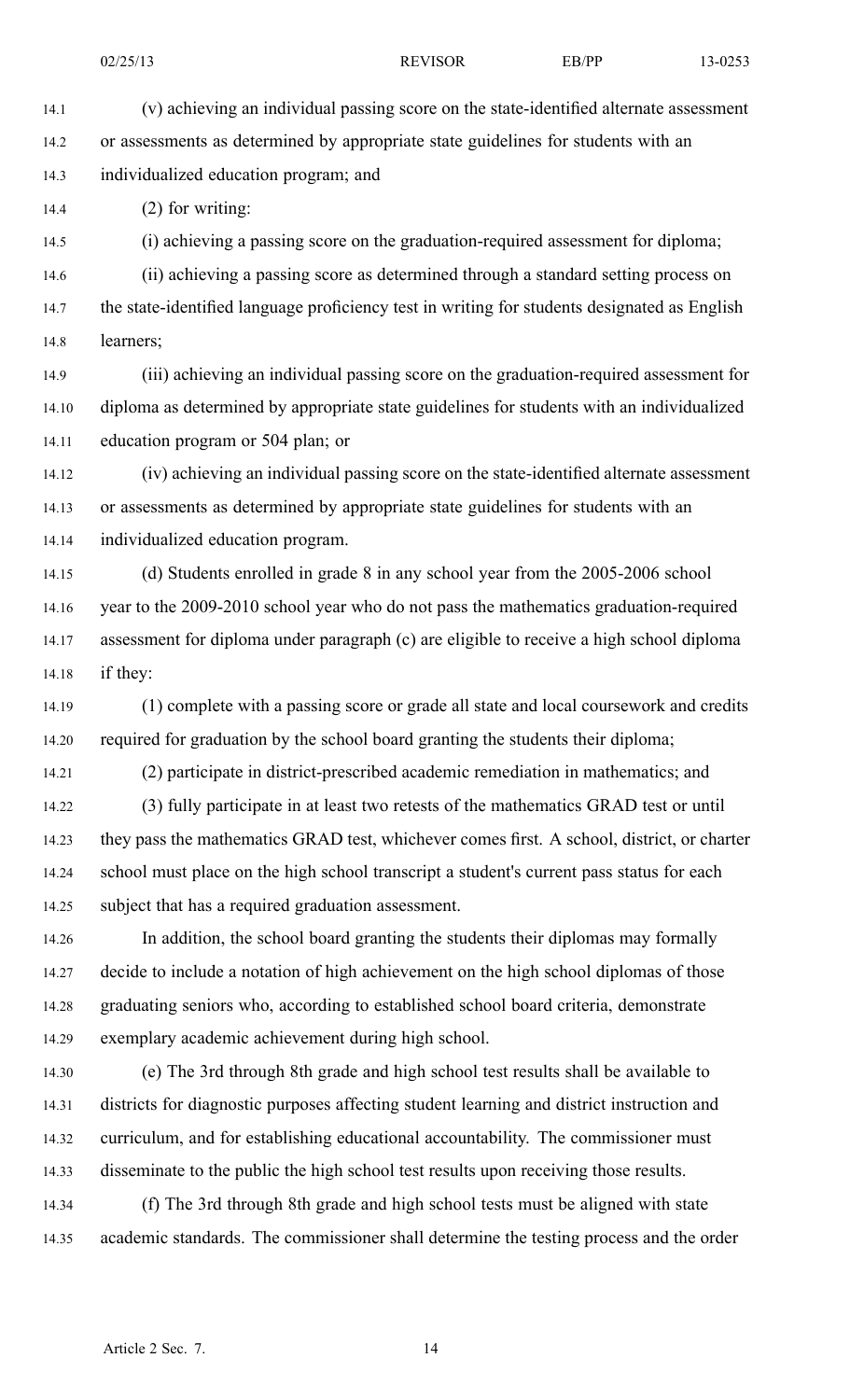15.1 of administration. The statewide results shall be aggregated at the site and district level, 15.2 consistent with subdivision 1a.

15.3 (g) In addition to the testing and reporting requirements under this section, the 15.4 commissioner shall include the following components in the statewide public reporting 15.5 system:

15.6 (1) uniform statewide testing of all students in grades 3 through 8 and at the high 15.7 school level that provides appropriate, technically sound accommodations or alternate 15.8 assessments;

15.9 (2) educational indicators that can be aggregated and compared across school 15.10 districts and across time on <sup>a</sup> statewide basis, including average daily attendance, high 15.11 school graduation rates, and high school drop-out rates by age and grade level;

15.12 (3) state results on the American College Test; and

15.13 (4) state results from participation in the National Assessment of Educational 15.14 Progress so that the state can benchmark its performance against the nation and other 15.15 states, and, where possible, against other countries, and contribute to the national effort 15.16 to monitor achievement.

15.17 Sec. 8. Minnesota Statutes 2012, section 120B.31, subdivision 1, is amended to read: 15.18 Subdivision 1. **Educational accountability and public reporting.** Consistent 15.19 with the direction to adopt statewide academic standards under section 120B.02, the 15.20 department, in consultation with education and other system stakeholders, must establish <sup>a</sup> 15.21 coordinated and comprehensive system of educational accountability and public reporting 15.22 that promotes greater academic achievement, preparation for higher academic education, 15.23 preparation for the world of work, citizenship under sections 120B.021, subdivision 1, 15.24 clause  $(4)$ , and  $120B.024$ , paragraph  $(a)$ , clause  $(4)$ , and the arts.

15.25 Sec. 9. Minnesota Statutes 2012, section 124D.10, is amended to read:

15.26 **124D.10 CHARTER SCHOOLS.**

- 15.27 Subdivision 1. **Purposes.** (a) The primary purpose of this section is to:
- 15.28 (1) improve pupil learning and student achievement;. Additional purposes include to:
- 15.29  $(2)$  (1) increase learning opportunities for pupils;
- 15.30  $(3)(2)$  encourage the use of different and innovative teaching methods;
- 15.31 (4) (3) measure learning outcomes and create different and innovative forms of 15.32 measuring outcomes;
- 15.33  $(5)$  (4) establish new forms of accountability for schools; and or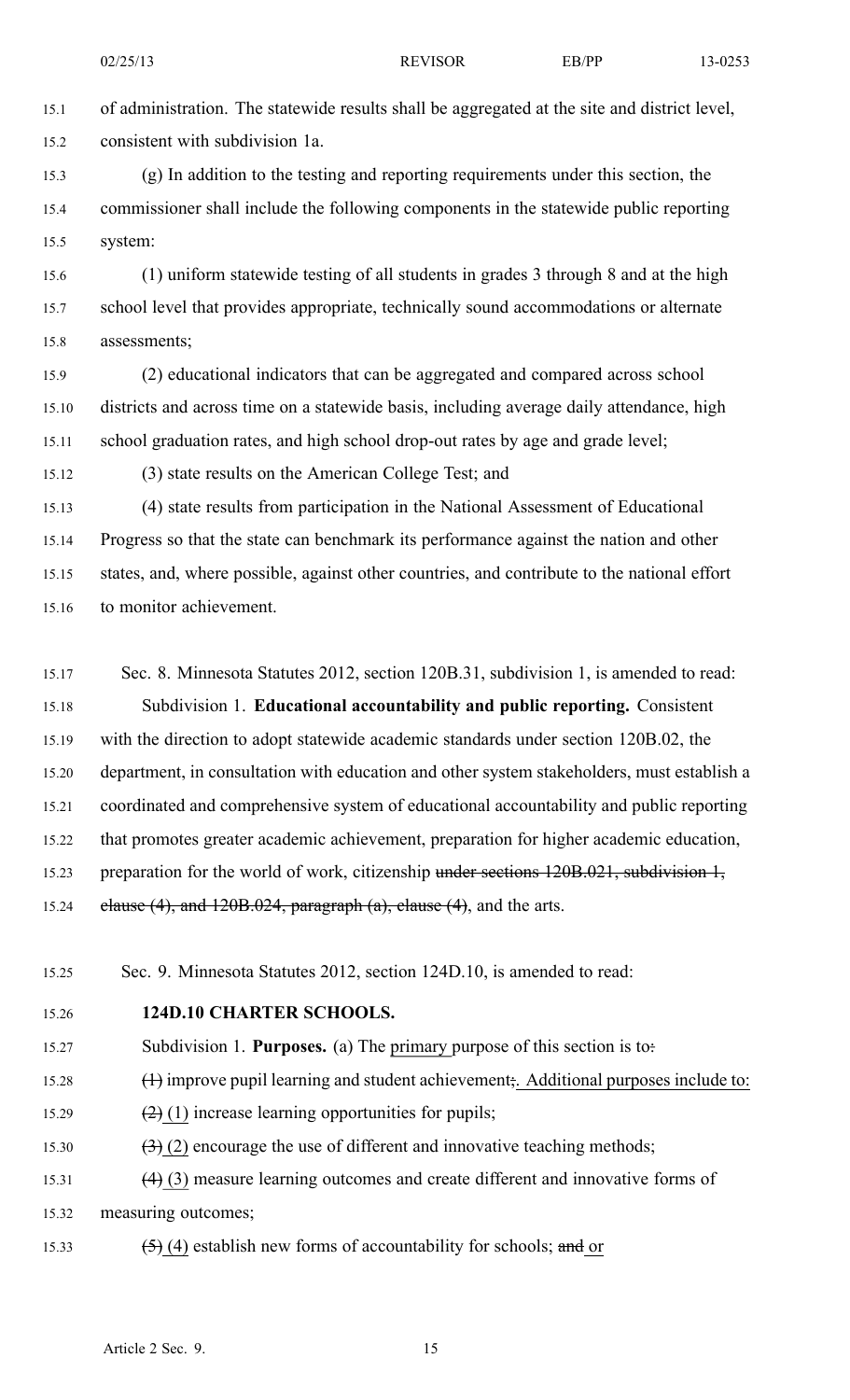16.1  $(6)(5)$  create new professional opportunities for teachers, including the opportunity 16.2 to be responsible for the learning program at the school site.

16.3 (b) This section does not provide <sup>a</sup> means to keep open <sup>a</sup> school that <sup>a</sup> school board 16.4 decides to close. However, <sup>a</sup> school board may endorse or authorize the establishing of 16.5 <sup>a</sup> charter school to replace the school the board decided to close. Applicants seeking <sup>a</sup> 16.6 charter under this circumstance must demonstrate to the authorizer that the charter sought 16.7 is substantially different in purpose and program from the school the board closed and 16.8 that the proposed charter satisfies the requirements of this subdivision. If the school 16.9 board that closed the school authorizes the charter, it must document in its affidavit to the 16.10 commissioner that the charter is substantially different in program and purpose from 16.11 the school it closed.

16.12 An authorizer shall not approve an application submitted by <sup>a</sup> charter school 16.13 developer under subdivision 4, paragraph (a), if the application does not comply with this 16.14 subdivision. The commissioner shall not approve an affidavit submitted by an authorizer 16.15 under subdivision 4, paragraph (b), if the affidavit does not comply with this subdivision. 16.16 Subd. 2. **Applicability.** This section applies only to charter schools formed and

16.17 operated under this section.

16.18 Subd. 3. **Authorizer.** (a) For purposes of this section, the terms defined in this 16.19 subdivision have the meanings given them.

16.20 "Application" to receive approval as an authorizer means the proposal an eligible 16.21 authorizer submits to the commissioner under paragraph (c) before that authorizer is able 16.22 to submit any affidavit to charter to <sup>a</sup> school.

16.23 "Application" under subdivision 4 means the charter school business plan <sup>a</sup> 16.24 school developer submits to an authorizer for approval to establish <sup>a</sup> charter school that 16.25 documents the school developer's mission statement, school purposes, program design, 16.26 financial plan, governance and managemen<sup>t</sup> structure, and background and experience, 16.27 plus any other information the authorizer requests. The application also shall include <sup>a</sup> 16.28 "statement of assurances" of legal compliance prescribed by the commissioner.

16.29 "Affidavit" means <sup>a</sup> written statement the authorizer submits to the commissioner 16.30 for approval to establish <sup>a</sup> charter school under subdivision 4 attesting to its review and 16.31 approval process before chartering <sup>a</sup> school.

16.32 (b) The following organizations may authorize one or more charter schools:

16.33 (1) <sup>a</sup> school board, intermediate school district school board, or education district 16.34 organized under sections 123A.15 to 123A.19;

16.35 (2) a charitable organization under section  $501(c)(3)$  of the Internal Revenue Code 16.36 of 1986, excluding <sup>a</sup> nonpublic sectarian or religious institution; any person other than <sup>a</sup>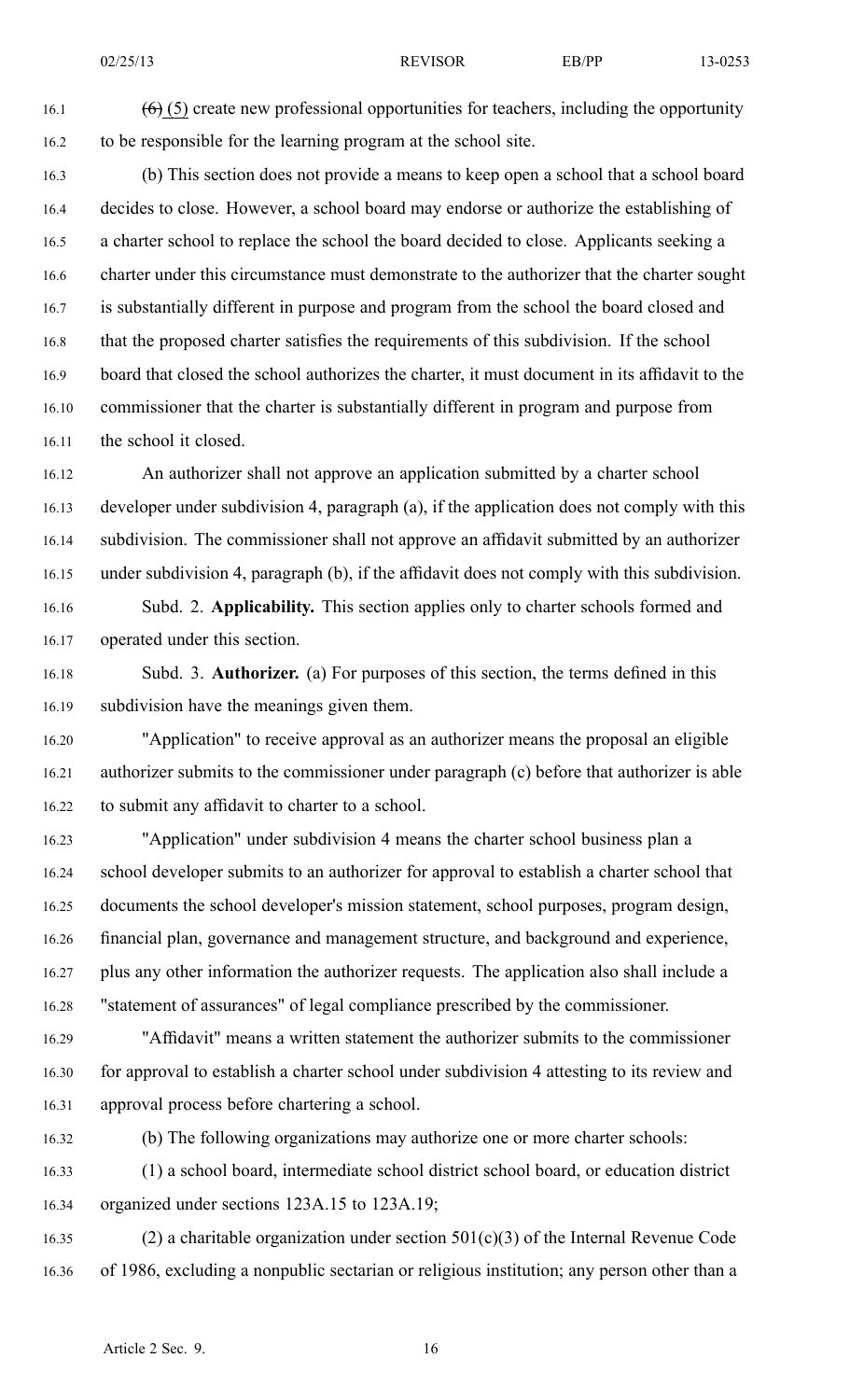17.1 natural person that directly or indirectly, through one or more intermediaries, controls,

17.2 is controlled by, or is under common control with the nonpublic sectarian or religious

17.3 institution; and any other charitable organization under this clause that in the federal IRS

17.4 Form 1023, Part IV, describes activities indicating <sup>a</sup> religious purpose, that:

17.5 (i) is <sup>a</sup> member of the Minnesota Council of Nonprofits or the Minnesota Council on 17.6 Foundations;

17.7 (ii) is registered with the attorney general's office; and

17.8 (iii) is incorporated in the state of Minnesota and has been operating continuously 17.9 for at least five years but does not operate a charter school;

17.10 (3) <sup>a</sup> Minnesota private college, notwithstanding clause (2), that grants two- or 17.11 four-year degrees and is registered with the Minnesota Office of Higher Education under 17.12 chapter 136A; community college, state university, or technical college governed by the 17.13 Board of Trustees of the Minnesota State Colleges and Universities; or the University 17.14 of Minnesota;

17.15 (4) <sup>a</sup> nonprofit corporation subject to chapter 317A, described in section 317A.905, 17.16 and exempt from federal income tax under section  $501(c)(6)$  of the Internal Revenue Code 17.17 of 1986, may authorize one or more charter schools if the charter school has operated 17.18 for at least three years under a different authorizer and if the nonprofit corporation has 17.19 existed for at least 25 years; or

17.20 (5) single-purpose authorizers that are charitable, nonsectarian organizations formed 17.21 under section 501(c)(3) of the Internal Revenue Code of 1986 and incorporated in the state 17.22 of Minnesota whose sole purpose is to charter schools. Eligible organizations interested 17.23 in being approved as an authorizer under this paragraph must submit <sup>a</sup> proposal to the 17.24 commissioner that includes the provisions of paragraph (c) and <sup>a</sup> five-year financial plan. 17.25 Such authorizers shall consider and approve charter school applications using the criteria 17.26 provided in subdivision 4 and shall not limit the applications it solicits, considers, or 17.27 approves to any single curriculum, learning program, or method.

17.28 (c) An eligible authorizer under this subdivision must apply to the commissioner for 17.29 approval as an authorizer before submitting any affidavit to the commissioner to charter 17.30 <sup>a</sup> school. The application for approval as <sup>a</sup> charter school authorizer must demonstrate 17.31 the applicant's ability to implement the procedures and satisfy the criteria for chartering <sup>a</sup> 17.32 school under this section. The commissioner must approve or disapprove an application 17.33 within 45 business days of the application deadline. If the commissioner disapproves 17.34 the application, the commissioner must notify the applicant of the specific deficiencies 17.35 in writing and the applicant then has 20 business days to address the deficiencies to the 17.36 commissioner's satisfaction. After the 20 business days expire, the commissioner has 15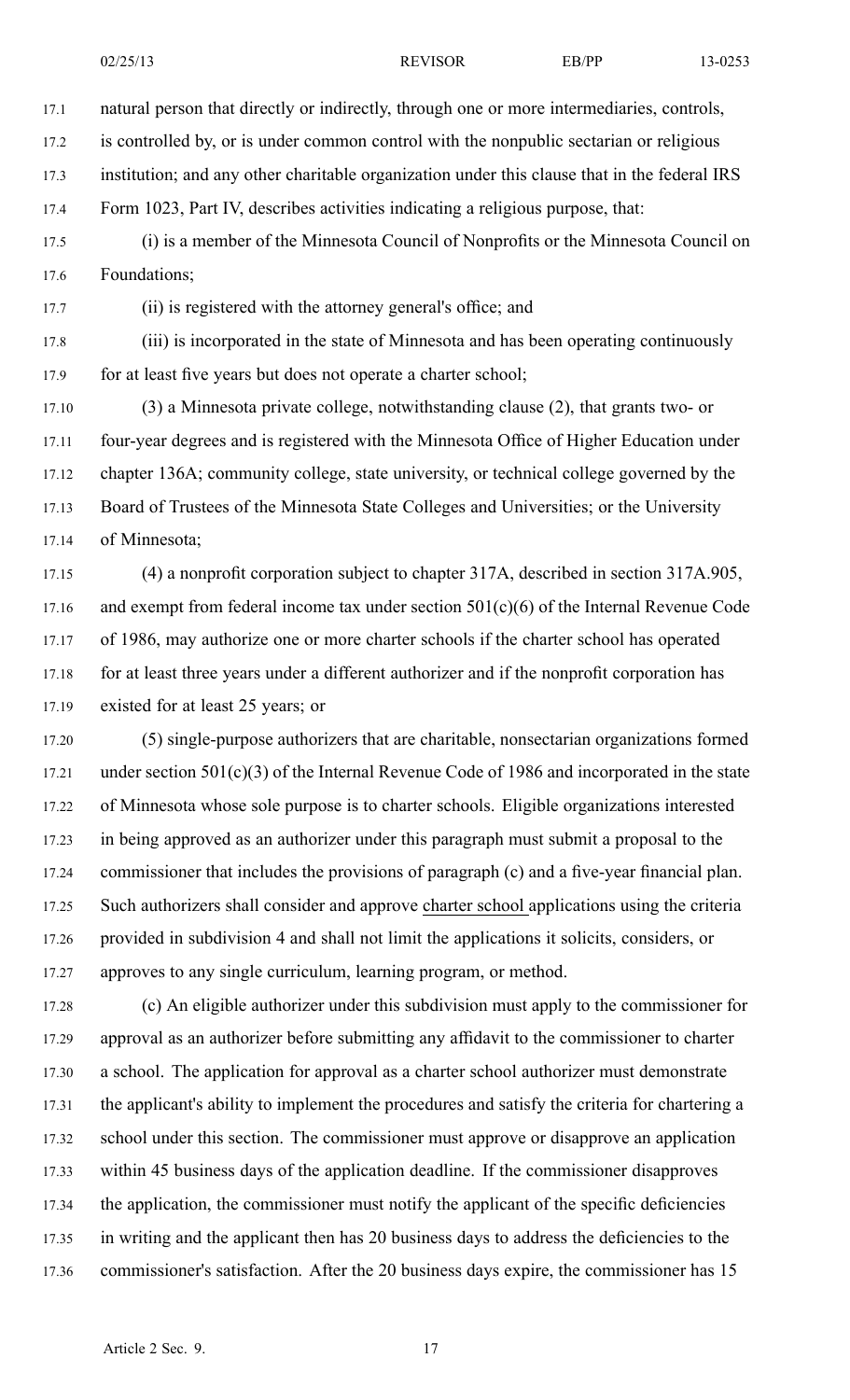18.1 business days to make <sup>a</sup> final decision to approve or disapprove the application. Failing to 18.2 address the deficiencies to the commissioner's satisfaction makes an applicant ineligible to

18.3 be an authorizer. The commissioner, in establishing criteria for approval, must consider

18.4 the applicant's:

18.5 (1) capacity and infrastructure;

18.6 (2) application criteria and process;

18.7 (3) contracting process;

18.8 (4) ongoing oversight and evaluation processes; and

18.9 (5) renewal criteria and processes.

18.10 (d) An applicant must include in its application to the commissioner to be an 18.11 approved authorizer at least the following:

18.12 (1) how chartering schools is <sup>a</sup> way for the organization to carry out its mission;

18.13 (2) <sup>a</sup> description of the capacity of the organization to serve as an authorizer, 18.14 including the personnel who will perform the authorizing duties, their qualifications, the 18.15 amount of time they will be assigned to this responsibility, and the financial resources 18.16 allocated by the organization to this responsibility;

- 18.17 (3) <sup>a</sup> description of the application and review process the authorizer will use to 18.18 make decisions regarding the granting of charters;
- 18.19 (4) <sup>a</sup> description of the type of contract it will arrange with the schools it charters 18.20 that meets the provisions of subdivision 6;

18.21 (5) the process to be used for providing ongoing oversight of the school consistent 18.22 with the contract expectations specified in clause (4) that assures that the schools chartered 18.23 are complying with both the provisions of applicable law and rules, and with the contract;

18.24 (6) <sup>a</sup> description of the criteria and process the authorizer will use to gran<sup>t</sup> expanded 18.25 applications under subdivision 4, paragraph (j);

18.26 (7) the process for making decisions regarding the renewal or termination of 18.27 the school's charter based on evidence that demonstrates the academic, organizational, 18.28 and financial competency of the school, including its success in increasing student 18.29 achievement and meeting the goals of the charter school agreement; and

18.30 (8) an assurance specifying that the organization is committed to serving as an 18.31 authorizer for the full five-year term.

18.32 (e) A disapproved applicant under this section may resubmit an application during <sup>a</sup> 18.33 future application period.

18.34 (f) If the governing board of an approved authorizer votes to withdraw as an 18.35 approved authorizer for <sup>a</sup> reason unrelated to any cause under subdivision 23, the 18.36 authorizer must notify all its chartered schools and the commissioner in writing by July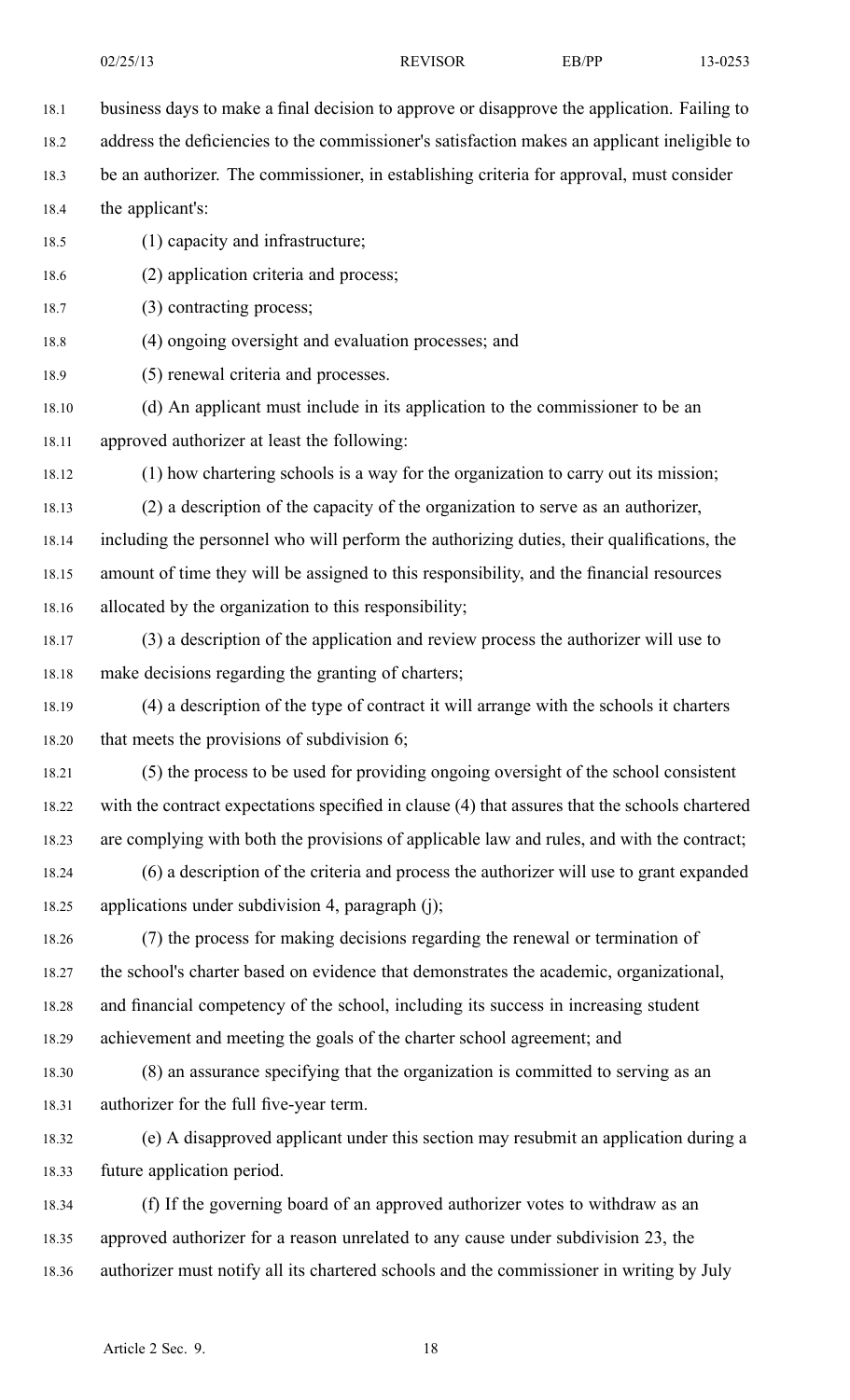19.1 15 of its intent to withdraw as an authorizer on June 30 in the next calendar year. The 19.2 commissioner may approve the transfer of <sup>a</sup> charter school to <sup>a</sup> new authorizer under this 19.3 paragraph after the new authorizer submits an affidavit to the commissioner.

- 19.4 (g) The authorizer must participate in department-approved training.
- 19.5 (h) An authorizer that chartered <sup>a</sup> school before August 1, 2009, must apply by 19.6 June 30, 2012, to the commissioner for approval, under paragraph (e), to continue as an 19.7 authorizer under this section. For purposes of this paragraph, an authorizer that fails to 19.8 submit a timely application is ineligible to charter a school.
- 19.9  $(i)$  (h) The commissioner shall review an authorizer's performance every five years 19.10 in <sup>a</sup> manner and form determined by the commissioner and may review an authorizer's 19.11 performance more frequently at the commissioner's own initiative or at the reques<sup>t</sup> of <sup>a</sup> 19.12 charter school operator, charter school board member, or other interested party. The 19.13 commissioner, after completing the review, shall transmit <sup>a</sup> repor<sup>t</sup> with findings to the 19.14 authorizer. If, consistent with this section, the commissioner finds that an authorizer has 19.15 not fulfilled the requirements of this section, the commissioner may subject the authorizer 19.16 to corrective action, which may include terminating the contract with the charter school 19.17 board of directors of <sup>a</sup> school it chartered. The commissioner must notify the authorizer 19.18 in writing of any findings that may subject the authorizer to corrective action and 19.19 the authorizer then has 15 business days to reques<sup>t</sup> an informal hearing before the 19.20 commissioner takes corrective action. If the commissioner terminates <sup>a</sup> contract between 19.21 an authorizer and <sup>a</sup> charter school under this paragraph, the commissioner may assist the 19.22 charter school in acquiring <sup>a</sup> new authorizer.
- 19.23  $(j)$  (i) The commissioner may at any time take corrective action against an authorizer, 19.24 including terminating an authorizer's ability to charter <sup>a</sup> school for:
- 19.25 (1) failing to demonstrate the criteria under paragraph (c) under which the 19.26 commissioner approved the authorizer;
- 19.27 (2) violating <sup>a</sup> term of the chartering contract between the authorizer and the charter 19.28 school board of directors;
- 19.29 (3) unsatisfactory performance as an approved authorizer; or
- 19.30 (4) any good cause shown that provides the commissioner <sup>a</sup> legally sufficient reason 19.31 to take corrective action against an authorizer.
- 19.32 Subd. 4. **Formation of school.** (a) An authorizer, after receiving an application from 19.33 <sup>a</sup> school developer, may charter <sup>a</sup> licensed teacher under section 122A.18, subdivision 19.34 1, or <sup>a</sup> group of individuals that includes one or more licensed teachers under section 19.35 122A.18, subdivision 1, to operate <sup>a</sup> school subject to the commissioner's approval of the 19.36 authorizer's affidavit under paragraph (b). The school must be organized and operated as <sup>a</sup>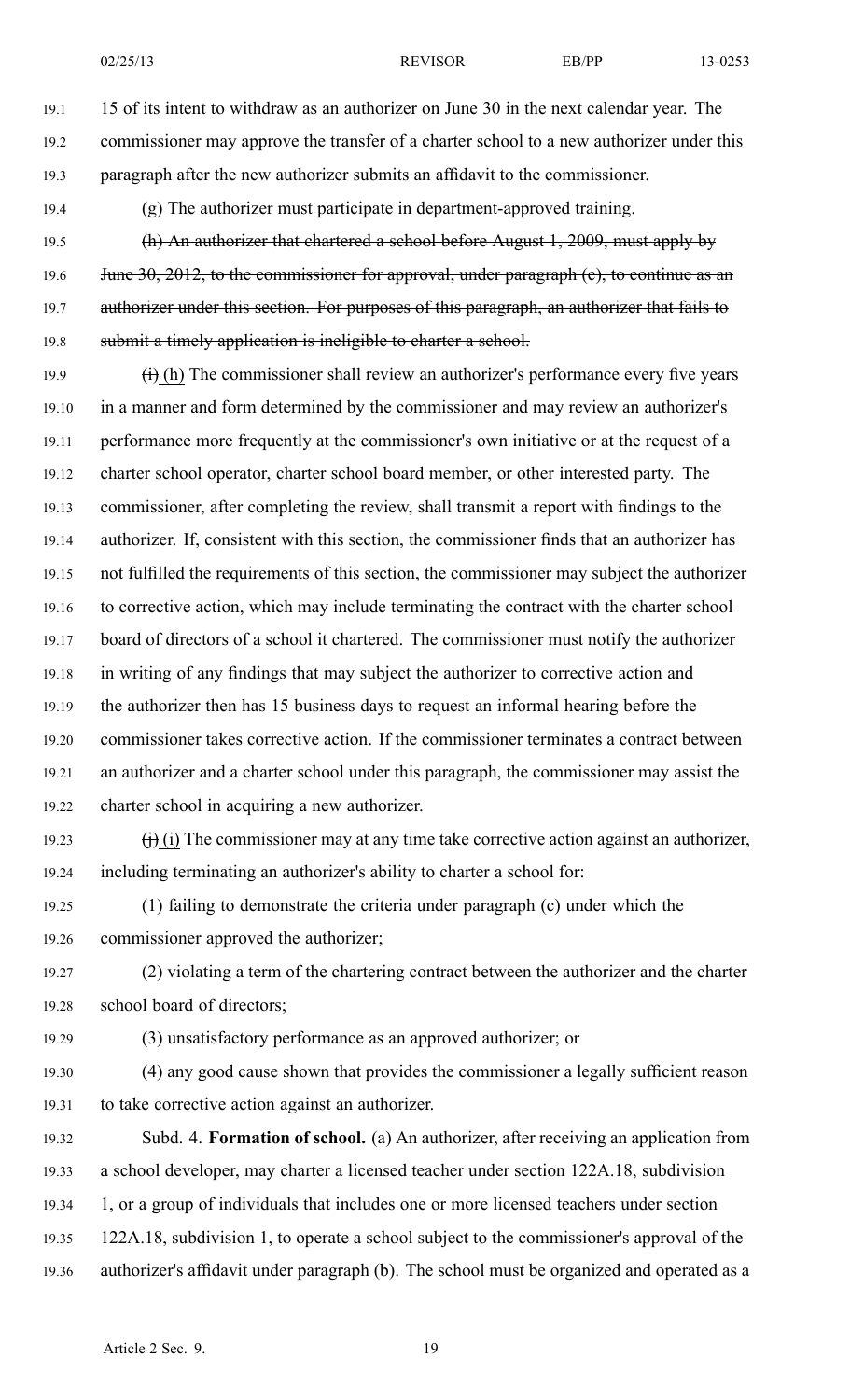20.1 nonprofit corporation under chapter 317A and the provisions under the applicable chapter 20.2 shall apply to the school excep<sup>t</sup> as provided in this section.

20.3 Notwithstanding sections 465.717 and 465.719, <sup>a</sup> school district, subject to this 20.4 section and section 124D.11, may create <sup>a</sup> corporation for the purpose of establishing <sup>a</sup> 20.5 charter school.

20.6 (b) Before the operators may establish and operate <sup>a</sup> school, the authorizer must file 20.7 an affidavit with the commissioner stating its intent to charter <sup>a</sup> school. An authorizer 20.8 must file <sup>a</sup> separate affidavit for each school it intends to charter. The affidavit must state 20.9 the terms and conditions under which the authorizer would charter <sup>a</sup> school and how the 20.10 authorizer intends to oversee the fiscal and student performance of the charter school and to 20.11 comply with the terms of the written contract between the authorizer and the charter school 20.12 board of directors under subdivision 6. The commissioner must approve or disapprove the 20.13 authorizer's affidavit within 60 business days of receipt of the affidavit. If the commissioner 20.14 disapproves the affidavit, the commissioner shall notify the authorizer of the deficiencies 20.15 in the affidavit and the authorizer then has 20 business days to address the deficiencies. 20.16 If the authorizer does not address deficiencies to the commissioner's satisfaction, the 20.17 commissioner's disapproval is final. Failure to obtain commissioner approval precludes an 20.18 authorizer from chartering the school that is the subject of this affidavit.

20.19 (c) The authorizer may preven<sup>t</sup> an approved charter school from opening for 20.20 operation if, among other grounds, the charter school violates this section or does not meet 20.21 the ready-to-open standards that are par<sup>t</sup> of the authorizer's oversight and evaluation 20.22 process or are stipulated in the charter school contract.

20.23 (d) The operators authorized to organize and operate <sup>a</sup> school, before entering into <sup>a</sup> 20.24 contract or other agreemen<sup>t</sup> for professional or other services, goods, or facilities, must 20.25 incorporate as <sup>a</sup> nonprofit corporation under chapter 317A and must establish <sup>a</sup> board of 20.26 directors composed of at least five members who are not related parties until <sup>a</sup> timely 20.27 election for members of the ongoing charter school board of directors is held according to 20.28 the school's articles and bylaws under paragraph (f). A charter school board of directors 20.29 must be composed of at least five members who are not related parties. Staff members 20.30 employed at the school, including teachers providing instruction under <sup>a</sup> contract with <sup>a</sup> 20.31 cooperative, and all parents or legal guardians of children enrolled in the school are the 20.32 voters eligible to elect the members of the school's board of directors. A charter school 20.33 must notify eligible voters of the school board election dates at least 30 days before the 20.34 election. Board of director meetings must comply with chapter 13D.

20.35 (e) A charter school shall publish and maintain on the school's official Web site: (1) 20.36 the minutes of meetings of the board of directors, and of members and committees having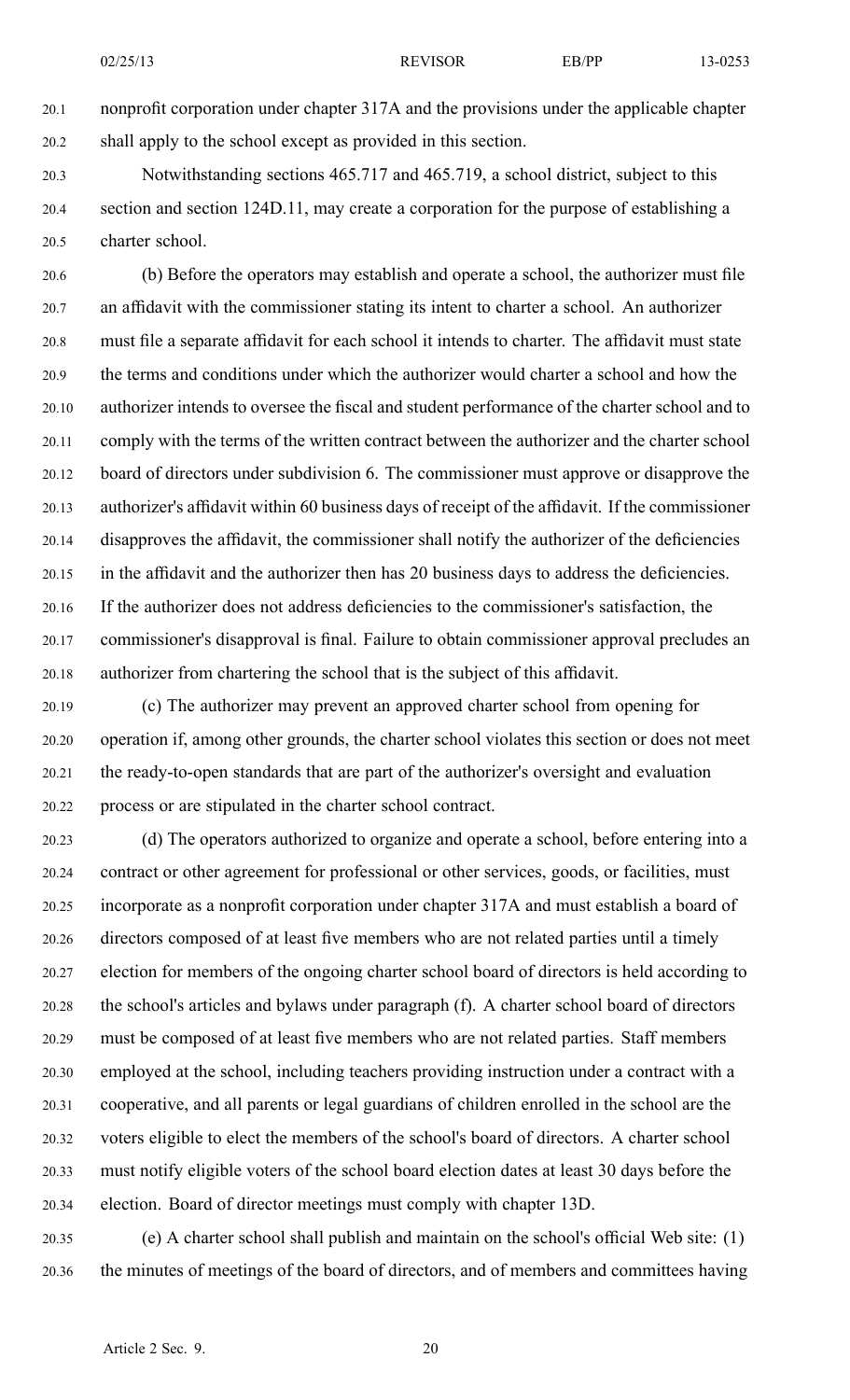21.1 any board-delegated authority, for at least one calendar year from the date of publication; 21.2 (2) directory information for members of the board of directors and committees having 21.3 board-delegated authority; and (3) identifying and contact information for the school's 21.4 authorizer. Identifying and contact information for the school's authorizer must be 21.5 included in other school materials made available to the public. Upon reques<sup>t</sup> of an 21.6 individual, the charter school must also make available in <sup>a</sup> timely fashion financial 21.7 statements showing all operations and transactions affecting income, surplus, and deficit 21.8 during the school's last annual accounting period; and <sup>a</sup> balance sheet summarizing assets 21.9 and liabilities on the closing date of the accounting period. A charter school also must post 21.10 on its official Web site information identifying its authorizer and indicate how to contact 21.11 that authorizer and include that same information about its authorizer in other school 21.12 materials that it makes available to the public.

21.13 (f) Every charter school board member shall attend ongoing training throughout 21.14 the member's term on board governance, including training on the board's role and 21.15 responsibilities, employment policies and practices, and financial management. A board 21.16 member who does not begin the required initial training within six months after being 21.17 seated and complete that training within 12 months of being seated on the board is 21.18 ineligible to continue to serve as <sup>a</sup> board member. The school shall include in its annual 21.19 repor<sup>t</sup> the training attended by each board member during the previous year.

21.20 (g) The ongoing board must be elected before the school completes its third year of 21.21 operation. Board elections must be held during the school year but may not be conducted 21.22 on days when the school is closed for holidays, breaks, or vacations. The charter school 21.23 board of directors shall be composed of at least five nonrelated members and include: (i) 21.24 at least one licensed teacher employed as <sup>a</sup> teacher at the school or <sup>a</sup> licensed teacher 21.25 providing instruction under contract between the charter school and <sup>a</sup> cooperative; (ii) the 21.26 paren<sup>t</sup> or legal guardian of <sup>a</sup> student enrolled in the charter school who is not an employee 21.27 of the charter school; and (iii) an interested community member who is not employed by 21.28 the charter school and does not have <sup>a</sup> child enrolled in the school. The board may be 21.29 <sup>a</sup> teacher majority board composed of teachers described in this paragraph. The chief 21.30 financial officer and the chief administrator may only serve as ex-officio nonvoting board 21.31 members and may not serve as a voting member of the board. Charter school employees 21.32 shall not serve on the board unless item (i) applies. Contractors providing facilities, goods, 21.33 or services to <sup>a</sup> charter school shall not serve on the board of directors of the charter school. 21.34 Board bylaws shall outline the process and procedures for changing the board's governance 21.35 model, consistent with chapter 317A. A board may change its governance model only: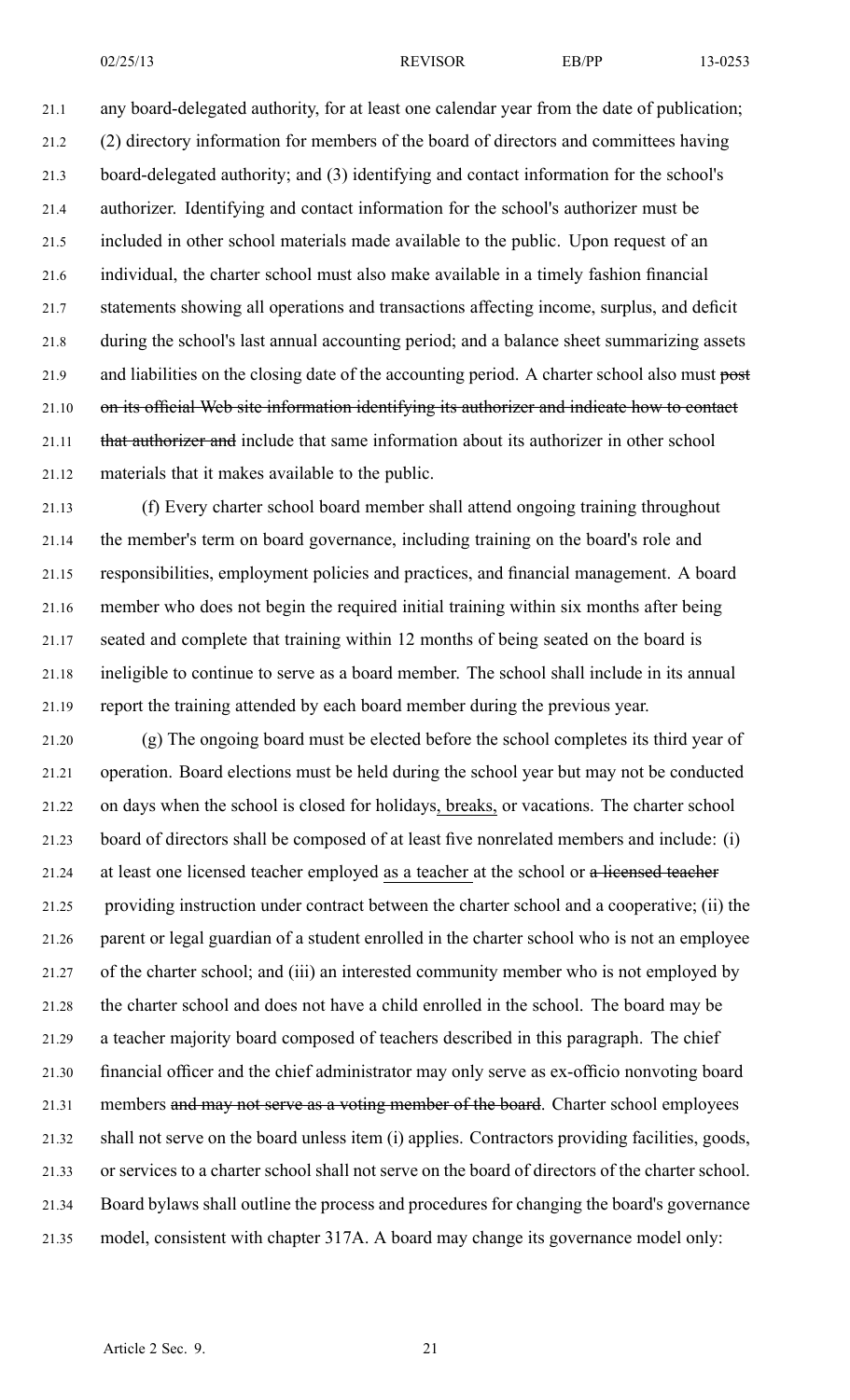22.1 (1) by <sup>a</sup> majority vote of the board of directors and the licensed teachers employed 22.2 by the school, including licensed teachers providing instruction under <sup>a</sup> contract between 22.3 the school and <sup>a</sup> cooperative; and

22.4 (2) with the authorizer's approval.

22.5 Any change in board governance must conform with the board structure established 22.6 under this paragraph.

22.7 (h) The granting or renewal of <sup>a</sup> charter by an authorizer must not be conditioned 22.8 upon the bargaining unit status of the employees of the school.

22.9 (i) The granting or renewal of <sup>a</sup> charter school by an authorizer must not be 22.10 contingent on the charter school being required to contract, lease, or purchase services 22.11 from the authorizer. Any potential contract, lease, or purchase of service from an 22.12 authorizer must be disclosed to the commissioner, accepted through an open bidding 22.13 process, and be <sup>a</sup> separate contract from the charter contract. The school must document 22.14 the open bidding process. An authorizer must not enter into <sup>a</sup> contract to provide 22.15 managemen<sup>t</sup> and financial services for <sup>a</sup> school that it authorizes, unless the school 22.16 documents that it received at least two competitive bids.

22.17 (j) An authorizer may permit the board of directors of <sup>a</sup> charter school to expand 22.18 the operation of the charter school to additional sites or to add additional grades at the 22.19 school beyond those described in the authorizer's original affidavit as approved by 22.20 the commissioner only after submitting <sup>a</sup> supplemental affidavit for approval to the 22.21 commissioner in <sup>a</sup> form and manner prescribed by the commissioner. The supplemental 22.22 affidavit must document that:

22.23 (1) the proposed expansion plan demonstrates need and projected enrollment;

22.24 (2) the expansion is warranted, at <sup>a</sup> minimum, by longitudinal data demonstrating 22.25 students' improved academic performance and growth on statewide assessments under 22.26 chapter 120B;

22.27 (3) the charter school is financially sound and the financing it needs to implement 22.28 the proposed expansion exists; and

22.29 (4) the charter school has the governance structure and managemen<sup>t</sup> capacity to 22.30 carry out its expansion.

22.31 (k) The commissioner shall have 30 business days to review and comment on the 22.32 supplemental affidavit. The commissioner shall notify the authorizer of any deficiencies in 22.33 the supplemental affidavit and the authorizer then has 20 business days to address, to the 22.34 commissioner's satisfaction, any deficiencies in the supplemental affidavit. The school 22.35 may not expand grades or add sites until the commissioner has approved the supplemental 22.36 affidavit. The commissioner's approval or disapproval of <sup>a</sup> supplemental affidavit is final.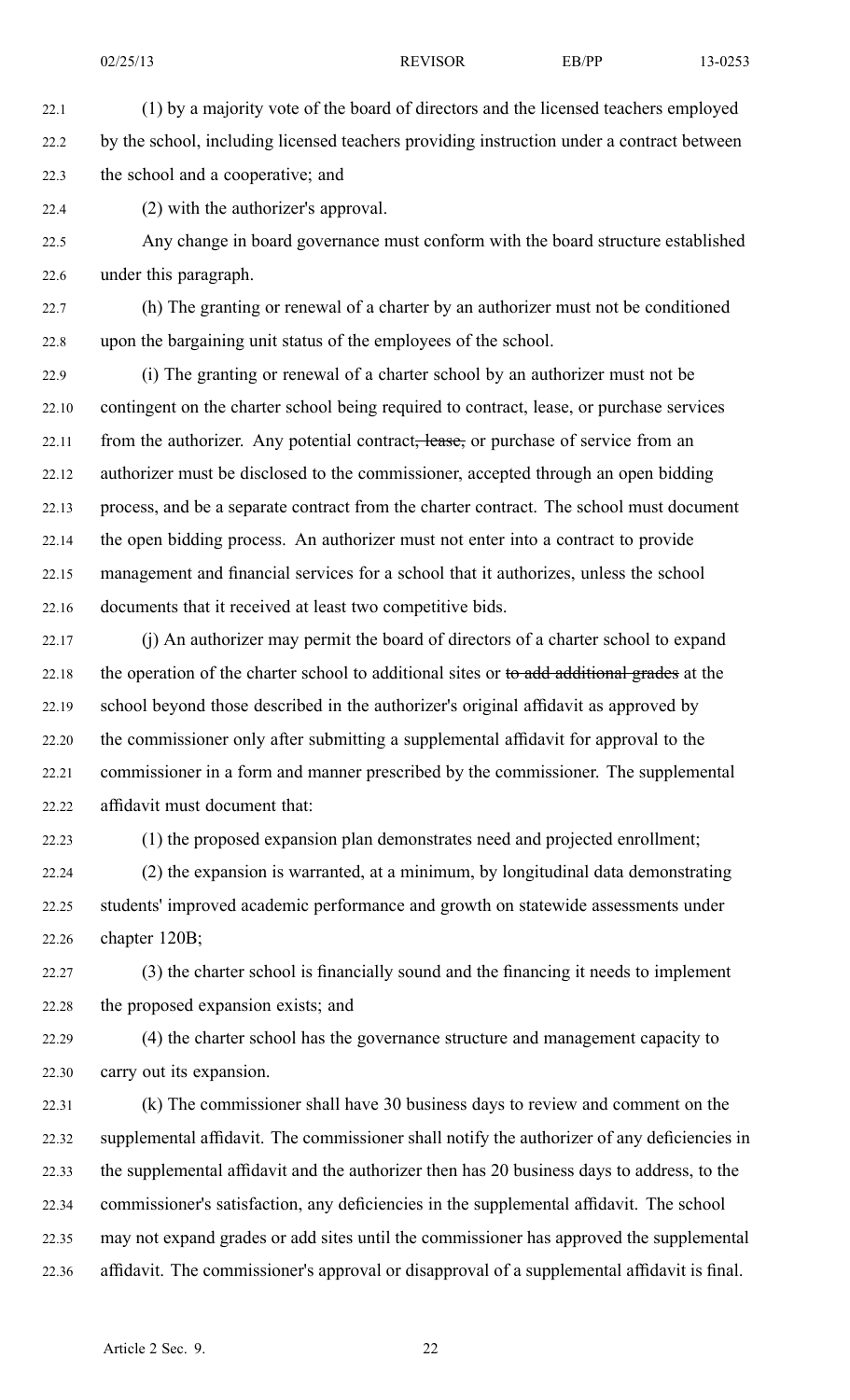| 23.1  | Subd. 4a. Conflict of interest. (a) An individual is prohibited from serving as a               |
|-------|-------------------------------------------------------------------------------------------------|
| 23.2  | member of the charter school board of directors if the individual, an immediate family          |
| 23.3  | member, or the individual's partner is an owner, employee or agent of, or a contractor with a   |
| 23.4  | for-profit or nonprofit entity or individual with whom the charter school contracts, directly   |
| 23.5  | or indirectly, for professional services, goods, or facilities. A violation of this prohibition |
| 23.6  | renders a contract voidable at the option of the commissioner or the charter school board       |
| 23.7  | of directors. A member of a charter school board of directors who violates this prohibition     |
| 23.8  | is individually liable to the charter school for any damage caused by the violation.            |
| 23.9  | (b) No member of the board of directors, employee, officer, or agent of a charter               |
| 23.10 | school shall participate in selecting, awarding, or administering a contract if a conflict      |
| 23.11 | of interest exists. A conflict exists when:                                                     |
| 23.12 | (1) the board member, employee, officer, or agent;                                              |
| 23.13 | (2) the immediate family of the board member, employee, officer, or agent;                      |
| 23.14 | (3) the partner of the board member, employee, officer, or agent; or                            |
| 23.15 | (4) an organization that employs, or is about to employ any individual in clauses               |
| 23.16 | $(1)$ to $(3)$ ,                                                                                |
| 23.17 | has a financial or other interest in the entity with which the charter school is contracting.   |
| 23.18 | A violation of this prohibition renders the contract void.                                      |
| 23.19 | (c) Any employee, agent, or board member of the authorizer who participates                     |
| 23.20 | in the initial review, approval, ongoing oversight, evaluation, or the charter renewal or       |
| 23.21 | nonrenewal process or decision is ineligible to serve on the board of directors of a school     |
| 23.22 | chartered by that authorizer.                                                                   |
| 23.23 | (d) An individual may serve as a member of the board of directors if no conflict of             |
| 23.24 | interest under paragraph (a) exists.                                                            |
| 23.25 | (e) The conflict of interest provisions under this subdivision do not apply to                  |
| 23.26 | compensation paid to a teacher employed as a teacher by the charter school who or a             |
| 23.27 | teacher who provides instructional services to the charter school through a cooperative         |
| 23.28 | formed under chapter 308A when the teacher also serves as a member of on the charter            |
| 23.29 | school board of directors.                                                                      |
| 23.30 | (f) The conflict of interest provisions under this subdivision do not apply to a teacher        |
| 23.31 | who provides services to a charter school through a cooperative formed under chapter            |
| 23.32 | 308A when the teacher also serves on the charter school board of directors.                     |
| 23.33 | Subd. 5. Conversion of existing schools. A board of an independent or special                   |
| 23.34 | school district may convert one or more of its existing schools to charter schools under        |
| 23.35 | this section if 60 percent of the full-time teachers at the school sign a petition seeking      |
| 23.36 | conversion. The conversion must occur at the beginning of an academic year.                     |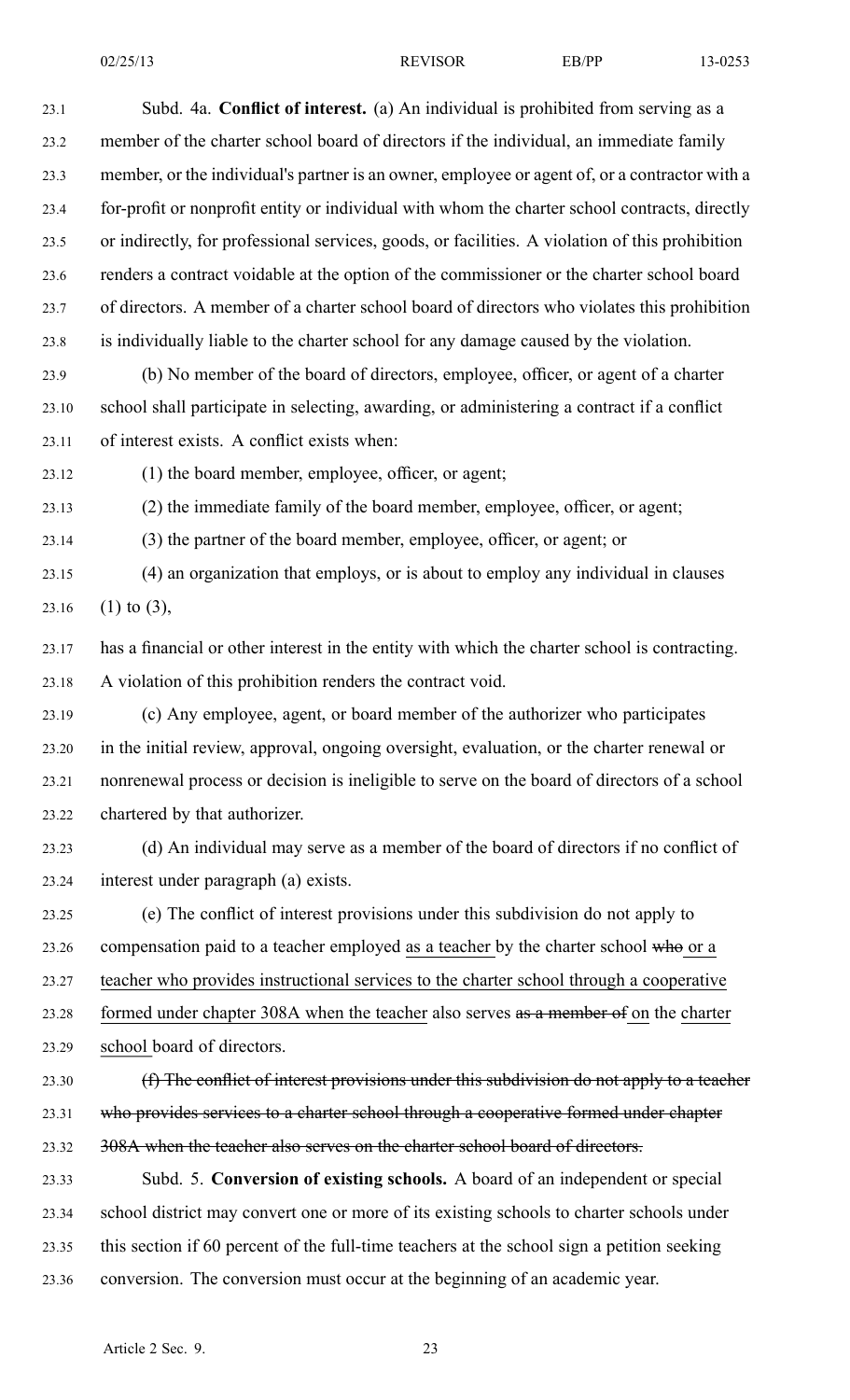| 24.1  | Subd. 6. Charter contract. The authorization for a charter school must be in the              |
|-------|-----------------------------------------------------------------------------------------------|
| 24.2  | form of a written contract signed by the authorizer and the board of directors of the charter |
| 24.3  | school. The contract must be completed within 45 business days of the commissioner's          |
| 24.4  | approval of the authorizer's affidavit. The authorizer shall submit to the commissioner a     |
| 24.5  | copy of the signed charter contract within ten business days of its execution. The contract   |
| 24.6  | for a charter school must be in writing and contain at least the following:                   |
| 24.7  | (1) a declaration that the charter school will carry out the primary purpose in               |
| 24.8  | subdivision 1 and how the school will report its implementation of the primary purpose;       |
| 24.9  | $(1)$ (2) a declaration of the any additional purposes in subdivision 1 that the school       |
| 24.10 | intends to carry out and how the school will report its implementation of those purposes;     |
| 24.11 | $(2)$ (3) a description of the school program and the specific academic and                   |
| 24.12 | nonacademic outcomes that pupils must achieve;                                                |
| 24.13 | $(3)$ (4) a statement of admission policies and procedures;                                   |
| 24.14 | $\left(4\right)$ (5) a governance, management, and administration plan for the school;        |
| 24.15 | $(5)$ (6) signed agreements from charter school board members to comply with all              |
| 24.16 | federal and state laws governing organizational, programmatic, and financial requirements     |
| 24.17 | applicable to charter schools;                                                                |
| 24.18 | $(6)$ (7) the criteria, processes, and procedures that the authorizer will use for            |
| 24.19 | ongoing oversight of operational, financial, and academic performance to monitor and          |
| 24.20 | evaluate the fiscal, operational, and academic performance consistent with subdivision        |
| 24.21 | 15, paragraphs (a) and (b);                                                                   |
| 24.22 | $(7)$ (8) for contract renewal, the formal written performance evaluation of the school       |
| 24.23 | that is a prerequisite for reviewing a charter contract under subdivision 15;                 |
| 24.24 | $(8)$ (9) types and amounts of insurance liability coverage to be obtained by the             |
| 24.25 | charter school, consistent with subdivision 8, paragraph (k);                                 |
| 24.26 | $(9)$ (10) consistent with subdivision 25, paragraph (d), a provision to indemnify and        |
| 24.27 | hold harmless the authorizer and its officers, agents, and employees from any suit, claim,    |
| 24.28 | or liability arising from any operation of the charter school, and the commissioner and       |
| 24.29 | department officers, agents, and employees notwithstanding section 3.736;                     |
| 24.30 | $(10)(11)$ the term of the initial contract, which may be up to five years plus an            |
| 24.31 | additional preoperational planning year, and up to five years for a renewed contract or a     |
| 24.32 | contract with a new authorizer after a transfer of authorizers, if warranted by the school's  |
| 24.33 | academic, financial, and operational performance;                                             |
| 24.34 | $(11)$ (12) how the board of directors or the operators of the charter school will            |
| 24.35 | provide special instruction and services for children with a disability under sections        |
| 24.36 | 125A.03 to 125A.24, and 125A.65, a description of the financial parameters within             |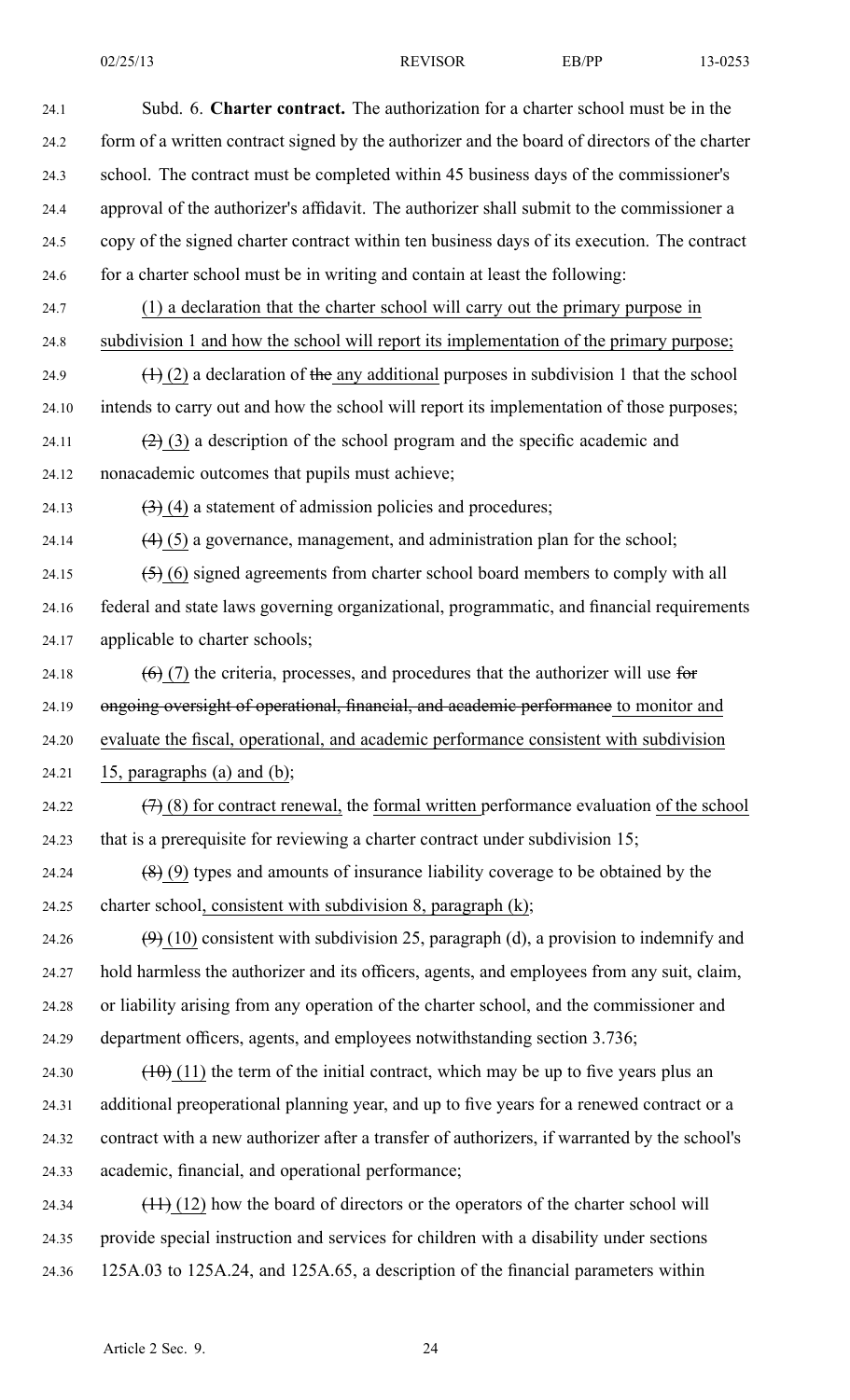25.1 which the charter school will operate to provide the special instruction and services to 25.2 children with <sup>a</sup> disability;

- 25.3 (12) the process and criteria the authorizer intends to use to monitor and evaluate the 25.4 fiscal and student performance of the charter school, consistent with subdivision 15; and 25.5 (13) the specific conditions for contract renewal, which identify performance under 25.6 the primary purpose of subdivision 1 as the most important factor in determining contract
- 25.7 renewal; and

25.8  $(13)$  (14) the plan for an orderly closing of the school under chapter 317A, if 25.9 whether the closure is <sup>a</sup> termination for cause, <sup>a</sup> voluntary termination, or <sup>a</sup> nonrenewal 25.10 of the contract, and that includes establishing the responsibilities of the school board of 25.11 directors and the authorizer and notifying the commissioner, authorizer, school district in 25.12 which the charter school is located, and parents of enrolled students about the closure, 25.13 the transfer of student records to students' resident districts, and procedures for closing 25.14 financial operations.

- 25.15 Subd. 6a. **Audit report.** (a) The charter school must submit an audit repor<sup>t</sup> to the 25.16 commissioner and its authorizer by December 31 each year.
- 25.17 (b) The charter school, with the assistance of the auditor conducting the audit, 25.18 must include with the report, as supplemental information, <sup>a</sup> copy of all charter school 25.19 agreements for corporate managemen<sup>t</sup> services, including paren<sup>t</sup> company or other 25.20 administrative, financial, and staffing services. If the entity that provides the professional 25.21 services to the charter school is exemp<sup>t</sup> from taxation under section 501 of the Internal 25.22 Revenue Code of 1986, that entity must file with the commissioner by February 15 <sup>a</sup> copy 25.23 of the annual return required under section 6033 of the Internal Revenue Code of 1986.
- 25.24 (c) A charter school independent audit repor<sup>t</sup> shall include audited financial data of 25.25 an affiliated building corporation or other componen<sup>t</sup> unit.

25.26 (c) (d) If the audit report finds that a material weakness exists in the financial 25.27 reporting systems of <sup>a</sup> charter school, the charter school must submit <sup>a</sup> written repor<sup>t</sup> to 25.28 the commissioner explaining how the material weakness will be resolved. An auditor, 25.29 as <sup>a</sup> condition of providing financial services to <sup>a</sup> charter school, must agree to make 25.30 available information about <sup>a</sup> charter school's financial audit to the commissioner and 25.31 authorizer upon request.

25.32 Subd. 7. **Public status; exemption from statutes and rules.** A charter school is 25.33 <sup>a</sup> public school and is par<sup>t</sup> of the state's system of public education. A charter school is 25.34 exemp<sup>t</sup> from all statutes and rules applicable to <sup>a</sup> school, school board, or school district 25.35 unless <sup>a</sup> statute or rule is made specifically applicable to <sup>a</sup> charter school or is included 25.36 in this section.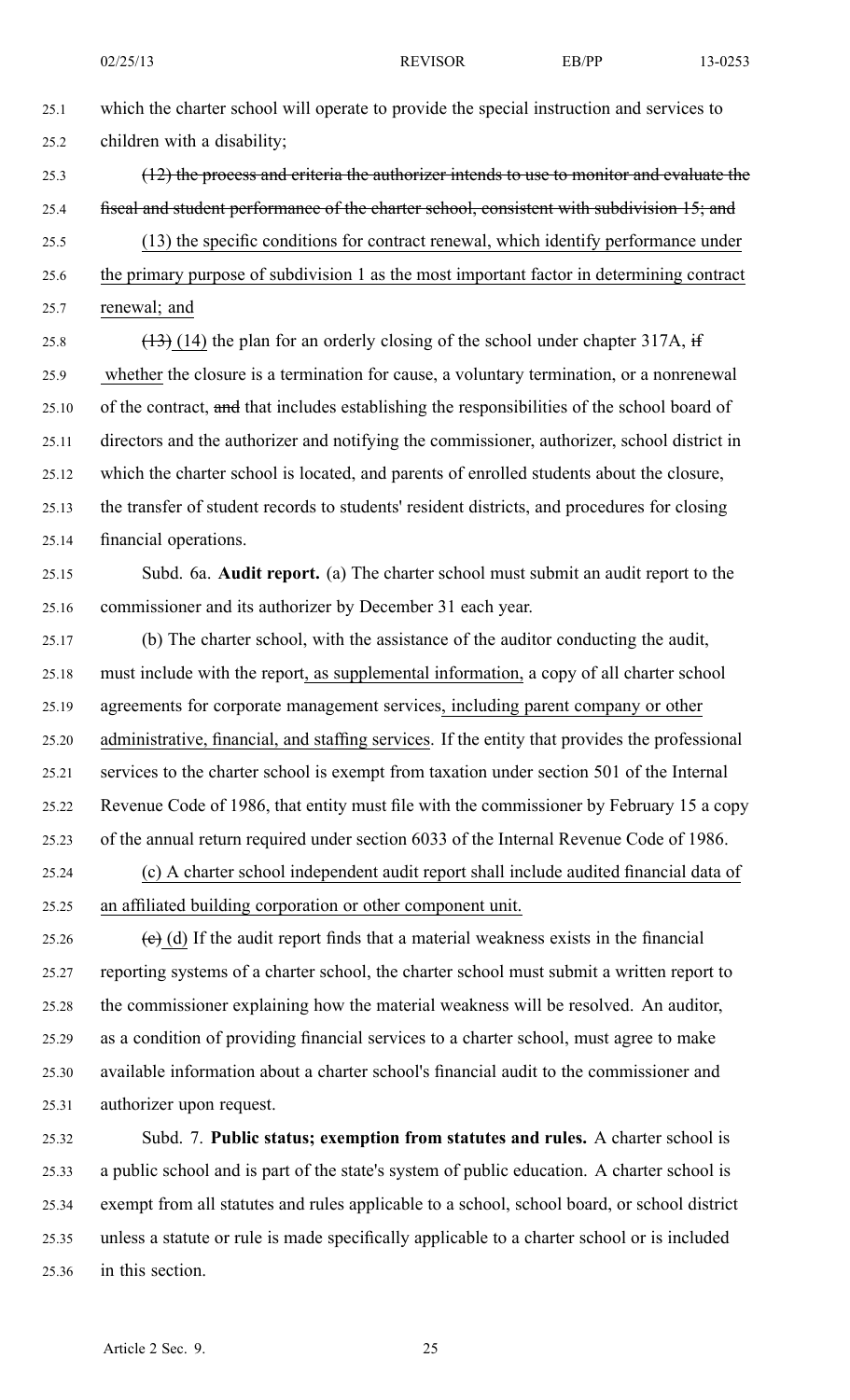26.1 Subd. 8. **Federal, state, and local requirements.** (a) A charter school shall meet all 26.2 federal, state, and local health and safety requirements applicable to school districts. 26.3 (b) A school must comply with statewide accountability requirements governing 26.4 standards and assessments in chapter 120B. 26.5 (c) A school authorized by <sup>a</sup> school board may be located in any district, unless the

26.6 school board of the district of the proposed location disapproves by written resolution.

26.7 (d) A charter school must be nonsectarian in its programs, admission policies, 26.8 employment practices, and all other operations. An authorizer may not authorize <sup>a</sup> charter 26.9 school or program that is affiliated with <sup>a</sup> nonpublic sectarian school or <sup>a</sup> religious 26.10 institution. A charter school student must be released for religious instruction, consistent 26.11 with section 120A.22, subdivision 12, clause (3).

26.12 (e) Charter schools must not be used as <sup>a</sup> method of providing education or 26.13 generating revenue for students who are being home-schooled. This paragraph does not 26.14 apply to shared time aid under section 126C.19.

26.15 (f) The primary focus of <sup>a</sup> charter school must be to provide <sup>a</sup> comprehensive 26.16 program of instruction for at least one grade or age group from five through 18 years 26.17 of age. Instruction may be provided to people younger than five years and older than 26.18 18 years of age.

26.19 (g) A charter school may not charge tuition.

26.20 (h) A charter school is subject to and must comply with chapter 363A and section 26.21 121A.04.

26.22 (i) A charter school is subject to and must comply with the Pupil Fair Dismissal 26.23 Act, sections 121A.40 to 121A.56, and the Minnesota Public School Fee Law, sections 26.24 123B.34 to 123B.39.

26.25 (j) A charter school is subject to the same financial audits, audit procedures, and 26.26 audit requirements as <sup>a</sup> district, excep<sup>t</sup> as required under subdivision 6a. Audits must be 26.27 conducted in compliance with generally accepted governmental auditing standards, the 26.28 federal Single Audit Act, if applicable, and section 6.65. A charter school is subject 26.29 to and must comply with sections 15.054; 118A.01; 118A.02; 118A.03; 118A.04; 26.30 118A.05; 118A.06; 471.38; 471.391; 471.392; and 471.425. The audit must comply with 26.31 the requirements of sections 123B.75 to 123B.83, excep<sup>t</sup> to the extent deviations are 26.32 necessary because of the program at the school. Deviations must be approved by the 26.33 commissioner and authorizer. The Department of Education, state auditor, legislative 26.34 auditor, or authorizer may conduct financial, program, or compliance audits. A charter 26.35 school determined to be in statutory operating debt under sections 123B.81 to 123B.83 26.36 must submit <sup>a</sup> plan under section 123B.81, subdivision 4.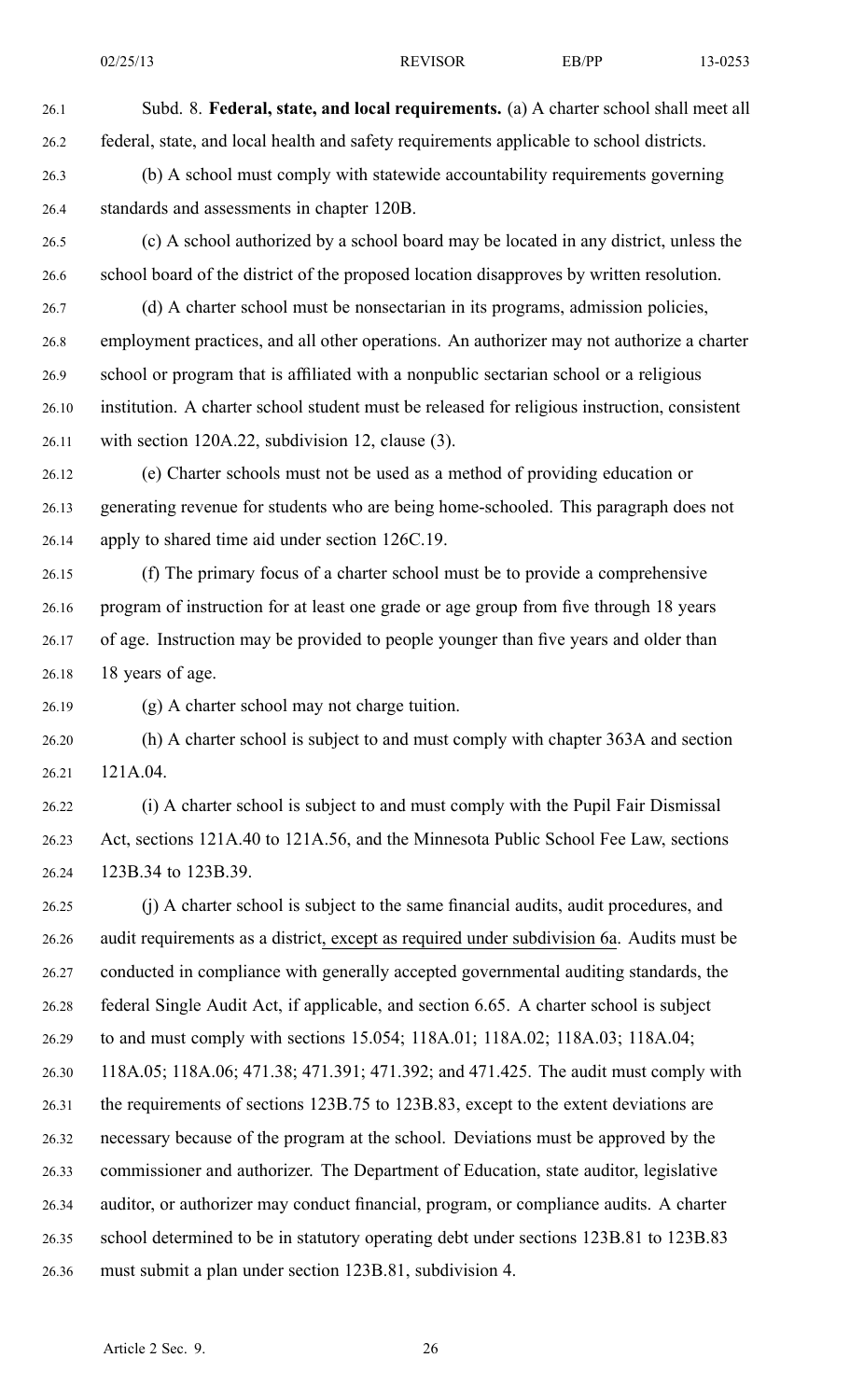02/25/13 REVISOR EB/PP 13-0253 27.1 (k) A charter school is <sup>a</sup> district for the purposes of tort liability under chapter 466. 27.2 (l) A charter school must comply with chapters 13 and 13D; and sections 120A.22, 27.3 subdivision 7; 121A.75; and 260B.171, subdivisions 3 and 5. 27.4 (m) A charter school is subject to the Pledge of Allegiance requirement under 27.5 section 121A.11, subdivision 3. 27.6 (n) A charter school offering online courses or programs must comply with section 27.7 124D.095. 27.8 (o) A charter school and charter school board of directors are subject to chapter 181. 27.9 (p) A charter school must comply with section 120A.22, subdivision 7, governing 27.10 the transfer of students' educational records and sections 138.163 and 138.17 governing 27.11 the managemen<sup>t</sup> of local records. 27.12 (q) A charter school that provides early childhood health and developmental 27.13 screening must comply with sections 121A.16 to 121A.19. 27.14 (r) A charter school that provides school-sponsored youth athletic activities must 27.15 comply with section 121A.38. 27.16 (s) A charter school is subject to and must comply with continuing truant notification 27.17 under section 260A.03. 27.18 Subd. 8a. **Aid reduction.** The commissioner may reduce <sup>a</sup> charter school's state aid 27.19 under section 127A.42 or 127A.43 if the charter school board fails to correct <sup>a</sup> violation 27.20 under this section. 27.21 Subd. 8b. **Aid reduction for violations.** The commissioner may reduce <sup>a</sup> charter 27.22 school's state aid by an amount not to exceed 60 percen<sup>t</sup> of the charter school's basic 27.23 revenue for the period of time that <sup>a</sup> violation of law occurs. 27.24 Subd. 9. **Admission requirements.** (a) A charter school may limit admission to: 27.25 (1) pupils within an age group or grade level; 27.26 (2) pupils who are eligible to participate in the graduation incentives program under 27.27 section 124D.68; or 27.28 (3) residents of <sup>a</sup> specific geographic area in which the school is located when the 27.29 majority of students served by the school are members of underserved populations. 27.30 (b) A charter school shall enroll an eligible pupil who submits <sup>a</sup> timely application, 27.31 unless the number of applications exceeds the capacity of <sup>a</sup> program, class, grade level, or 27.32 building. In this case, pupils must be accepted by lot. The charter school must develop 27.33 and publish, including on its Web site, <sup>a</sup> lottery policy and process that it must use when 27.34 accepting pupils by lot.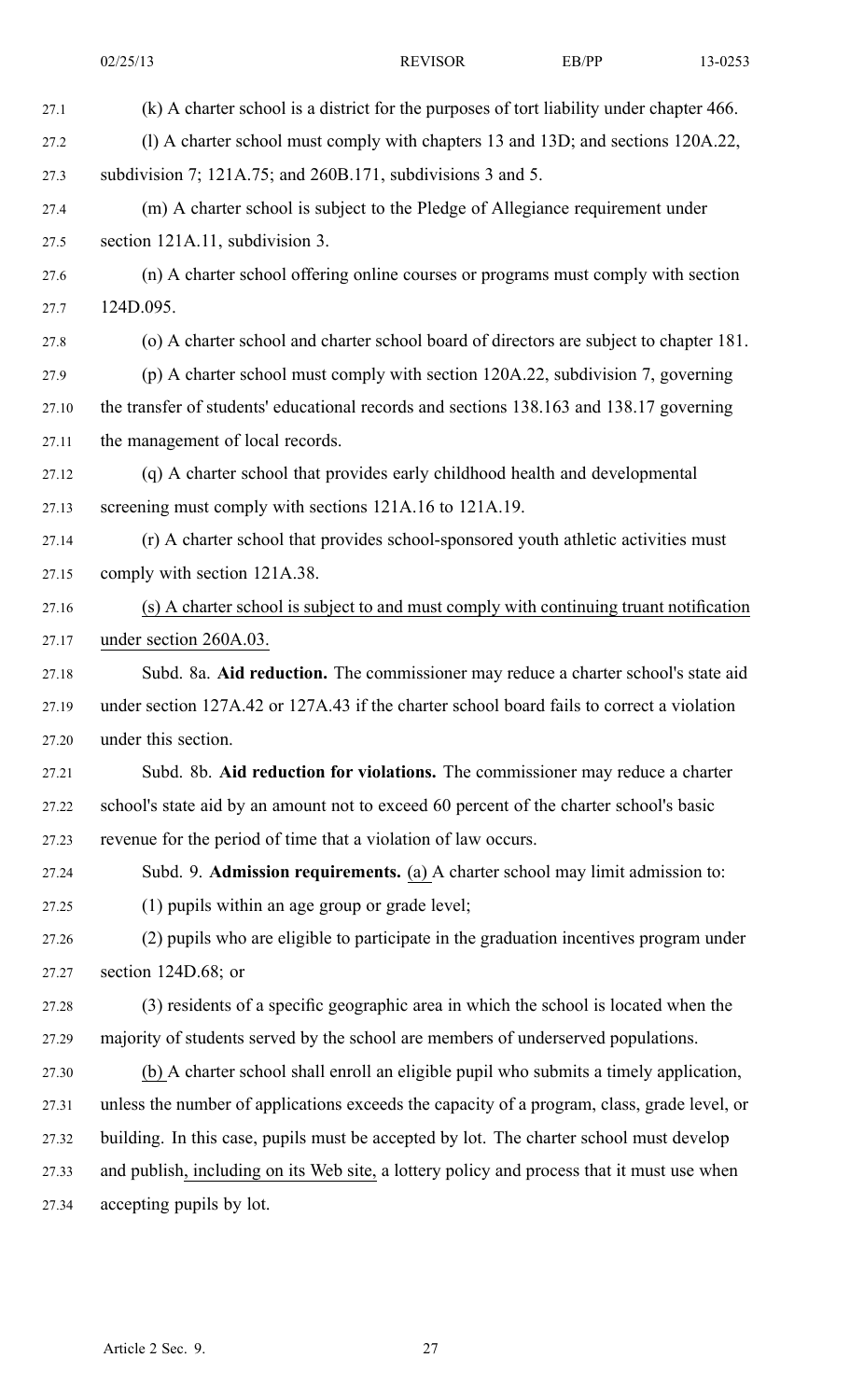- 28.1 (c) A charter school shall give enrollment preference to <sup>a</sup> sibling of an enrolled pupil 28.2 and to <sup>a</sup> foster child of that pupil's parents and may give preference for enrolling children 28.3 of the school's staff before accepting other pupils by lot.
- 28.4 (d) A person shall not be admitted to <sup>a</sup> charter school (1) as <sup>a</sup> kindergarten pupil, 28.5 unless the pupil is at least five years of age on September 1 of the calendar year in which 28.6 the school year for which the pupil seeks admission commences; or (2) as <sup>a</sup> first grade 28.7 student, unless the pupil is at least six years of age on September 1 of the calendar year in 28.8 which the school year for which the pupil seeks admission commences or has completed 28.9 kindergarten; excep<sup>t</sup> that <sup>a</sup> charter school may establish and publish on its Web site <sup>a</sup> 28.10 policy for admission of selected pupils at an earlier age, consistent with the enrollment 28.11 process in paragraphs (b) and (c).
- 28.12 (e) Except as permitted in paragraph (d), <sup>a</sup> charter school may not limit admission 28.13 to pupils on the basis of intellectual ability, measures of achievement or aptitude, or 28.14 athletic ability and may not establish any criteria or requirements for admission that are 28.15 inconsistent with this subdivision.
- 28.16 (f) The charter school shall not distribute any services or goods of value to students, 28.17 parents, or guardians as an inducement, term, or condition of enrolling <sup>a</sup> student in <sup>a</sup> 28.18 charter school.
- 28.19 Subd. 10. **Pupil performance.** A charter school must design its programs to at 28.20 least meet the outcomes adopted by the commissioner for public school students. In 28.21 the absence of the commissioner's requirements, the school must meet the outcomes 28.22 contained in the contract with the authorizer. The achievement levels of the outcomes 28.23 contained in the contract may exceed the achievement levels of any outcomes adopted by 28.24 the commissioner for public school students.
- 28.25 Subd. 11. **Employment and other operating matters.** (a) A charter school must 28.26 employ or contract with necessary teachers, as defined by section 122A.15, subdivision 1, 28.27 who hold valid licenses to perform the particular service for which they are employed in 28.28 the school. The charter school's state aid may be reduced under section 127A.43 if the 28.29 school employs <sup>a</sup> teacher who is not appropriately licensed or approved by the board of 28.30 teaching. The school may employ necessary employees who are not required to hold 28.31 teaching licenses to perform duties other than teaching and may contract for other services. 28.32 The school may discharge teachers and nonlicensed employees. The charter school board 28.33 is subject to section 181.932. When offering employment to <sup>a</sup> prospective employee, <sup>a</sup> 28.34 charter school must give that employee <sup>a</sup> written description of the terms and conditions 28.35 of employment and the school's personnel policies.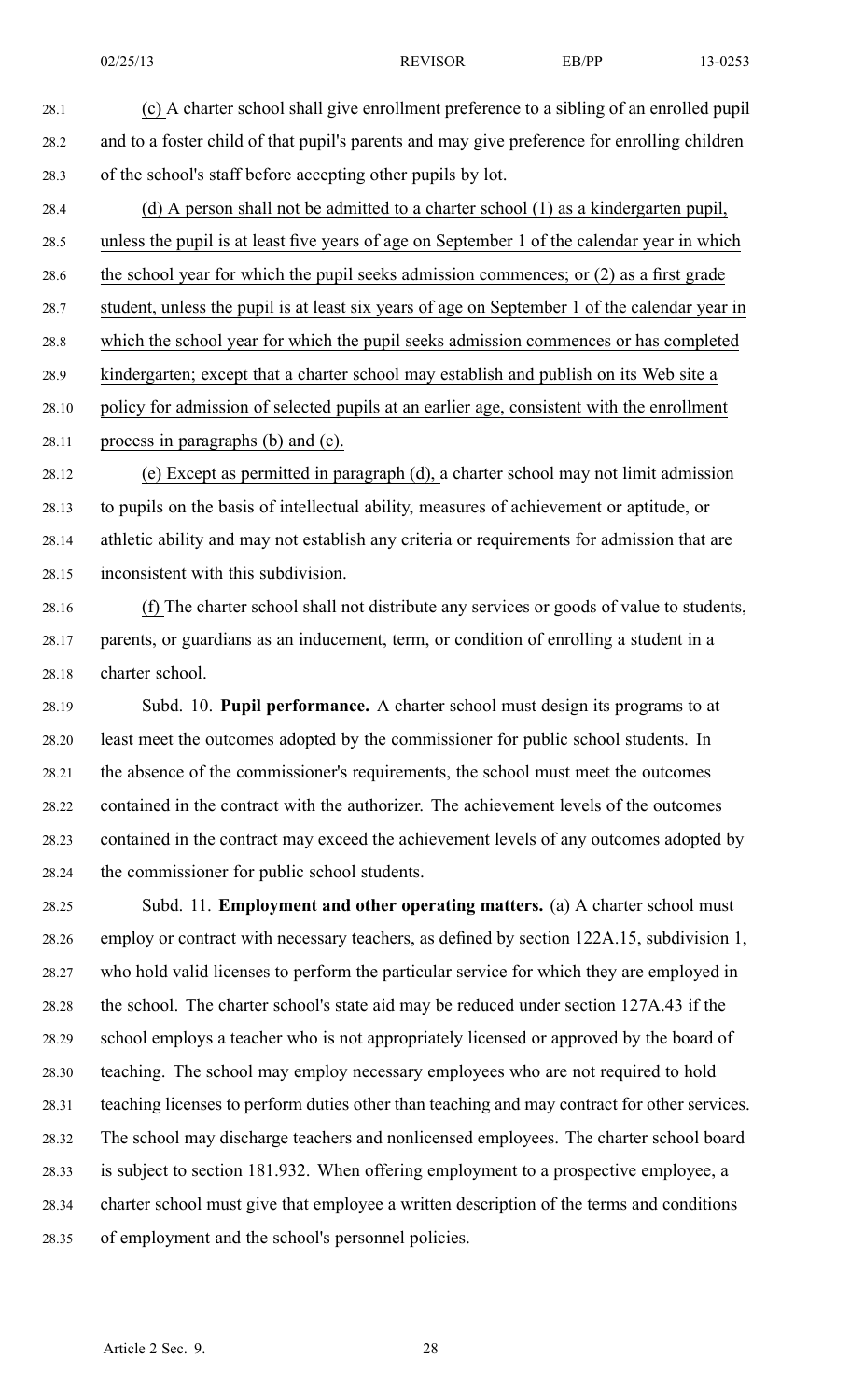29.1 (b) A person, without holding <sup>a</sup> valid administrator's license, may perform 29.2 administrative, supervisory, or instructional leadership duties. The board of directors shall 29.3 establish qualifications for persons that hold administrative, supervisory, or instructional 29.4 leadership roles. The qualifications shall include at least the following areas: instruction 29.5 and assessment; human resource and personnel management; financial management; 29.6 legal and compliance management; effective communication; and board, authorizer, and 29.7 community relationships. The board of directors shall use those qualifications as the basis 29.8 for job descriptions, hiring, and performance evaluations of those who hold administrative, 29.9 supervisory, or instructional leadership roles. The board of directors and an individual 29.10 who does not hold <sup>a</sup> valid administrative license and who serves in an administrative, 29.11 supervisory, or instructional leadership position shall develop <sup>a</sup> professional development 29.12 plan. Documentation of the implementation of the professional development plan of these 29.13 persons shall be included in the school's annual report.

29.14 (c) The board of directors also shall decide and be responsible for matters related to 29.15 the operation of the school, including budgeting, curriculum and operating procedures.

29.16 Subd. 12. **Pupils with <sup>a</sup> disability.** A charter school must comply with sections 29.17 125A.02, 125A.03 to 125A.24, and 125A.65 and rules relating to the education of pupils 29.18 with <sup>a</sup> disability as though it were <sup>a</sup> district.

29.19 Subd. 13. **Length of school year.** A charter school must provide instruction each 29.20 year for at least the number of hours required by section 120A.41. It may provide 29.21 instruction throughout the year according to sections 124D.12 to 124D.127 or 124D.128.

29.22 Subd. 14. **Annual public reports.** A charter school must publish an annual repor<sup>t</sup> 29.23 approved by the board of directors. The annual repor<sup>t</sup> must at least include information 29.24 on school enrollment, student attrition, governance and management, staffing, finances, 29.25 academic performance, operational performance, innovative practices and implementation, 29.26 and future plans. A charter school must pos<sup>t</sup> the annual repor<sup>t</sup> on the school's official Web 29.27 site. The charter school must also distribute the annual repor<sup>t</sup> by publication, mail, or 29.28 electronic means to the commissioner, its authorizer, school employees, and parents and 29.29 legal guardians of students enrolled in the charter school and must also post the report on 29.30 the charter school's official Web site. The reports are public data under chapter 13.

29.31 Subd. 15. **Review and comment.** (a) The authorizer shall provide <sup>a</sup> formal written 29.32 evaluation of the school's performance before the authorizer renews the charter contract. 29.33 The department must review and comment on the authorizer's evaluation process at the 29.34 time the authorizer submits its application for approval and each time the authorizer 29.35 undergoes its five-year review under subdivision 3, paragraph (i).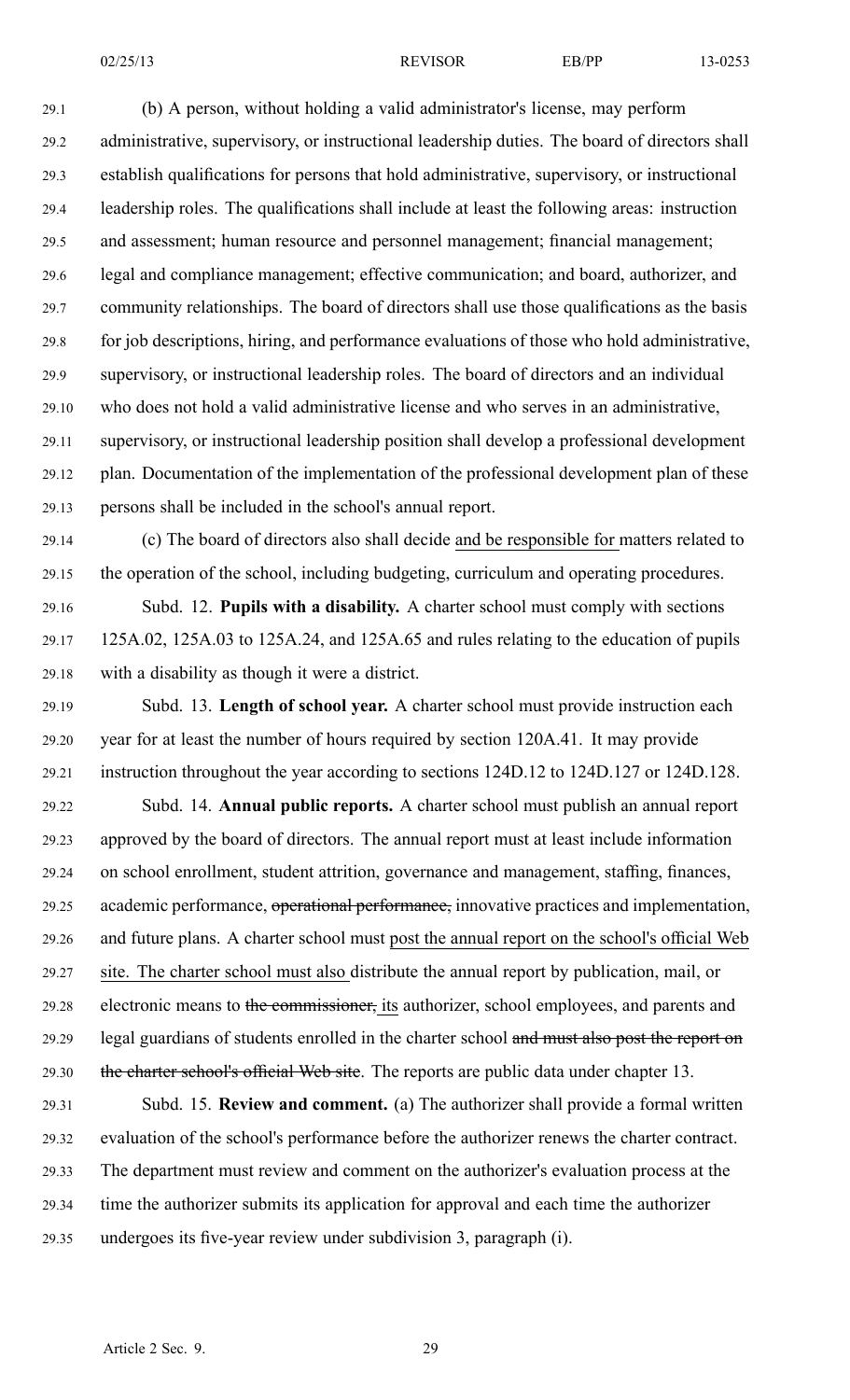30.1 (b) An authorizer shall monitor and evaluate the fiscal, academic, financial, and 30.2 operational, and student performance of the school, and may for this purpose annually 30.3 assess <sup>a</sup> charter school <sup>a</sup> fee according to paragraph (c). The agreed-upon fee structure 30.4 must be stated in the charter school contract. 30.5 (c) The fee that each charter school pays to an authorizer each year an authorizer 30.6 may annually assess is the greater of: 30.7 (1) the basic formula allowance for that year; or 30.8 (2) the lesser of: 30.9 (i) the maximum fee factor times the basic formula allowance for that year; or 30.10 (ii) the fee factor times the basic formula allowance for that year times the charter 30.11 school's adjusted marginal cost pupil units for that year. The fee factor equals .005 in fiscal 30.12 year 2010, .01 in fiscal year 2011, .013 in fiscal year 2012, and .015 in fiscal years 2013 30.13 and later. The maximum fee factor equals 1.5 in fiscal year 2010, 2.0 in fiscal year 2011,  $30.14$   $3.0$  in fiscal year 2012, and 4.0 in fiscal years 2013 and later. 30.15 (d) An authorizer may not assess <sup>a</sup> fee for any required services other than as 30.16 provided in this subdivision. 30.17 (e) For the preoperational planning period, after <sup>a</sup> school is chartered, the authorizer 30.18 may assess <sup>a</sup> charter school <sup>a</sup> fee equal to the basic formula allowance. 30.19 (f) By September 30 of each year, an authorizer shall submit to the commissioner <sup>a</sup> 30.20 statement of income and expenditures related to chartering activities during the previous 30.21 school year ending June 30. A copy of the statement shall be given to all schools chartered

30.23 Subd. 16. **Transportation.** (a) A charter school after its first fiscal year of operation 30.24 by March 1 of each fiscal year and <sup>a</sup> charter school by July 1 of its first fiscal year of 30.25 operation must notify the district in which the school is located and the Department of 30.26 Education if it will provide its own transportation or use the transportation services of the

30.28 (b) If <sup>a</sup> charter school elects to provide transportation for pupils, the transportation 30.29 must be provided by the charter school within the district in which the charter school is 30.30 located. The state must pay transportation aid to the charter school according to section 30.31 124D.11, subdivision 2.

30.32 For pupils who reside outside the district in which the charter school is located, the 30.33 charter school is not required to provide or pay for transportation between the pupil's 30.34 residence and the border of the district in which the charter school is located. A paren<sup>t</sup> 30.35 may be reimbursed by the charter school for costs of transportation from the pupil's 30.36 residence to the border of the district in which the charter school is located if the pupil is

30.22 by the authorizer.

30.27 district in which it is located for the fiscal year.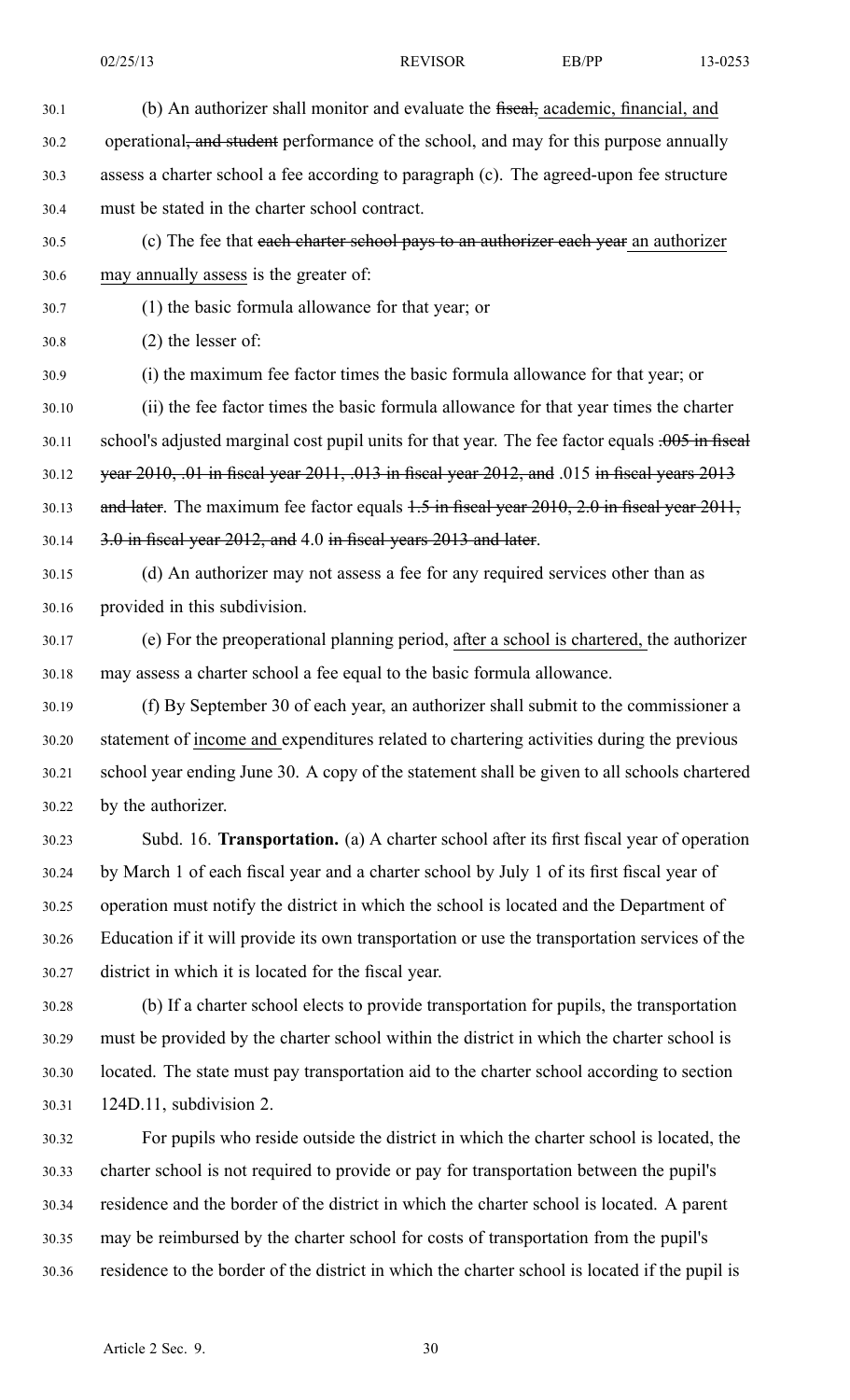31.1 from <sup>a</sup> family whose income is at or below the poverty level, as determined by the federal 31.2 government. The reimbursement may not exceed the pupil's actual cost of transportation 31.3 or 15 cents per mile traveled, whichever is less. Reimbursement may not be paid for 31.4 more than 250 miles per week.

31.5 At the time <sup>a</sup> pupil enrolls in <sup>a</sup> charter school, the charter school must provide the 31.6 paren<sup>t</sup> or guardian with information regarding the transportation.

31.7 (c) If <sup>a</sup> charter school does not elect to provide transportation, transportation for 31.8 pupils enrolled at the school must be provided by the district in which the school is 31.9 located, according to sections 123B.88, subdivision 6, and 124D.03, subdivision 8, for <sup>a</sup> 31.10 pupil residing in the same district in which the charter school is located. Transportation 31.11 may be provided by the district in which the school is located, according to sections 31.12 123B.88, subdivision 6, and 124D.03, subdivision 8, for <sup>a</sup> pupil residing in <sup>a</sup> different 31.13 district. If the district provides the transportation, the scheduling of routes, manner and 31.14 method of transportation, control and discipline of the pupils, and any other matter relating 31.15 to the transportation of pupils under this paragraph shall be within the sole discretion, 31.16 control, and managemen<sup>t</sup> of the district.

31.17 Subd. 17. **Leased space.** A charter school may lease space from an independent 31.18 or special school board eligible to be an authorizer, other public organization, private, 31.19 nonprofit nonsectarian organization, private property owner, or <sup>a</sup> sectarian organization 31.20 if the leased space is constructed as <sup>a</sup> school facility. The department must review and 31.21 approve or disapprove leases in <sup>a</sup> timely manner.

31.22 Subd. 17a. **Affiliated nonprofit building corporation.** (a) Before <sup>a</sup> charter school 31.23 may organize an affiliated nonprofit building corporation (i) to renovate or purchase an 31.24 existing facility to serve as <sup>a</sup> school or (ii) to expand an existing building or construct 31.25 <sup>a</sup> new school facility, an authorizer must submit an affidavit to the commissioner for 31.26 approval in the form and manner the commissioner prescribes, and consistent with 31.27 paragraphs (b) and (c) or (d).

31.28 (b) An affiliated nonprofit building corporation under this subdivision must:

31.29 (1) be incorporated under section 317A;

31.30 (2) comply with applicable Internal Revenue Service regulations, including 31.31 regulations for "supporting organizations" as defined by the Internal Revenue Service;

31.32 (3) submit to the commissioner each fiscal year <sup>a</sup> list of current board members 31.33 and <sup>a</sup> copy of its annual audit; and

31.34 (4) comply with governmen<sup>t</sup> data practices law under chapter 13.

31.35 An affiliated nonprofit building corporation must not serve as the leasing agen<sup>t</sup> for 31.36 property or facilities it does not own. A charter school that leases <sup>a</sup> facility from an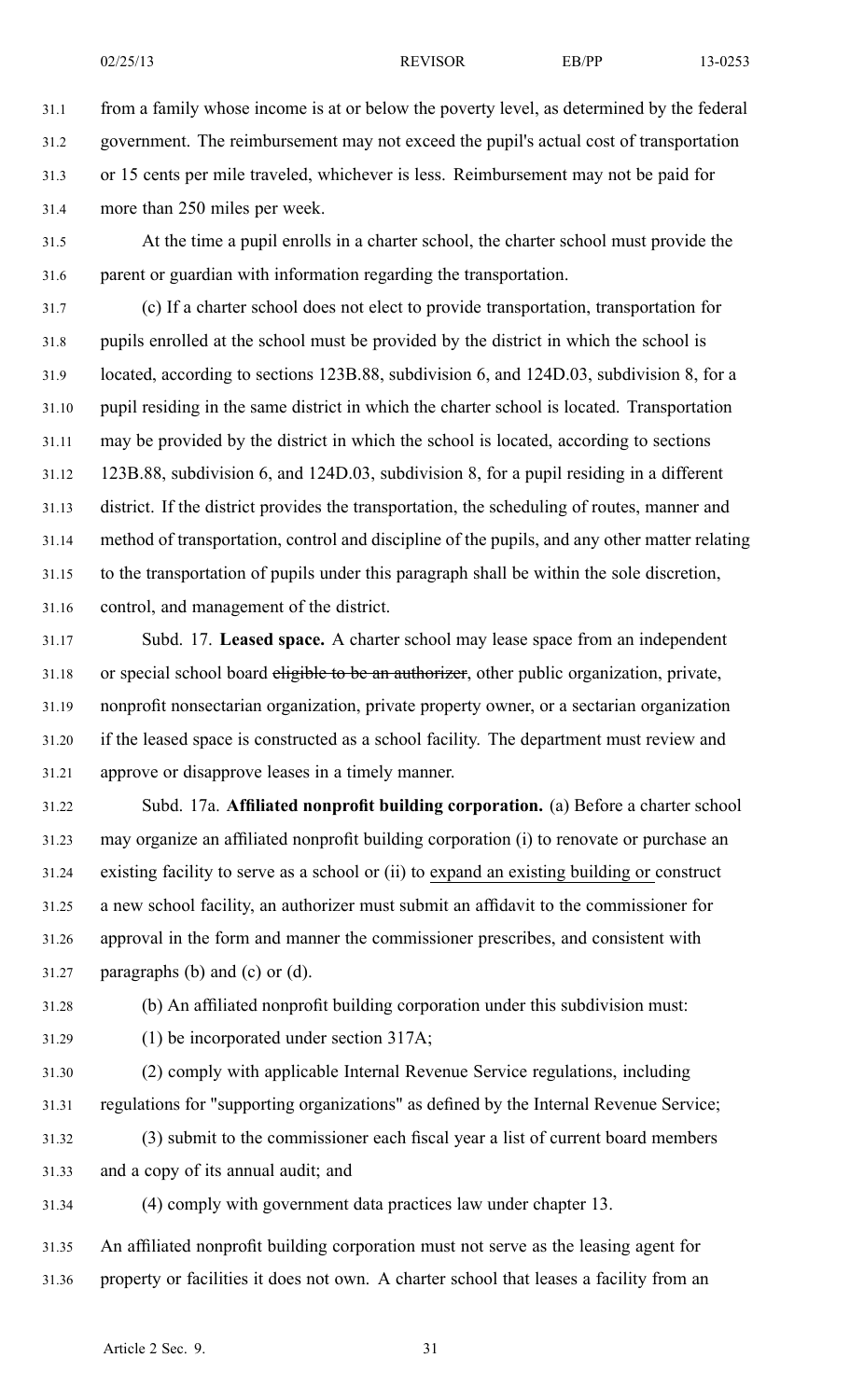32.1 affiliated nonprofit building corporation that does not own the leased facility is ineligible 32.2 to receive charter school lease aid. The state is immune from liability resulting from <sup>a</sup> 32.3 contract between <sup>a</sup> charter school and an affiliated nonprofit building corporation. 32.4 (c) A charter school may organize an affiliated nonprofit building corporation to 32.5 renovate or purchase an existing facility to serve as <sup>a</sup> school if the charter school: 32.6 (1) has been operating for at least five consecutive school years; 32.7 (2) has had <sup>a</sup> net positive unreserved general fund balance as of June 30 in the 32.8 preceding five fiscal years; 32.9 (3) has <sup>a</sup> long-range strategic and financial plan; 32.10 (4) completes <sup>a</sup> feasibility study of available buildings; 32.11 (5) documents enrollment projections and the need to use an affiliated building 32.12 corporation to renovate or purchase an existing facility to serve as <sup>a</sup> school; and 32.13 (6) has <sup>a</sup> plan for the renovation or purchase, which describes the parameters and 32.14 budget for the project. 32.15 (d) A charter school may organize an affiliated nonprofit building corporation to 32.16 expand an existing school facility or construct <sup>a</sup> new school facility if the charter school: 32.17 (1) demonstrates the lack of facilities available to serve as <sup>a</sup> school; 32.18 (2) has been operating for at least eight consecutive school years; 32.19 (3) has had <sup>a</sup> net positive unreserved general fund balance as of June 30 in the 32.20 preceding five fiscal years; 32.21 (4) completes <sup>a</sup> feasibility study of facility options; 32.22 (5) has <sup>a</sup> long-range strategic and financial plan that includes enrollment projections 32.23 and demonstrates the need for constructing <sup>a</sup> new school facility; and 32.24 (6) has <sup>a</sup> plan for the expansion or new school facility, which describes the 32.25 parameters and budget for the project. 32.26 Subd. 17b. **Positive review and comment.** (e) A charter school or an affiliated 32.27 nonprofit building corporation organized by <sup>a</sup> charter school must not initiate an 32.28 installment contract for purchase, or <sup>a</sup> lease agreement, or solicit bids for new construction, 32.29 expansion, or remodeling of an educational facility that requires an expenditure in 32.30 excess of \$1,400,000, unless it meets the criteria in subdivision 17a, paragraph (b) and 32.31 paragraph (c) or (d), as applicable, and receives <sup>a</sup> positive review and comment from 32.32 the commissioner under section 123B.71. 32.33 Subd. 19. **Disseminate information.** (a) The authorizer, the operators, Authorizers 32.34 and the department must disseminate information to the public on how to form and

32.35 operate <sup>a</sup> charter school. Charter schools must disseminate information about how to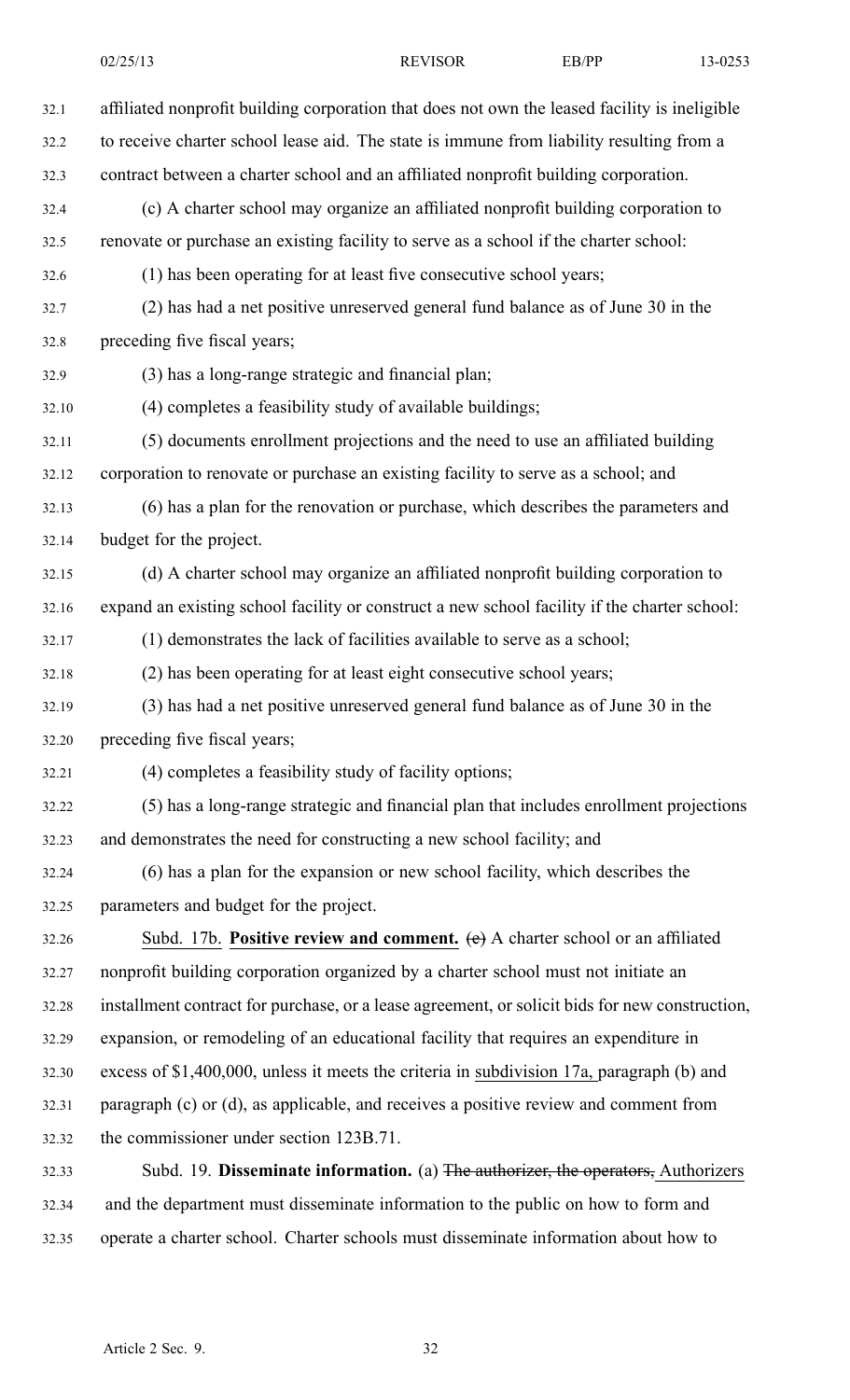33.1 use the offerings of <sup>a</sup> charter school. Targeted groups include low-income families and 33.2 communities, students of color, and students who are at risk of academic failure.

33.3 (b) Authorizers, operators, and the department also may disseminate information 33.4 about the successful best practices in teaching and learning demonstrated by charter 33.5 schools.

33.6 Subd. 20. **Leave to teach in <sup>a</sup> charter school.** If <sup>a</sup> teacher employed by <sup>a</sup> district 33.7 makes <sup>a</sup> written reques<sup>t</sup> for an extended leave of absence to teach at <sup>a</sup> charter school, 33.8 the district must gran<sup>t</sup> the leave. The district must gran<sup>t</sup> <sup>a</sup> leave not to exceed <sup>a</sup> total of 33.9 five years. Any reques<sup>t</sup> to extend the leave shall be granted only at the discretion of the 33.10 school board. The district may require that the reques<sup>t</sup> for <sup>a</sup> leave or extension of leave 33.11 be made before February 1 in the school year preceding the school year in which the 33.12 teacher intends to leave, or February 1 of the calendar year in which the teacher's leave is 33.13 scheduled to terminate. Except as otherwise provided in this subdivision and excep<sup>t</sup> for 33.14 section 122A.46, subdivision 7, the leave is governed by section 122A.46, including, but 33.15 not limited to, reinstatement, notice of intention to return, seniority, salary, and insurance. 33.16 During <sup>a</sup> leave, the teacher may continue to aggregate benefits and credits in the

33.17 Teachers' Retirement Association account under chapters 354 and 354A, consistent with 33.18 subdivision 22.

33.19 Subd. 21. **Collective bargaining.** Employees of the board of directors of <sup>a</sup> charter 33.20 school may, if otherwise eligible, organize under chapter 179A and comply with its 33.21 provisions. The board of directors of <sup>a</sup> charter school is <sup>a</sup> public employer, for the 33.22 purposes of chapter 179A, upon formation of one or more bargaining units at the school. 33.23 Bargaining units at the school must be separate from any other units within an authorizing 33.24 district, excep<sup>t</sup> that bargaining units may remain par<sup>t</sup> of the appropriate unit within an 33.25 authorizing district, if the employees of the school, the board of directors of the school, 33.26 the exclusive representative of the appropriate unit in the authorizing district, and the 33.27 board of the authorizing district agree to include the employees in the appropriate unit of 33.28 the authorizing district.

33.29 Subd. 22. **Teacher and other employee retirement.** (a) Teachers in <sup>a</sup> charter 33.30 school must be public school teachers for the purposes of chapters 354 and 354A.

33.31 (b) Except for teachers under paragraph (a), employees in <sup>a</sup> charter school must be 33.32 public employees for the purposes of chapter 353.

33.33 Subd. 23. **Causes for nonrenewal or termination of charter school contract.** (a) 33.34 The duration of the contract with an authorizer must be for the term contained in the 33.35 contract according to subdivision 6. The authorizer may or may not renew <sup>a</sup> contract at 33.36 the end of the term for any ground listed in paragraph (b). An authorizer may unilaterally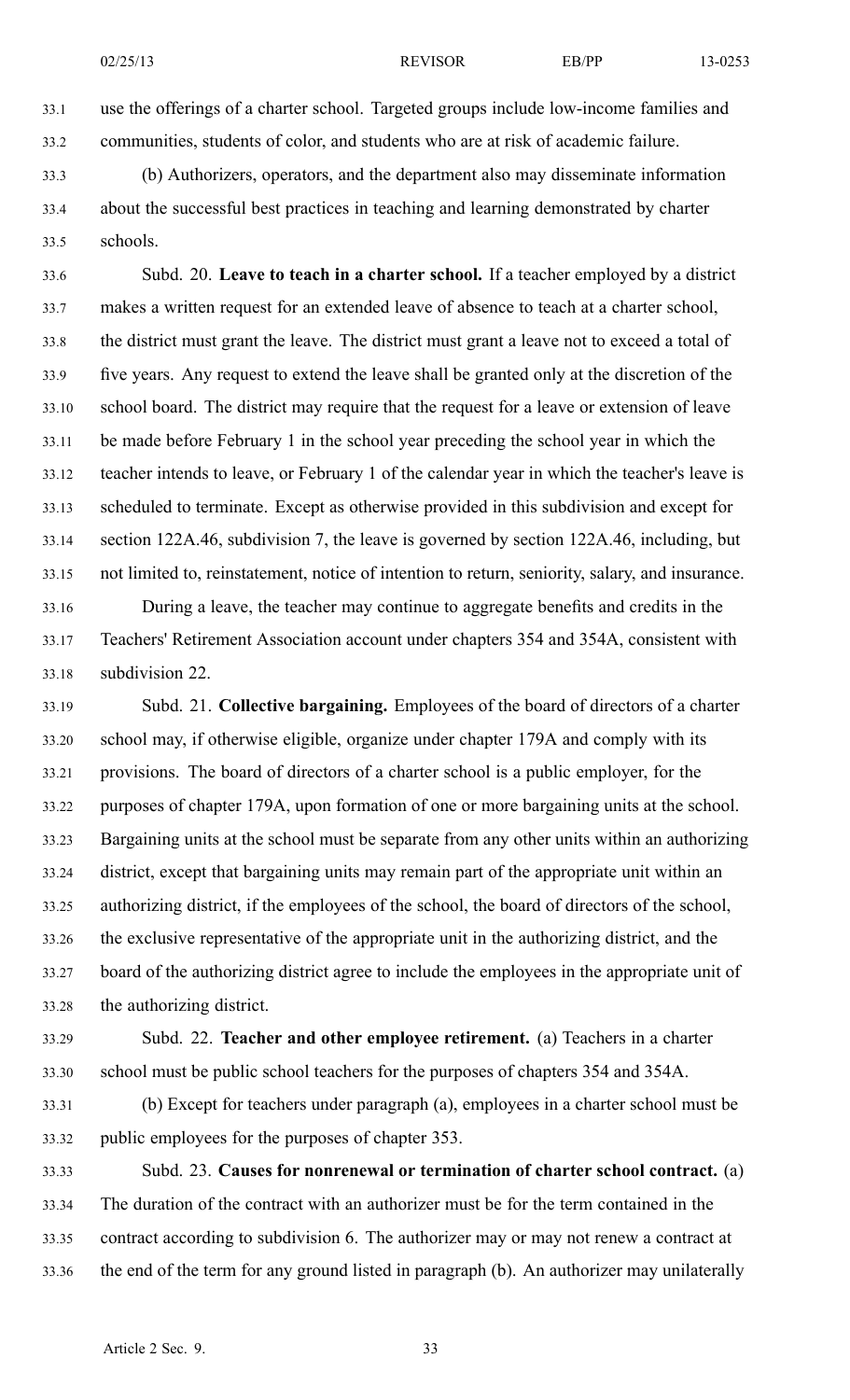02/25/13 REVISOR EB/PP 13-0253

34.1 terminate <sup>a</sup> contract during the term of the contract for any ground listed in paragraph (b). 34.2 At least 60 business days before not renewing or terminating <sup>a</sup> contract, the authorizer 34.3 shall notify the board of directors of the charter school of the proposed action in writing. 34.4 The notice shall state the grounds for the proposed action in reasonable detail and that the 34.5 charter school's board of directors may reques<sup>t</sup> in writing an informal hearing before the 34.6 authorizer within 15 business days of receiving notice of nonrenewal or termination of 34.7 the contract. Failure by the board of directors to make <sup>a</sup> written reques<sup>t</sup> for an informal 34.8 hearing within the 15-business-day period shall be treated as acquiescence to the proposed 34.9 action. Upon receiving <sup>a</sup> timely written reques<sup>t</sup> for <sup>a</sup> hearing, the authorizer shall give ten 34.10 business days' notice to the charter school's board of directors of the hearing date. The 34.11 authorizer shall conduct an informal hearing before taking final action. The authorizer 34.12 shall take final action to renew or not renew <sup>a</sup> contract no later than 20 business days 34.13 before the proposed date for terminating the contract or the end date of the contract. 34.14 (b) A contract may be terminated or not renewed upon any of the following grounds:

34.15 (1) failure to meet demonstrate satisfactory academic achievement for all groups of 34.16 students, including the requirements for pupil performance contained in the contract;

34.17 (2) failure to meet generally accepted standards of fiscal management;

34.18 (3) violations of law; or

34.19 (4) other good cause shown.

34.20 If <sup>a</sup> contract is terminated or not renewed under this paragraph, the school must be 34.21 dissolved according to the applicable provisions of chapter 317A.

34.22 (c) If the authorizer and the charter school board of directors mutually agree to 34.23 terminate or not renew the contract, <sup>a</sup> change in authorizers is allowed if the commissioner 34.24 approves the change to <sup>a</sup> different eligible authorizer to authorize the charter school. 34.25 Both parties must jointly submit their intent in writing to the commissioner to mutually 34.26 terminate the contract. The authorizer that is <sup>a</sup> party to the existing contract must inform 34.27 the proposed authorizer about the fiscal and operational status and student performance 34.28 of the school. Before the commissioner determines whether to approve <sup>a</sup> change in 34.29 authorizer, the proposed authorizer must identify any outstanding issues in the proposed 34.30 charter contract that were unresolved in the previous charter contract and have the charter 34.31 school agree to resolve those issues. If no change in authorizer is approved, the school 34.32 must be dissolved according to applicable law and the terms of the contract.

34.33 (d) The commissioner, after providing reasonable notice to the board of directors of 34.34 <sup>a</sup> charter school and the existing authorizer, and after providing an opportunity for <sup>a</sup> public 34.35 hearing, may terminate the existing contract between the authorizer and the charter school 34.36 board if the charter school has <sup>a</sup> history of: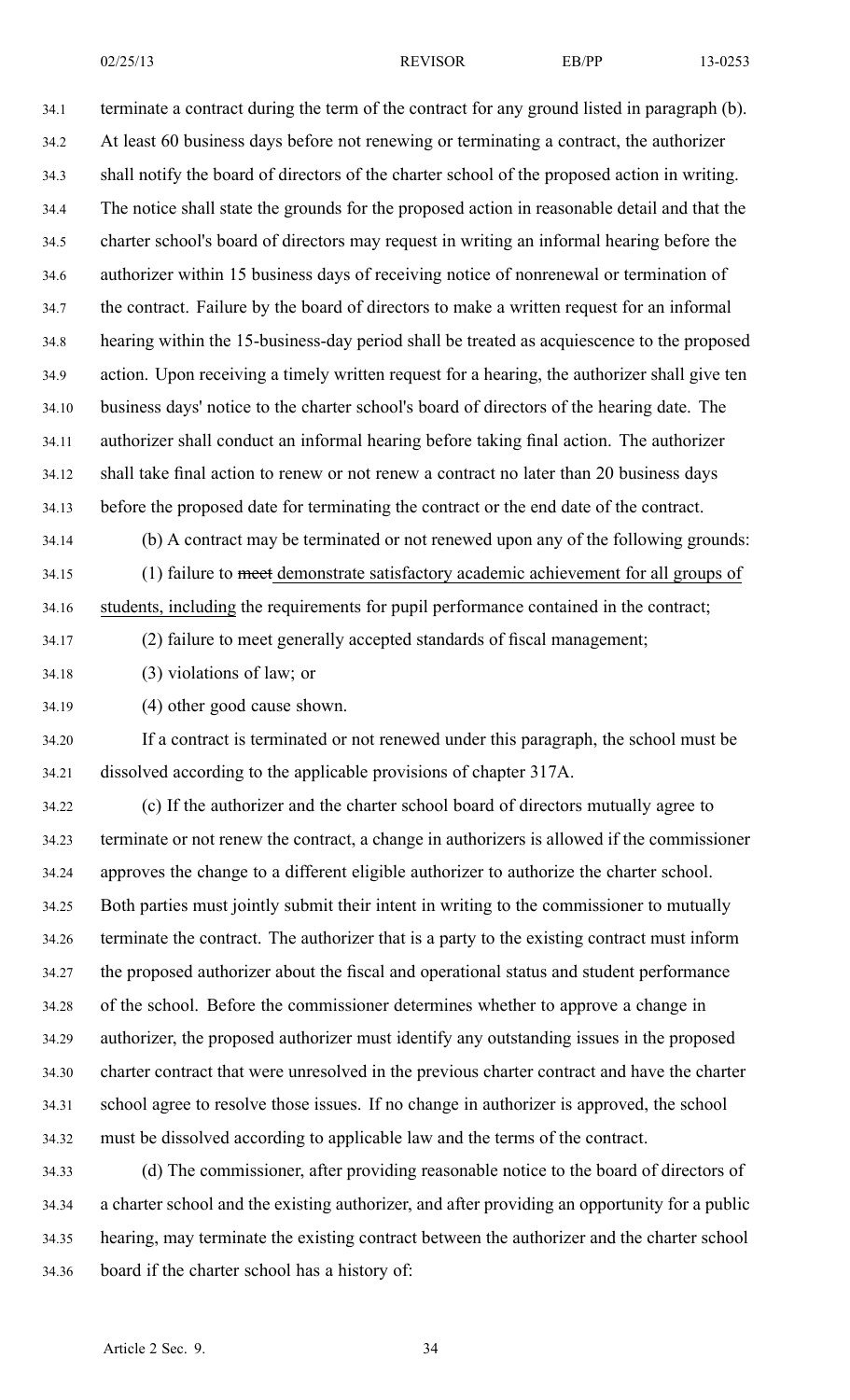35.3 fiscal management; or

35.1 (1) failure to meet pupil performance requirements consistent with state law;

35.2 (2) financial mismanagement or failure to meet generally accepted standards of

| 35.4  | (3) repeated or major violations of the law.                                                |
|-------|---------------------------------------------------------------------------------------------|
| 35.5  | Subd. 23a. Related party lease costs. (a) A charter school is prohibited from               |
| 35.6  | entering a lease of real property with a related party unless the lessor is a nonprofit     |
| 35.7  | corporation under chapter 317A or a cooperative under chapter 308A, and the lease cost is   |
| 35.8  | reasonable under section 124D.11, subdivision 4, clause (1).                                |
| 35.9  | (b) For purposes of this section and section 124D.11:                                       |
| 35.10 | (1) "related party" means an affiliate or immediate relative of the other party in          |
| 35.11 | question, an affiliate of an immediate relative, or an immediate relative of an affiliate;  |
| 35.12 | (2) "affiliate" means a person that directly or indirectly, through one or more             |
| 35.13 | intermediaries, controls, is controlled by, or is under common control with another person; |
| 35.14 | (3) "immediate family" means an individual whose relationship by blood, marriage,           |
| 35.15 | adoption, or partnering is no more remote than first cousin;                                |
| 35.16 | (4) "person" means an individual or entity of any kind; and                                 |
| 35.17 | (5) "control" means the ability to affect the management, operations, or policy             |
| 35.18 | actions or decisions of a person, whether through ownership of voting securities, by        |
| 35.19 | contract, or otherwise.                                                                     |
| 35.20 | (c) A lease of real property to be used for a charter school, not excluded in paragraph     |
| 35.21 | (a), must contain the following statement: "This lease is subject to Minnesota Statutes,    |
| 35.22 | section 124D.10, subdivision 23a."                                                          |
| 35.23 | (d) If a charter school enters into as lessee a lease with a related party and the          |
| 35.24 | charter school subsequently closes, the commissioner has the right to recover from the      |
| 35.25 | lessor any lease payments in excess of those that are reasonable under section 124D.11,     |
| 35.26 | subdivision 4, clause $(1)$ .                                                               |
| 35.27 | Subd. 24. Pupil enrollment upon nonrenewal or termination of charter school                 |
| 35.28 | contract. If a contract is not renewed or is terminated according to subdivision 23, a      |
| 35.29 | pupil who attended the school, siblings of the pupil, or another pupil who resides in the   |
| 35.30 | same place as the pupil may enroll in the resident district or may submit an application    |
| 35.31 | to a nonresident district according to section 124D.03 at any time. Applications and        |
| 35.32 | notices required by section 124D.03 must be processed and provided in a prompt manner.      |
| 35.33 | The application and notice deadlines in section 124D.03 do not apply under these            |
| 35.34 | circumstances. The closed charter school must transfer the student's educational records    |
| 35.35 | within ten business days of closure to the student's school district of residence where the |
| 35.36 | records must be retained or transferred under section 120A.22, subdivision 7.               |
|       |                                                                                             |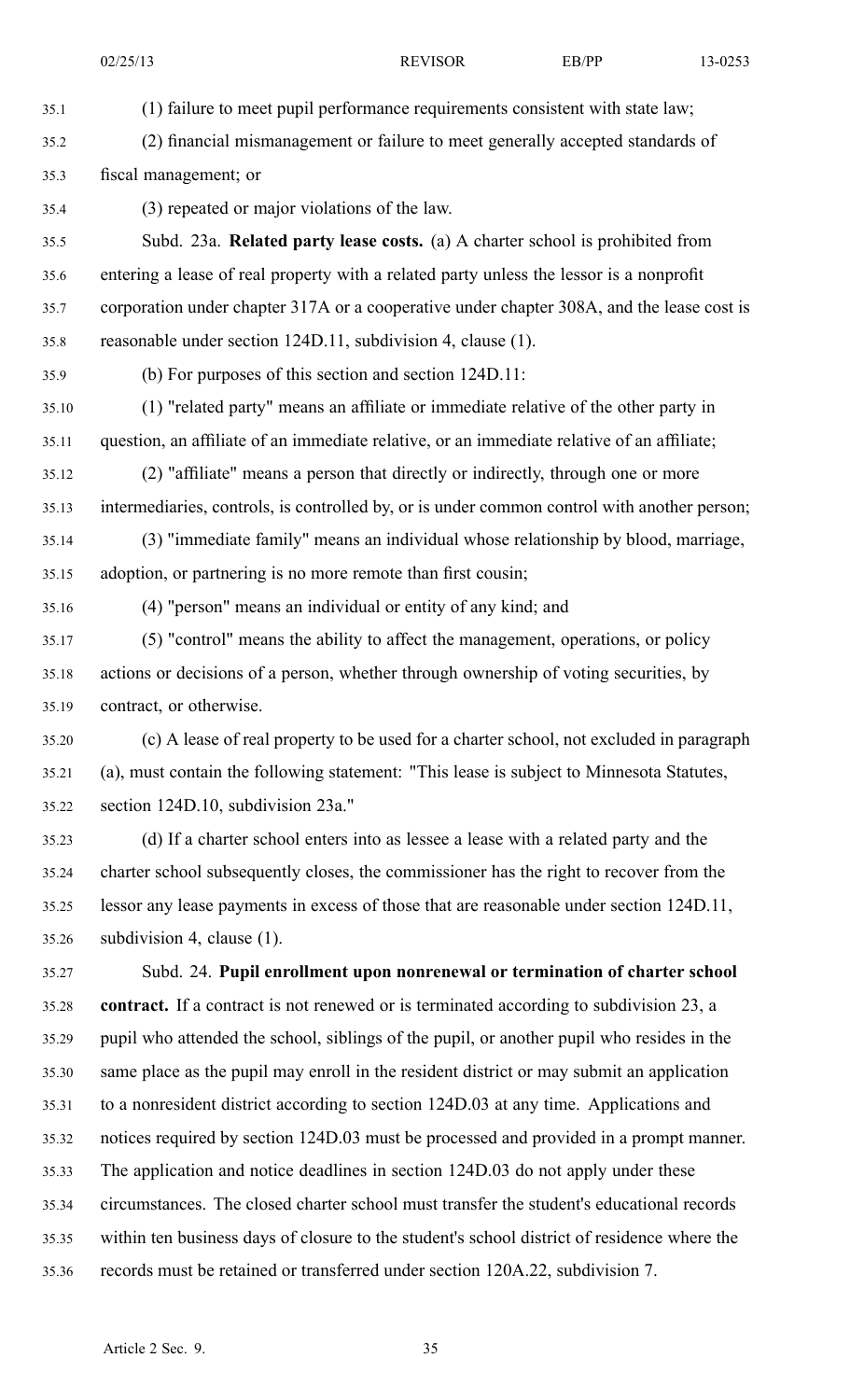36.1 Subd. 25. **Extent of specific legal authority.** (a) The board of directors of <sup>a</sup> charter 36.2 school may sue and be sued.

36.3 (b) The board may not levy taxes or issue bonds.

36.4 (c) The commissioner, an authorizer, members of the board of an authorizer in 36.5 their official capacity, and employees of an authorizer are immune from civil or criminal 36.6 liability with respec<sup>t</sup> to all activities related to <sup>a</sup> charter school they approve or authorize. 36.7 The board of directors shall obtain at least the amount of and types of insurance up to the 36.8 applicable tort liability limits under chapter 466. The charter school board must submit 36.9 a copy of the insurance policy to its authorizer and the commissioner before starting 36.10 operations. The charter school board must submit changes in its insurance carrier or policy 36.11 to its authorizer and the commissioner within 20 business days of the change.

36.12 (d) Notwithstanding section 3.736, the charter school shall assume full liability for 36.13 its activities and indemnify and hold harmless the authorizer and its officers, agents, and 36.14 employees from any suit, claim, or liability arising from any operation of the charter school 36.15 and the commissioner and department officers, agents, and employees. A charter school 36.16 is not required to indemnify or hold harmless <sup>a</sup> state employee if the state would not be 36.17 required to indemnify and hold the employee harmless under section 3.736, subdivision 9.

36.18 Subd. 27. **Collaboration between charter school and school district.** (a) A charter 36.19 school board may voluntarily enter into <sup>a</sup> two-year, renewable agreemen<sup>t</sup> for collaboration 36.20 to enhance student achievement with <sup>a</sup> school district within whose geographic boundary 36.21 it operates.

36.22 (b) A school district need not be an approved authorizer to enter into <sup>a</sup> collaboration 36.23 agreemen<sup>t</sup> with <sup>a</sup> charter school. A charter school need not be authorized by the school 36.24 district with which it seeks to collaborate.

36.25 (c) A charter school authorizer is prohibited from requiring <sup>a</sup> collaboration agreemen<sup>t</sup> 36.26 as <sup>a</sup> condition of entering into or renewing <sup>a</sup> charter contract as defined in subdivision 6.

36.27 (d) Nothing in this subdivision or in the collaboration agreemen<sup>t</sup> may impact in any 36.28 way the authority or autonomy of the charter school.

36.29 (e) Nothing in this subdivision or in the collaboration agreemen<sup>t</sup> shall cause the state 36.30 to pay twice for the same student, service, or facility or otherwise impact state funding, or 36.31 the flow thereof, to the school district or the charter school.

36.32 (f) The collaboration agreemen<sup>t</sup> may include, but need not be limited to, 36.33 collaboration regarding facilities, transportation, training, student achievement, 36.34 assessments, mutual performance standards, and other areas of mutual agreement.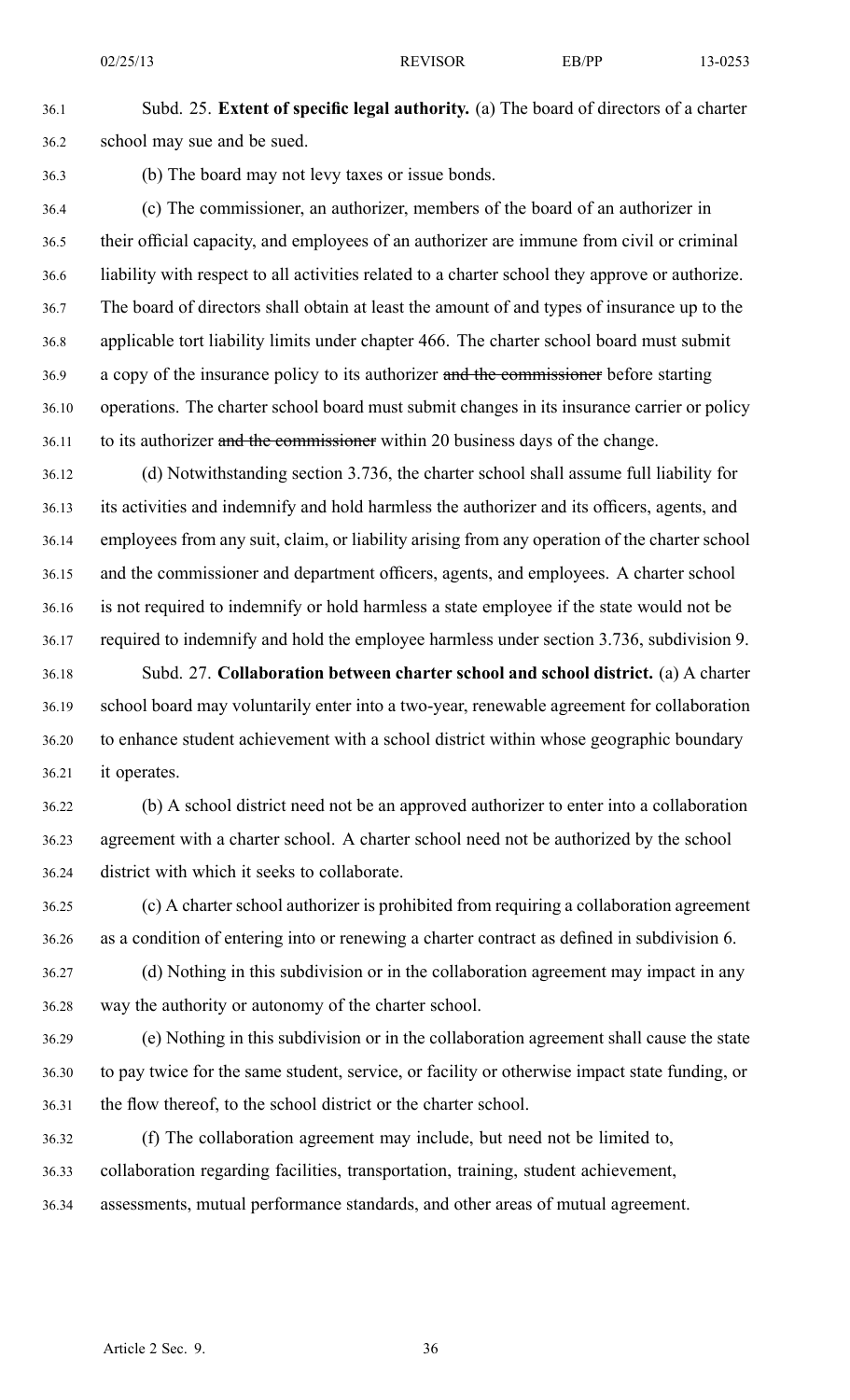37.1 (g) The school district may include the academic performance of the students of <sup>a</sup> 37.2 collaborative charter school site operating within the geographic boundaries of the school 37.3 district, for purposes of student assessment and reporting to the state.

37.4 (h) Districts, authorizers, or charter schools entering into <sup>a</sup> collaborative agreemen<sup>t</sup> 37.5 are equally and collectively subject to the same state and federal accountability measures 37.6 for student achievement, school performance outcomes, and school improvement 37.7 strategies. The collaborative agreemen<sup>t</sup> and all accountability measures must be posted 37.8 on the district, charter school, and authorizer Web sites.

37.9 Sec. 10. Minnesota Statutes 2012, section 124D.122, is amended to read:

# 37.10 **124D.122 ESTABLISHMENT OF FLEXIBLE LEARNING YEAR PROGRAM.**

37.11 The board of any district or <sup>a</sup> consortium of districts, with the approval of the 37.12 commissioner, may establish and operate <sup>a</sup> flexible learning year program in one or 37.13 more of the day or residential facilities for children with <sup>a</sup> disability within the district. 37.14 Consortiums may use <sup>a</sup> single application and evaluation process, though results, public 37.15 hearings, and board approvals must be obtained for each district.

37.16 Sec. 11. Minnesota Statutes 2012, section 124D.79, subdivision 1, is amended to read:

37.17 Subdivision 1. **Community involvement.** The commissioner must provide for the 37.18 maximum involvement of the state committees on American Indian education, parents 37.19 of American Indian children, secondary students eligible to be served, American Indian 37.20 language and culture education teachers, American Indian teachers, teachers' aides, 37.21 representatives of community groups, and persons knowledgeable in the field of American 37.22 Indian education, in the formulation of policy and procedures relating to the administration 37.23 of sections 124D.71 to 124D.82. The commissioner must annually hold <sup>a</sup> field hearing on 37.24 Indian education to gather input from American Indian educators, parents, and students on 37.25 the state of American Indian education in Minnesota. Results of the hearing must be made 37.26 available to all 11 tribal nations for review and comment.

37.27 Sec. 12. Minnesota Statutes 2012, section 124D.79, is amended by adding <sup>a</sup> 37.28 subdivision to read:

37.29 Subd. 4. **Consultation with the tribal nations education committee.** (a) The 37.30 commissioner shall seek consultation with the Tribal Nations Education Committee on all 37.31 issues relating to American Indian education including:

37.32 (1) administration of the commissioner's duties under sections 124D.71 to 124D.82 37.33 and other programs;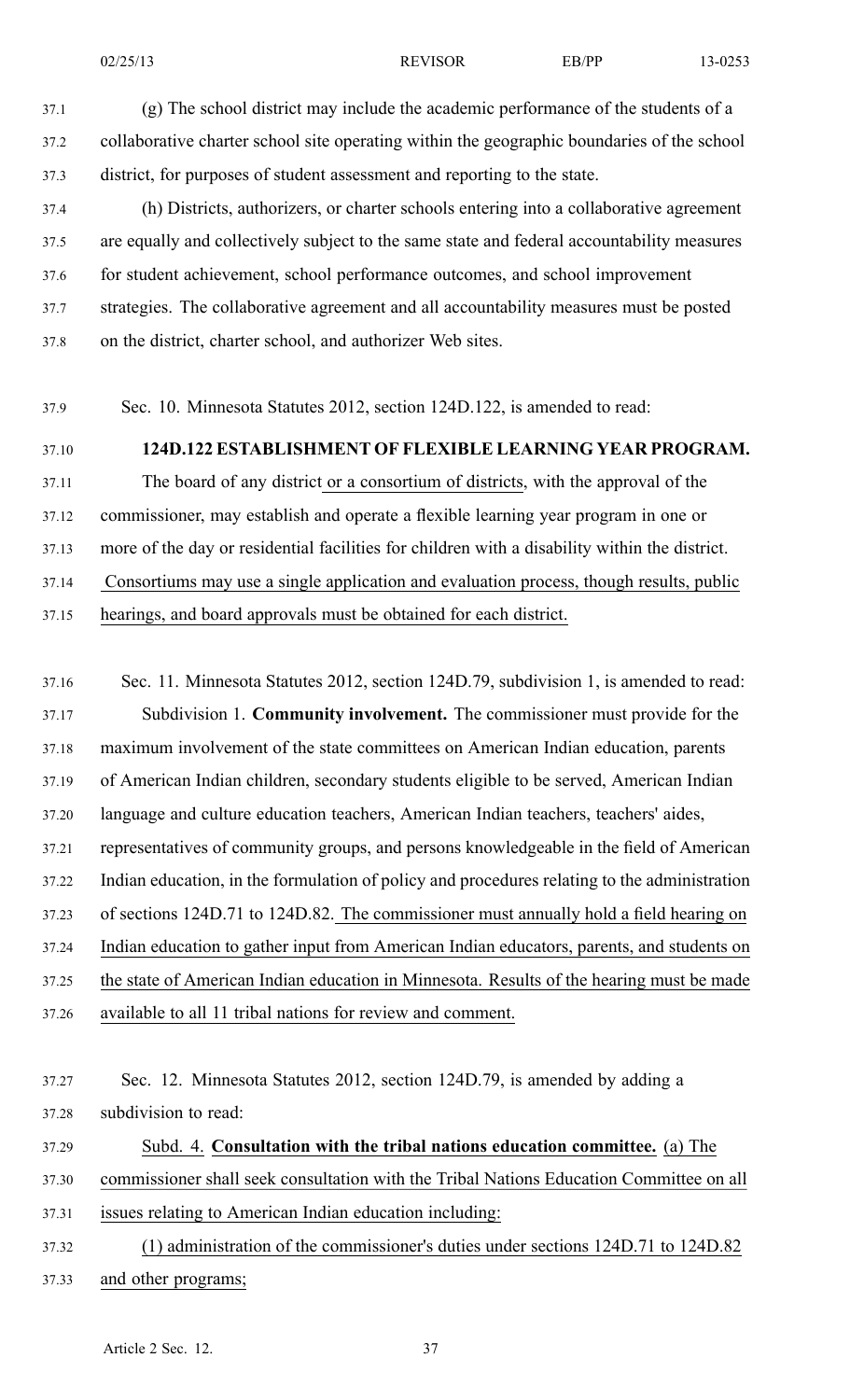|       | 02/25/13                                                                                  | <b>REVISOR</b>                                                                       | EB/PP | 13-0253 |  |
|-------|-------------------------------------------------------------------------------------------|--------------------------------------------------------------------------------------|-------|---------|--|
| 38.1  |                                                                                           | (2) administration of other programs for the education of American Indian people, as |       |         |  |
| 38.2  | determined by the commissioner;                                                           |                                                                                      |       |         |  |
| 38.3  | (3) awarding of scholarships to eligible American Indian students;                        |                                                                                      |       |         |  |
| 38.4  |                                                                                           | (4) administration of the commissioner's duties regarding awarding of American       |       |         |  |
| 38.5  | Indian postsecondary preparation grants to school districts; and                          |                                                                                      |       |         |  |
| 38.6  |                                                                                           | (5) recommendations of education policy changes for American Indians.                |       |         |  |
| 38.7  |                                                                                           | (b) Membership in the Tribal Nations Education Committee is the sole discretion      |       |         |  |
| 38.8  | of the committee and nothing in this subdivision gives the commissioner authority to      |                                                                                      |       |         |  |
| 38.9  | dictate committee membership.                                                             |                                                                                      |       |         |  |
| 38.10 | Sec. 13. [124D.791] INDIAN EDUCATION DIRECTOR.                                            |                                                                                      |       |         |  |
| 38.11 |                                                                                           | Subdivision 1. Appointment. An Indian education director shall be appointed by       |       |         |  |
| 38.12 | the commissioner.                                                                         |                                                                                      |       |         |  |
| 38.13 |                                                                                           | Subd. 2. Qualifications. The commissioner shall select the Indian education          |       |         |  |
| 38.14 | director on the basis of outstanding professional qualifications and knowledge of         |                                                                                      |       |         |  |
| 38.15 | American Indian education, culture, practices, and beliefs. The Indian education director |                                                                                      |       |         |  |
| 38.16 | serves in the unclassified service. The commissioner may remove the Indian education      |                                                                                      |       |         |  |
| 38.17 | director for cause. The commissioner is encouraged to seek qualified applicants who       |                                                                                      |       |         |  |
| 38.18 | are enrolled members of a tribe.                                                          |                                                                                      |       |         |  |
| 38.19 |                                                                                           | Subd. 3. Compensation. Compensation of the Indian education director shall be        |       |         |  |
| 38.20 | established under chapter 15A.                                                            |                                                                                      |       |         |  |
| 38.21 |                                                                                           | Subd. 4. Duties; powers. (a) The Indian education director shall:                    |       |         |  |
| 38.22 |                                                                                           | (1) serve as the liaison for the department with the Tribal Nations Education        |       |         |  |
| 38.23 | Committee, the 11 reservations, the Minnesota Chippewa tribe, the Minnesota Indian        |                                                                                      |       |         |  |
| 38.24 | Affairs Council, and the urban advisory council;                                          |                                                                                      |       |         |  |
| 38.25 |                                                                                           | (2) evaluate the state of American Indian education in Minnesota;                    |       |         |  |
| 38.26 |                                                                                           | (3) engage the tribal bodies, community groups, parents of children eligible to      |       |         |  |
| 38.27 | be served by Indian education programs, American Indian administrators and teachers,      |                                                                                      |       |         |  |
| 38.28 | persons experienced in the training of teachers for American Indian education programs,   |                                                                                      |       |         |  |
| 38.29 | the tribally controlled schools, and other persons knowledgeable in the field of American |                                                                                      |       |         |  |
| 38.30 | Indian education and seek their advice on policies that can improve the quality of        |                                                                                      |       |         |  |
| 38.31 | American Indian education;                                                                |                                                                                      |       |         |  |
| 38.32 |                                                                                           | (4) advise the commissioner on the American Indian education issues, including:      |       |         |  |
| 38.33 | (i) issues facing American Indian students;                                               |                                                                                      |       |         |  |
| 38.34 | (ii) policies for American Indian education;                                              |                                                                                      |       |         |  |
|       |                                                                                           |                                                                                      |       |         |  |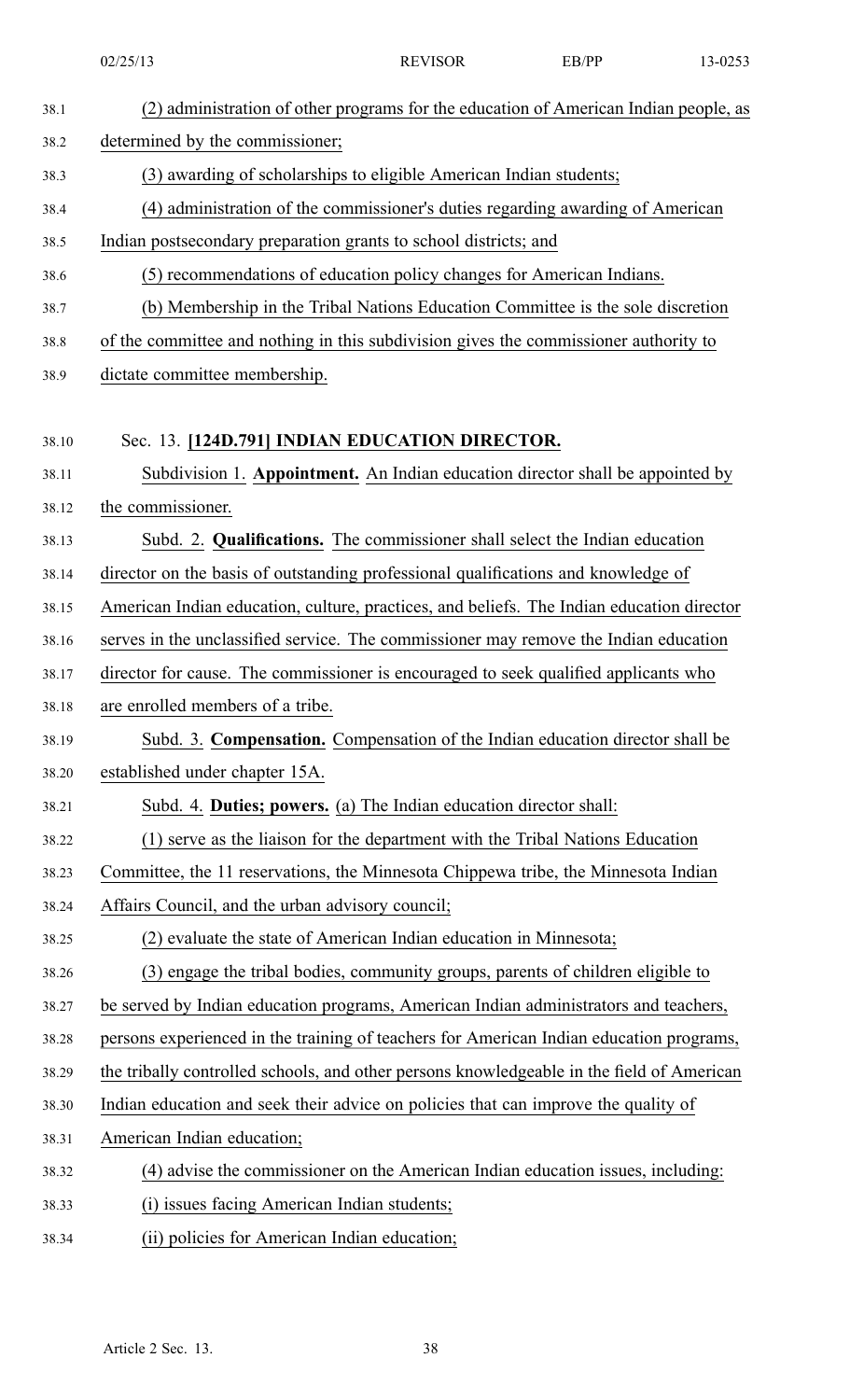| 02/25/13                                                                                   | <b>REVISOR</b>                                                                        | EB/PP | 13-0253 |
|--------------------------------------------------------------------------------------------|---------------------------------------------------------------------------------------|-------|---------|
|                                                                                            | (iii) awarding scholarships to eligible American Indian students and in administering |       |         |
| the commissioner's duties regarding awarding of American Indian postsecondary              |                                                                                       |       |         |
| preparation grants to school districts; and                                                |                                                                                       |       |         |
|                                                                                            | (iv) administration of the commissioner's duties under sections 124D.71 to 124D.82    |       |         |
| and other programs for the education of American Indian people;                            |                                                                                       |       |         |
|                                                                                            | (5) propose to the commissioner legislative changes that will improve the quality     |       |         |
| of American Indian education;                                                              |                                                                                       |       |         |
|                                                                                            | (6) develop a strategic plan and a long-term framework for American Indian            |       |         |
| education, in conjunction with the Minnesota Indian Affairs Council, that is updated every |                                                                                       |       |         |
| five years and implemented by the commissioner, with goals to:                             |                                                                                       |       |         |
|                                                                                            | (i) increase American Indian student achievement, including increased levels of       |       |         |
| proficiency and growth on statewide accountability assessments;                            |                                                                                       |       |         |
|                                                                                            | (ii) increase the number of American Indian teachers in public schools;               |       |         |
|                                                                                            | (iii) close the achievement gap between American Indian students and their more       |       |         |
| advantaged peers;                                                                          |                                                                                       |       |         |
|                                                                                            | (iv) increase the statewide graduation rate for American Indian students; and         |       |         |
|                                                                                            | (v) increase American Indian student placement in postsecondary programs and          |       |         |
| the workforce;                                                                             |                                                                                       |       |         |
|                                                                                            | (7) keep the American Indian community informed about the work of the department      |       |         |
| by reporting to the Tribal Nations Education Committee at each committee meeting.          |                                                                                       |       |         |
| Sec. 14. REVISOR'S INSTRUCTION.                                                            |                                                                                       |       |         |
|                                                                                            | The revisor of statutes shall renumber Minnesota Statutes, section 120B.023,          |       |         |
| subdivision 2, as Minnesota Statutes, section 120B.021, subdivision 4. The revisor shall   |                                                                                       |       |         |
| make necessary cross-reference changes consistent with the renumbering.                    |                                                                                       |       |         |
|                                                                                            |                                                                                       |       |         |
| Sec. 15. REPEALER.                                                                         |                                                                                       |       |         |
|                                                                                            | Minnesota Rules, parts 3501.0505; 3501.0510; 3501.0515; 3501.0520; 3501.0525;         |       |         |
| 3501.0530; 3501.0535; 3501.0540; 3501.0545; and 3501.0550, are repealed.                   |                                                                                       |       |         |
|                                                                                            | <b>ARTICLE 3</b>                                                                      |       |         |
|                                                                                            | <b>SPECIAL PROGRAMS</b>                                                               |       |         |
| Section 1. Minnesota Statutes 2012, section 15.059, subdivision 5b, is amended to read:    |                                                                                       |       |         |
|                                                                                            | Subd. 5b. Continuation dependent on federal law. Notwithstanding this section,        |       |         |
| the following councils and committees do not expire unless federal law no longer requires  |                                                                                       |       |         |
| the existence of the council or committee:                                                 |                                                                                       |       |         |
|                                                                                            |                                                                                       |       |         |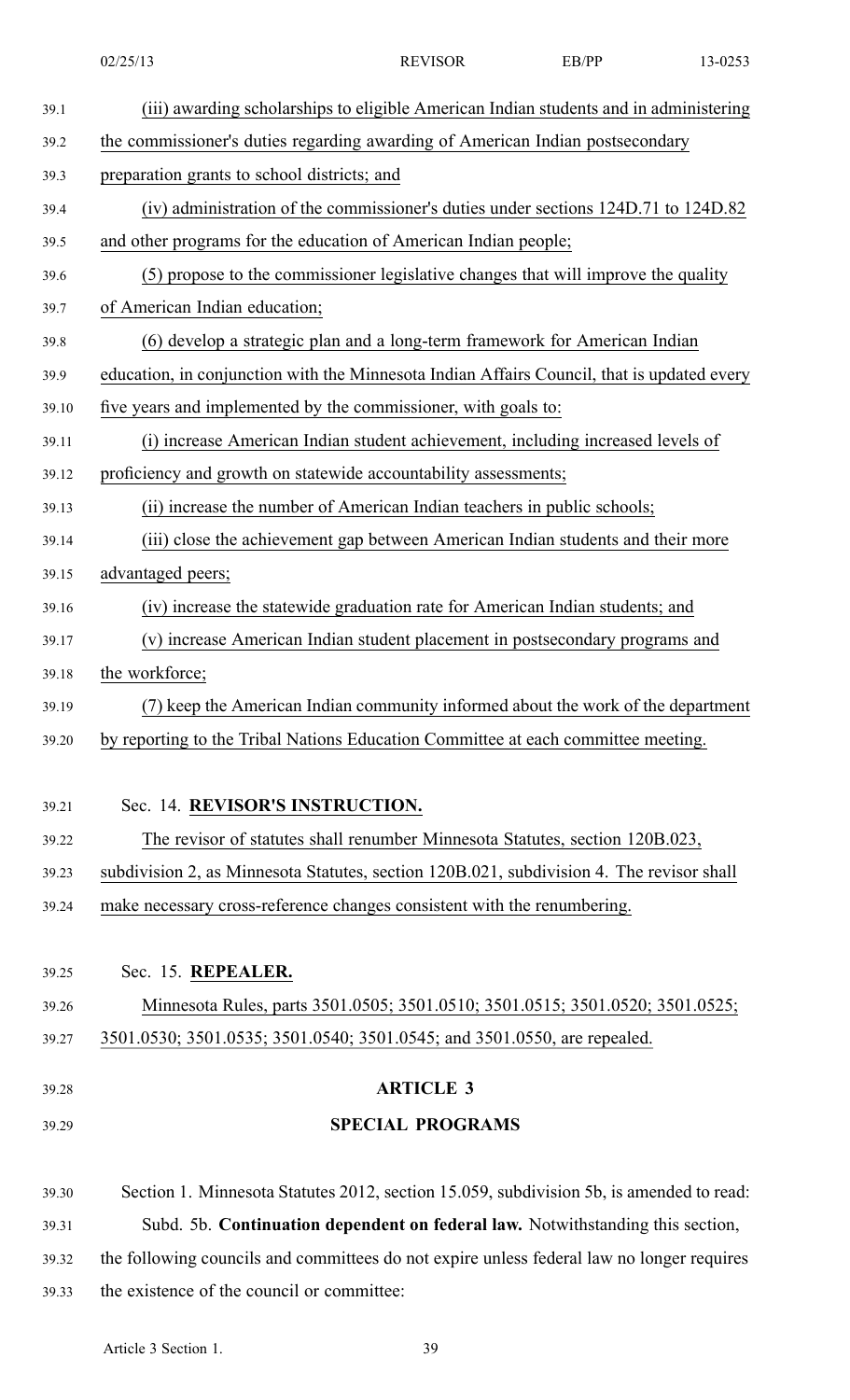- 40.1 (1) Rehabilitation Council for the Blind, created in section 248.10; 40.2 (2) Juvenile Justice Advisory Committee, created in section 299A.72; 40.3 (3) Governor's Workforce Development Council, created in section 116L.665; 40.4 (4) local workforce councils, created in section 116L.666, subdivision 2; 40.5 (5) Rehabilitation Council, created in section 268A.02, subdivision 2; and 40.6 (6) Statewide Independent Living Council, created in section 268A.02, subdivision 40.7 2; and 40.8 (7) Interagency Coordinating Council, created in section 125A.28.
- 40.9 Sec. 2. Minnesota Statutes 2012, section 125A.27, subdivision 8, is amended to read: 40.10 Subd. 8. **Eligibility for Part C.** "Eligibility for Part C" means eligibility for 40.11 early childhood special education infant and toddler intervention services under section 40.12 125A.02 and Minnesota Rules.

40.13 Sec. 3. Minnesota Statutes 2012, section 125A.27, subdivision 11, is amended to read: 40.14 Subd. 11. **Interagency child find systems.** "Interagency child find systems" means 40.15 activities developed on an interagency basis with the involvement of interagency early 40.16 intervention committees and other relevant community groups, including primary referral 40.17 sources included in Code of Federal Regulations, title 34, section 303.303(c), using 40.18 rigorous standards to actively seek out, identify, and refer infants and young children, 40.19 with, or at risk of, disabilities, and their families, including a child to reduce the need for 40.20 future services. The child find system must mandate referrals for <sup>a</sup> child under the age of 40.21 three who: (1) is involved in the subject of a substantiated case of abuse or neglect, or 40.22 (2) is identified as directly affected by illegal substance abuse, or withdrawal symptoms 40.23 resulting from prenatal drug exposure, to reduce the need for future services. The referral 40.24 procedures must specify that <sup>a</sup> referral must occur within seven calendar days from the 40.25 date of identification.

40.26 Sec. 4. Minnesota Statutes 2012, section 125A.27, subdivision 14, is amended to read: 40.27 Subd. 14. **Parent.** "Parent" means the biological paren<sup>t</sup> with parental rights, 40.28 adoptive parent, legal guardian, or surrogate parent "parent" as defined by Code of Federal 40.29 Regulations, title 34, section 303.27, or <sup>a</sup> surrogate paren<sup>t</sup> appointed in accordance with 40.30 Code of Federal Regulations, title 34, section 303.422, or United States Code, title 20, 40.31 section 1439(a)(5).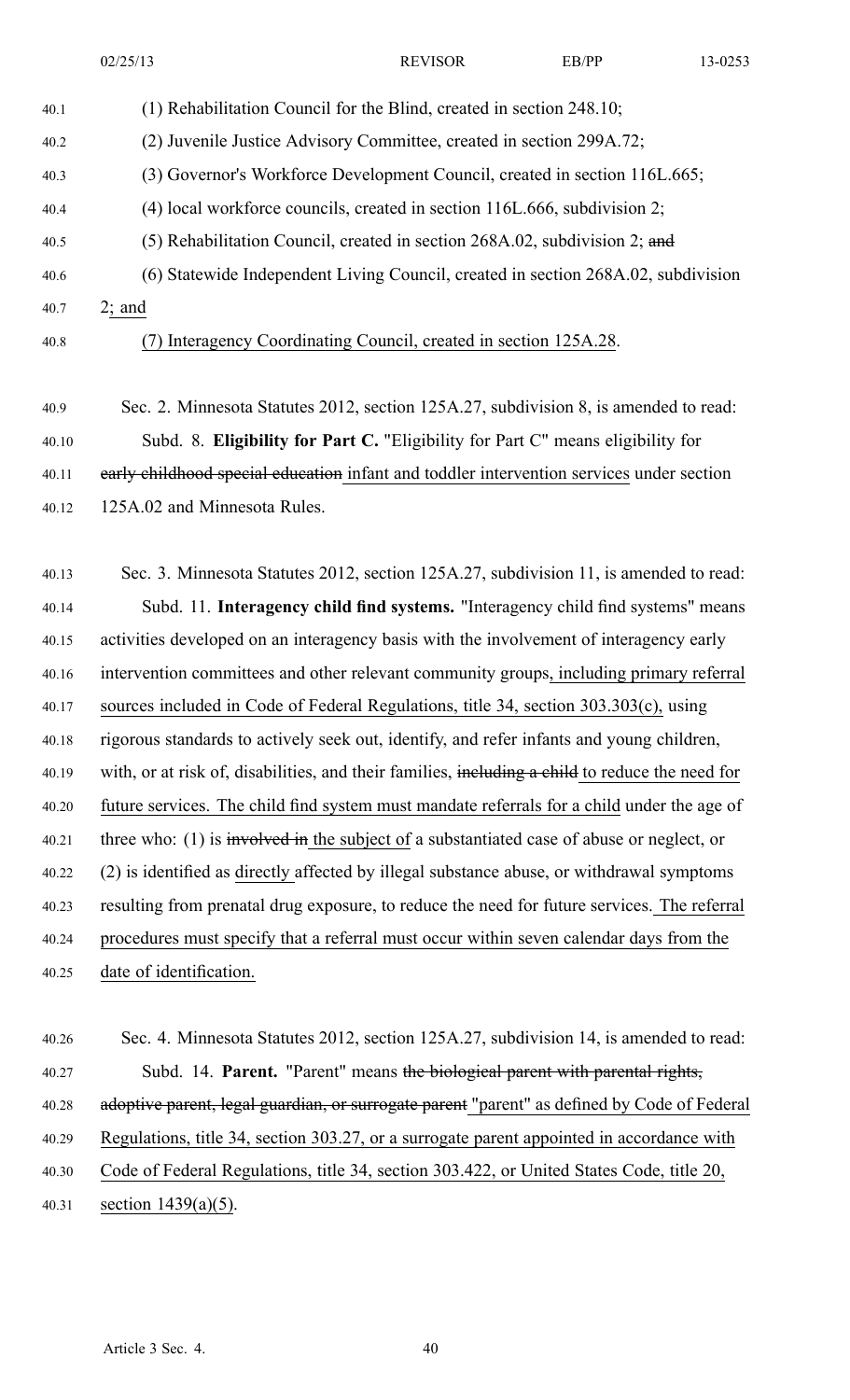02/25/13 REVISOR EB/PP 13-0253

41.1 Sec. 5. Minnesota Statutes 2012, section 125A.28, is amended to read:

# 41.2 **125A.28 STATE INTERAGENCY COORDINATING COUNCIL.**

41.3 An Interagency Coordinating Council of at least 17, but not more than 25 members 41.4 is established, in compliance with Public Law 108-446, section 641. The members must 41.5 be appointed by the governor and reasonably represen<sup>t</sup> the population of Minnesota. 41.6 Council members must elect the council chair, who may not be <sup>a</sup> representative of the 41.7 Department of Education. The representative of the commissioner may not serve as the 41.8 chair. The council must be composed of at least five parents, including persons of color, 41.9 of children with disabilities under age 12, including at least three parents of <sup>a</sup> child 41.10 with <sup>a</sup> disability under age seven, five representatives of public or private providers 41.11 of services for children with disabilities under age five, including <sup>a</sup> special education 41.12 director, county social service director, local Head Start director, and <sup>a</sup> community health 41.13 services or public health nursing administrator, one member of the senate, one member of 41.14 the house of representatives, one representative of teacher preparation programs in early 41.15 childhood-special education or other preparation programs in early childhood intervention, 41.16 at least one representative of advocacy organizations for children with disabilities under 41.17 age five, one physician who cares for young children with special health care needs, one 41.18 representative each from the commissioners of commerce, education, health, human 41.19 services, <sup>a</sup> representative from the state agency responsible for child care, foster care, 41.20 mental health, homeless coordinator of education of homeless children and youth, and <sup>a</sup> 41.21 representative from Indian health services or <sup>a</sup> tribal council. Section 15.059, subdivisions 41.22 2 to 5, apply to the council. The council must meet at least quarterly.

41.23 The council must address methods of implementing the state policy of developing 41.24 and implementing comprehensive, coordinated, multidisciplinary interagency programs of 41.25 early intervention services for children with disabilities and their families.

41.26 The duties of the council include recommending policies to ensure <sup>a</sup> comprehensive 41.27 and coordinated system of all state and local agency services for children under age five 41.28 with disabilities and their families. The policies must address how to incorporate each 41.29 agency's services into <sup>a</sup> unified state and local system of multidisciplinary assessment 41.30 practices, individual intervention plans, comprehensive systems to find children in need of 41.31 services, methods to improve public awareness, and assistance in determining the role of 41.32 interagency early intervention committees.

41.33 On the date that Minnesota Part C Annual Performance Report is submitted to the 41.34 federal Office of Special Education, the council must recommend to the governor and the 41.35 commissioners of education, health, human services, commerce, and employment and 41.36 economic development policies for <sup>a</sup> comprehensive and coordinated system.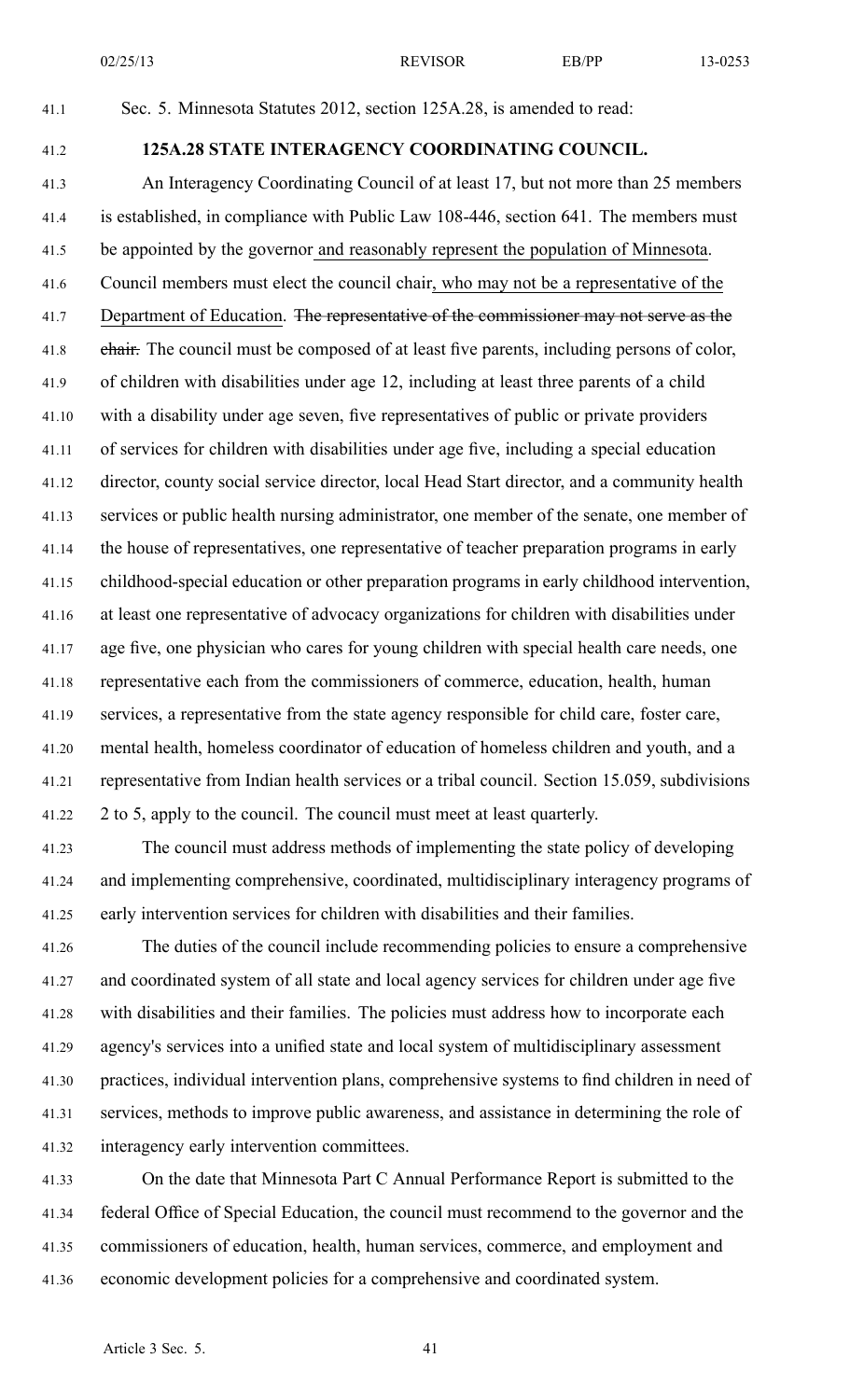| 42.1  | On an annual basis, the council must prepare and submit an annual report to the                 |
|-------|-------------------------------------------------------------------------------------------------|
| 42.2  | governor and the secretary of the federal Department of Education on the status of early        |
| 42.3  | intervention services and programs for infants and toddlers with disabilities and their         |
| 42.4  | families under the Individuals with Disabilities Education Act, United States Code, title       |
| 42.5  | 20, sections 1471 to 1485 (Part C, Public Law 102-119), as operated in Minnesota. The           |
| 42.6  | Minnesota Part C annual performance report may serve as the report.                             |
| 42.7  | Notwithstanding any other law to the contrary, the State Interagency Coordinating               |
| 42.8  | Council expires on June 30, 2014 does not expire unless federal law no longer requires          |
| 42.9  | the existence of the council or committee.                                                      |
| 42.10 | Sec. 6. Minnesota Statutes 2012, section 125A.29, is amended to read:                           |
| 42.11 | 125A.29 RESPONSIBILITIES OF COUNTY BOARDS AND SCHOOL                                            |
| 42.12 | <b>BOARDS.</b>                                                                                  |
| 42.13 | (a) It is the joint responsibility of county boards and school boards to coordinate,            |
| 42.14 | provide, and pay for appropriate services, and to facilitate payment for services from public   |
| 42.15 | and private sources. Appropriate services for children eligible under section 125A.02 must      |
| 42.16 | be determined in consultation with parents, physicians, and other educational, medical,         |
| 42.17 | health, and human services providers. The services provided must be in conformity with:         |
| 42.18 | (1) an IFSP for each eligible infant and toddler from birth through age two and                 |
| 42.19 | the infant's or toddler's family including:                                                     |
| 42.20 | (i) American Indian infants and toddlers with disabilities and their families residing          |
| 42.21 | on a reservation geographically located in the state;                                           |
| 42.22 | (ii) infants and toddlers with disabilities who are homeless children and their                 |
| 42.23 | families; and                                                                                   |
| 42.24 | (iii) infants and toddlers with disabilities who are wards of the state; or                     |
| 42.25 | (2) an individualized education program (IEP) or individual service plan (ISP) for              |
| 42.26 | each eligible child ages three through four.                                                    |
| 42.27 | (b) Appropriate early intervention services include family education and                        |
| 42.28 | counseling, home visits, occupational and physical therapy, speech pathology, audiology,        |
| 42.29 | psychological services, special instruction, nursing, respite, nutrition, assistive technology, |
| 42.30 | transportation and related costs, social work, vision services, case management services        |
| 42.31 | provided in conformity with an IFSP that are designed to meet the special developmental         |
| 42.32 | needs of an eligible child and the needs of the child's family related to enhancing the         |
| 42.33 | child's development and that are selected in collaboration with the parent. These services      |
| 42.34 | include core early intervention services and additional early intervention services listed in   |
| 42.35 | this section and infant and toddler intervention services defined under United States Code,     |
|       |                                                                                                 |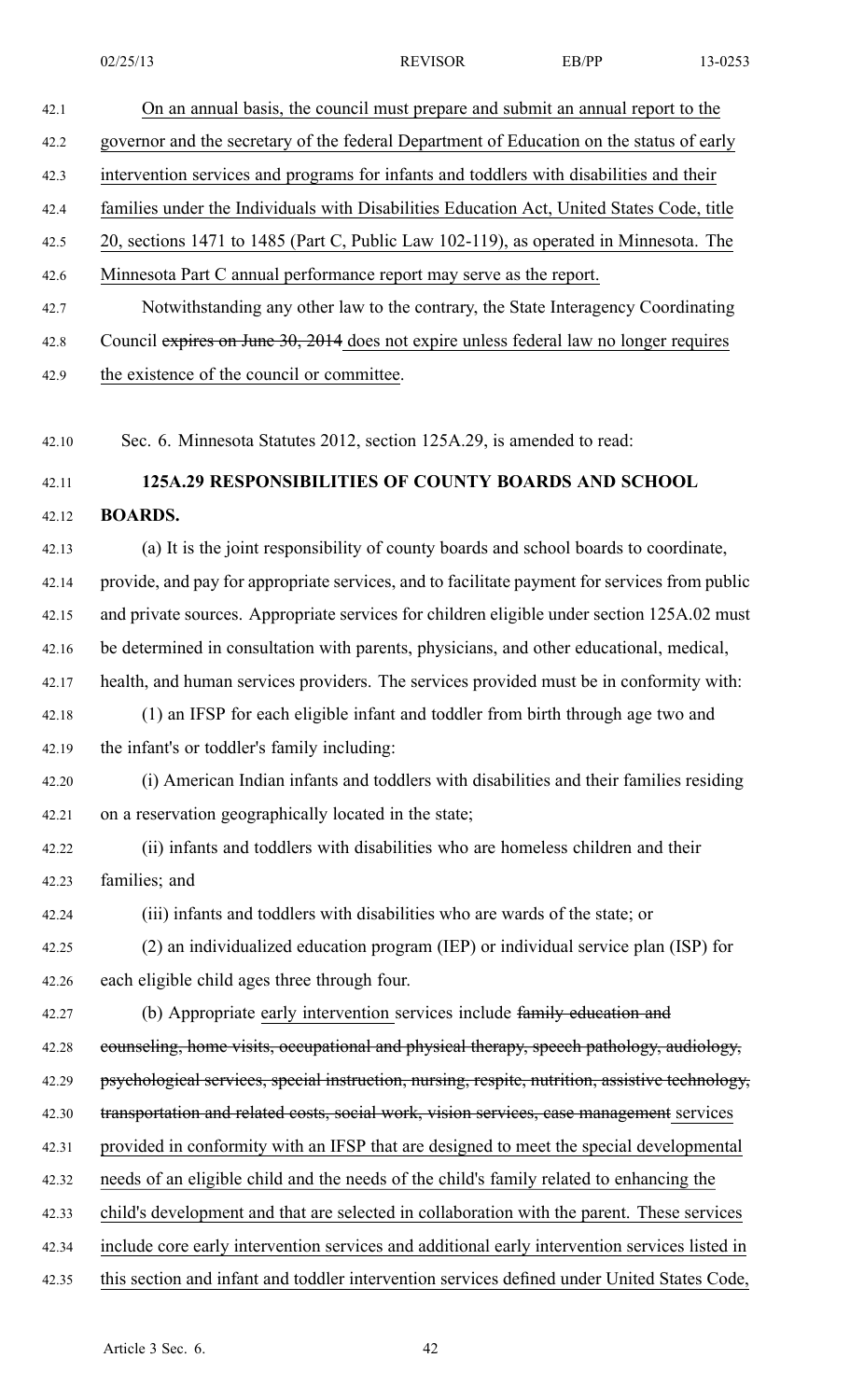43.1 title 20, sections 1431 to 1444 and Code of Federal Regulations, title 34, section 303,

43.2 including service coordination under section 125A.33, medical services for diagnostic and

43.3 evaluation purposes, early identification, and sereening, assessment, and health services

43.4 necessary to enable children with disabilities to benefit from early intervention services.

43.5 (c) School and county boards shall coordinate early intervention services. In the 43.6 absence of agreements established according to section 125A.39, service responsibilities 43.7 for children birth through age two are as follows:

43.8 (1) school boards must provide, pay for, and facilitate paymen<sup>t</sup> for special education 43.9 and related services required under sections 125A.03 and 125A.06;

43.10 (2) county boards must provide, pay for, and facilitate paymen<sup>t</sup> for noneducational 43.11 services of social work, psychology, transportation and related costs, nursing, respite, and 43.12 nutrition services not required under clause (1).

43.13 (d) School and county boards may develop an interagency agreemen<sup>t</sup> according 43.14 to section 125A.39 to establish agency responsibility that assures early intervention 43.15 services are coordinated, provided, paid for, and that paymen<sup>t</sup> is facilitated from public 43.16 and private sources.

43.17 (e) County and school boards must jointly determine the primary agency in this 43.18 cooperative effort and must notify the commissioner of the state lead agency of their 43.19 decision.

43.20 Sec. 7. Minnesota Statutes 2012, section 125A.30, is amended to read:

# 43.21 **125A.30 INTERAGENCY EARLY INTERVENTION COMMITTEES.**

43.22 (a) A school district, group of districts, or special education cooperative, in 43.23 cooperation with the health and human service agencies located in the county or counties 43.24 in which the district or cooperative is located, must establish an Interagency Early 43.25 Intervention Committee for children with disabilities under age five and their families 43.26 under this section, and for children with disabilities ages three to 22 consistent with 43.27 the requirements under sections 125A.023 and 125A.027. Committees must include 43.28 representatives of local health, education, and county human service agencies, county 43.29 boards, school boards, early childhood family education programs, Head Start, parents of 43.30 young children with disabilities under age 12, child care resource and referral agencies, 43.31 school readiness programs, current service providers, and may also include representatives 43.32 from other private or public agencies and school nurses. The committee must elect <sup>a</sup> chair 43.33 from among its members and must meet at least quarterly.

43.34 (b) The committee must develop and implement interagency policies and procedures 43.35 concerning the following ongoing duties: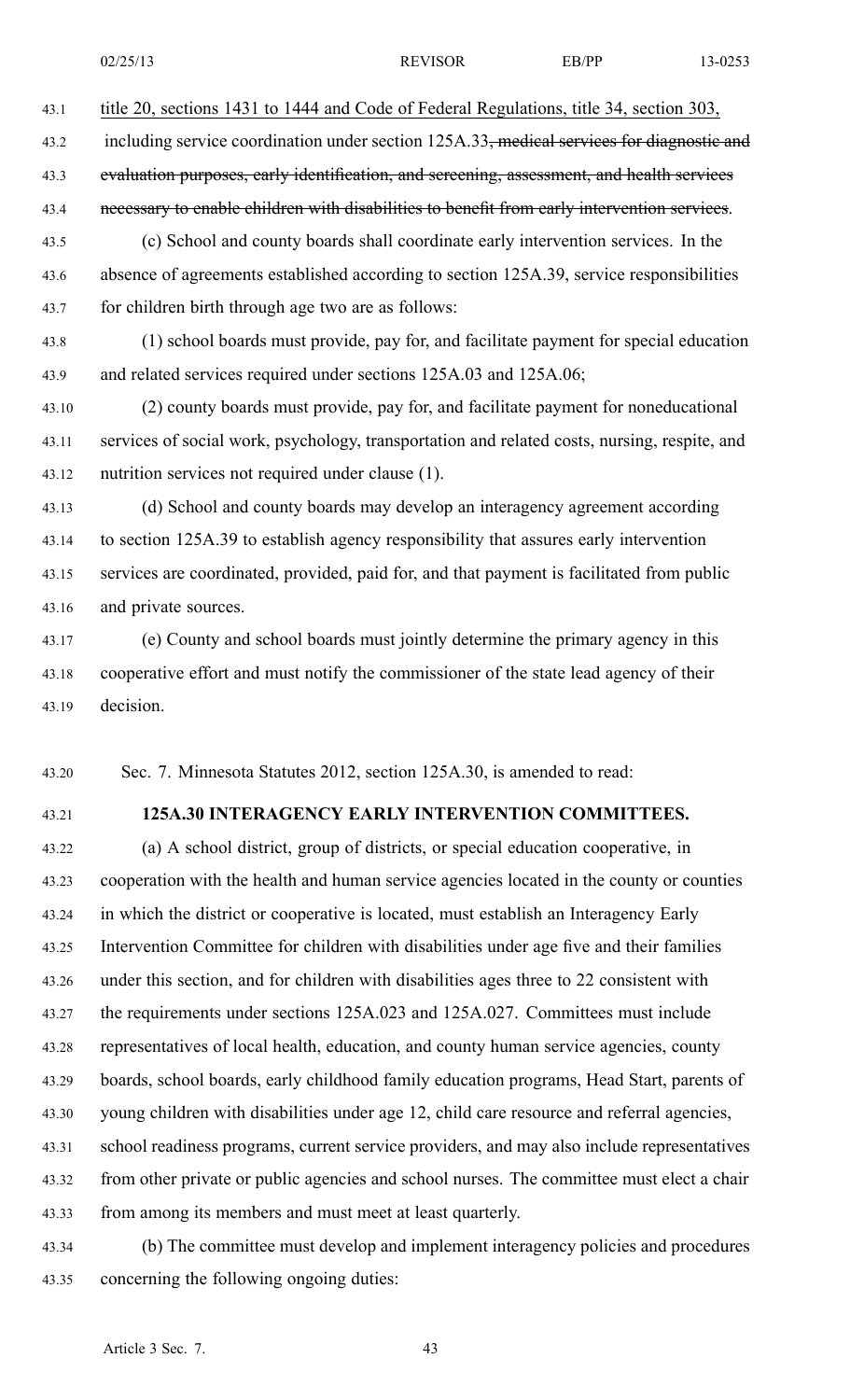44.1 (1) develop public awareness systems designed to inform potential recipient families, 44.2 especially parents with premature infants, or infants with other physical risk factors 44.3 associated with learning or development complications, of available programs and services; 44.4 (2) to reduce families' need for future services, and especially parents with premature

44.5 infants, or infants with other physical risk factors associated with learning or development 44.6 complications, implement interagency child find systems designed to actively seek out, 44.7 identify, and refer infants and young children with, or at risk of, disabilities, including 44.8 a child under the age of three who: (i) is involved in the subject of a substantiated case 44.9 of abuse or neglect or (ii) is identified as directly affected by illegal substance abuse, or 44.10 withdrawal symptoms resulting from prenatal drug exposure;

44.11 (3) establish and evaluate the identification, referral, child screening, evaluation, 44.12 child- and family-directed assessment systems, procedural safeguard process, 44.13 and community learning systems to recommend, where necessary, alterations and 44.14 improvements;

44.15 (4) assure the development of individualized family service plans for all eligible 44.16 infants and toddlers with disabilities from birth through age two, and their families, 44.17 and individualized education programs and individual service plans when necessary to 44.18 appropriately serve children with disabilities, age three and older, and their families and 44.19 recommend assignment of financial responsibilities to the appropriate agencies;

44.20 (5) implement <sup>a</sup> process for assuring that services involve cooperating agencies at all 44.21 steps leading to individualized programs;

44.22 (6) facilitate the development of a transitional transition plan if a service provider is 44.23 not recommended to continue to provide services in the individual family service plan by 44.24 the time <sup>a</sup> child is two years and nine months old;

44.25 (7) identify the current services and funding being provided within the community 44.26 for children with disabilities under age five and their families;

44.27 (8) develop a plan for the allocation and expenditure of additional state and federal 44.28 early intervention funds under United States Code, title 20, section 1471 et seq. (Part C, 44.29 Public Law 108-446) and United States Code, title 20, section 631, et seq. (Chapter I, 44.30 Public Law 89-313); and

44.31 (9) develop <sup>a</sup> policy that is consistent with section 13.05, subdivision 9, and federal 44.32 law to enable <sup>a</sup> member of an interagency early intervention committee to allow another 44.33 member access to data classified as not public.

44.34 (c) The local committee shall also: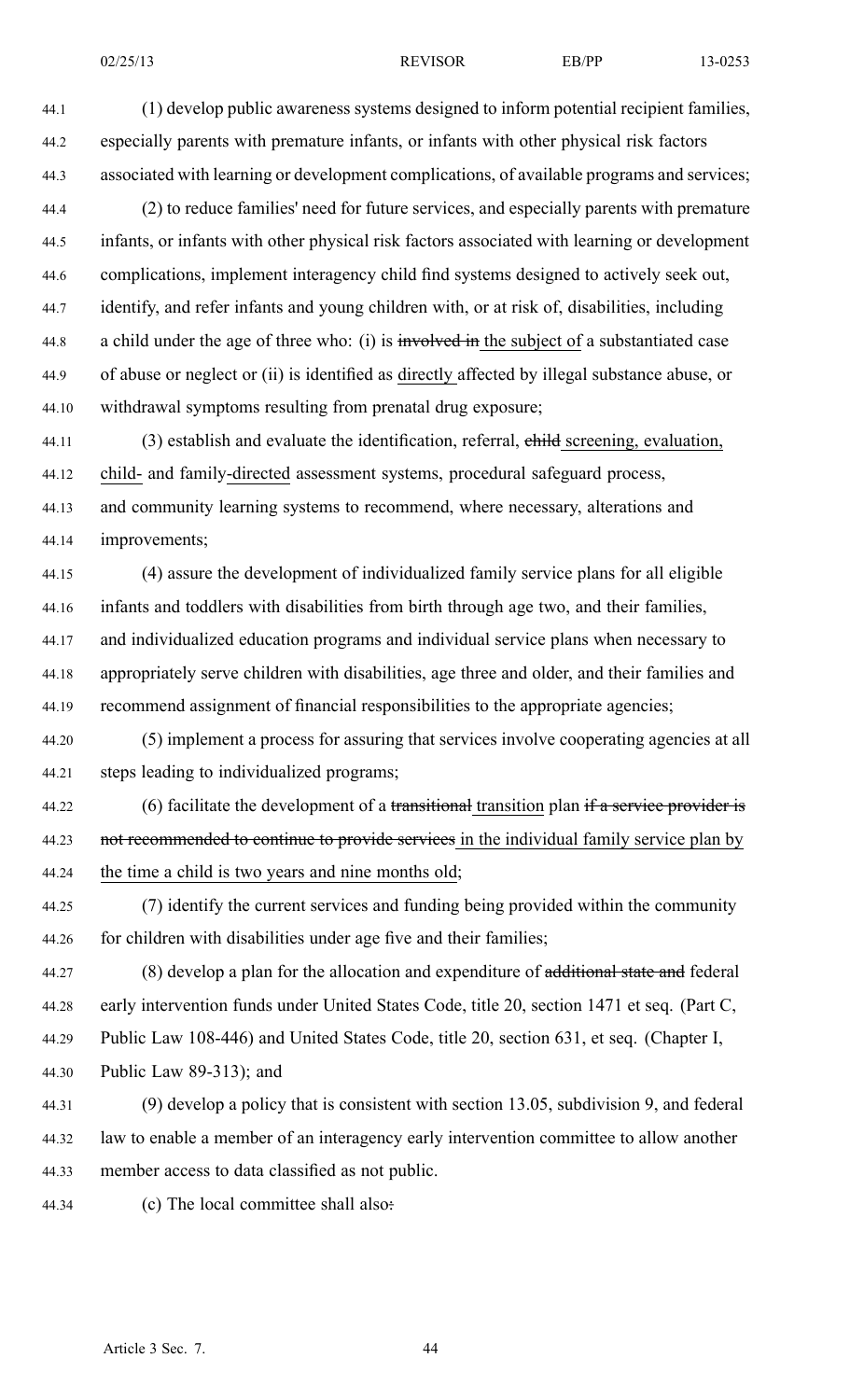45.1 (1) participate in needs assessments and program planning activities conducted by 45.2 local social service, health and education agencies for young children with disabilities 45.3 and their families; and. 45.4 (2) review and comment on the early intervention section of the total special

45.5 education system for the district, the county social service plan, the section or sections of 45.6 the community health services plan that address needs of and service activities targeted 45.7 to children with special health care needs, the section on children with special needs in 45.8 the county child care fund plan, sections in Head Start plans on coordinated planning and 45.9 services for children with special needs, any relevant portions of early childhood education 45.10 plans, such as early childhood family education or school readiness, or other applicable 45.11 coordinated school and community plans for early childhood programs and services, and 45.12 the section of the maternal and child health special project grants that address needs of and 45.13 service activities targeted to children with chronic illness and disabilities.

45.14 Sec. 8. Minnesota Statutes 2012, section 125A.32, is amended to read:

# 45.15 **125A.32 INDIVIDUALIZED FAMILY SERVICE PLAN (IFSP).**

45.16 (a) A team must participate in IFSP meetings to develop the IFSP. The team shall 45.17 include:

45.18 (1) <sup>a</sup> paren<sup>t</sup> or parents of the child, as defined in Code of Federal Regulations, 45.19 title 34, section 303.27;

45.20 (2) other family members, as requested by the parent, if feasible to do so;

45.21 (3) an advocate or person outside of the family, if the paren<sup>t</sup> requests that the 45.22 person participate;

45.23 (4) the service coordinator who has been working with the family since the 45.24 initial referral, or who has been designated by the public agency to be responsible for 45.25 implementation of the IFSP and coordination with other agencies including transition 45.26 services; and

45.27 (5) <sup>a</sup> person or persons involved in conducting evaluations and assessments.; and 45.28 (6) as appropriate, persons who will be providing early intervention services under

- 45.29 the plan to the child or family.
- 45.30 (b) The IFSP must include:
- 45.31 (1) information about the child's developmental status;
- 45.32 (2) family information, with the consent of the family;

45.33 (3) measurable results or major outcomes expected to be achieved by the child with 45.34 the family's assistance, that include developmentally appropriate preliteracy and language 45.35 skills for the child, and the criteria, procedures, and timelines;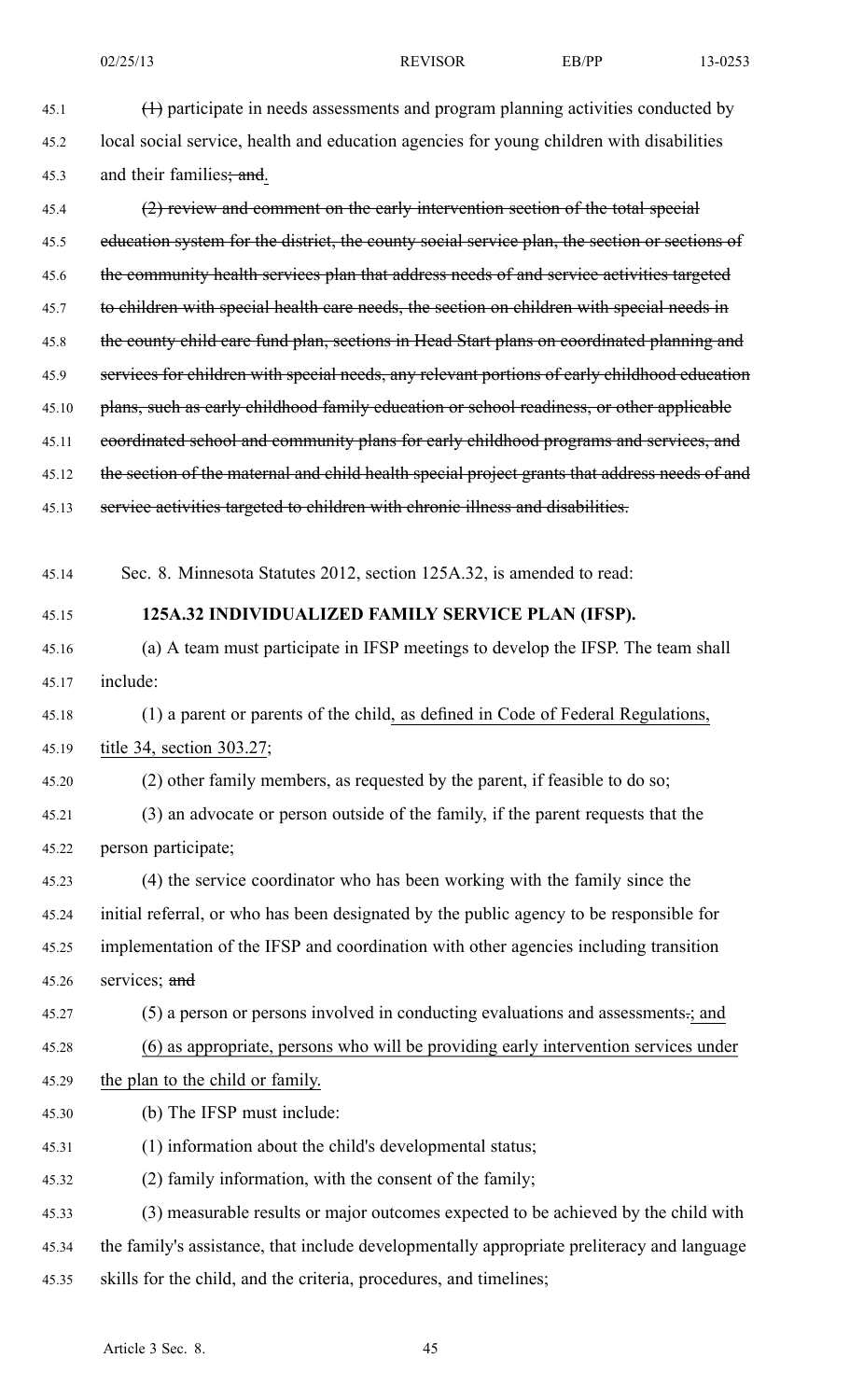46.1 (4) specific early intervention services based on peer-reviewed research, to the 46.2 extent practicable, necessary to meet the unique needs of the child and the family to 46.3 achieve the outcomes;

46.4 (5) paymen<sup>t</sup> arrangements, if any;

46.5 (6) medical and other services that the child needs, but that are not required under 46.6 the Individual with Disabilities Education Act, United States Code, title 20, section 1471 46.7 et seq. (Part C, Public Law 108-446) including funding sources to be used in paying for 46.8 those services and the steps that will be taken to secure those services through public 46.9 or private sources;

46.10 (7) dates and duration of early intervention services;

46.11 (8) name of the service coordinator;

46.12 (9) steps to be taken to support a child's transition from early infant and toddler 46.13 intervention services to other appropriate services, including convening <sup>a</sup> transition 46.14 conference at least 90 days or, at the discretion of all parties, not more than nine months 46.15 before the child is eligible for preschool services; and

46.16 (10) signature of the parent and authorized signatures of the agencies responsible 46.17 for providing, paying for, or facilitating payment, or any combination of these, for early 46.18 infant and toddler intervention services.

46.19 Sec. 9. Minnesota Statutes 2012, section 125A.33, is amended to read:

46.20 **125A.33 SERVICE COORDINATION.**

46.21 (a) The team responsible for the initial evaluation and the child- and family-directed 46.22 assessment and for developing the IFSP under section 125A.32, if appropriate, must 46.23 select <sup>a</sup> service coordinator to carry out service coordination activities on an interagency 46.24 basis. Service coordination must actively promote <sup>a</sup> family's capacity and competency 46.25 to identify, obtain, coordinate, monitor, and evaluate resources and services to meet the 46.26 family's needs. Service coordination activities include:

46.27 (1) coordinating the performance of evaluations and assessments;

46.28 (2) facilitating and participating in the development, review, and evaluation of

- 46.29 individualized family service plans;
- 46.30 (3) assisting families in identifying available service providers;
- 46.31 (4) coordinating and monitoring the delivery of available services;
- 46.32 (5) informing families of the availability of advocacy services;
- 46.33 (6) coordinating with medical, health, and other service providers;
- 46.34 (7) facilitating the development of <sup>a</sup> transition plan to preschool, school, or if 46.35 appropriate, to other services, at least 90 days before the time the child is no longer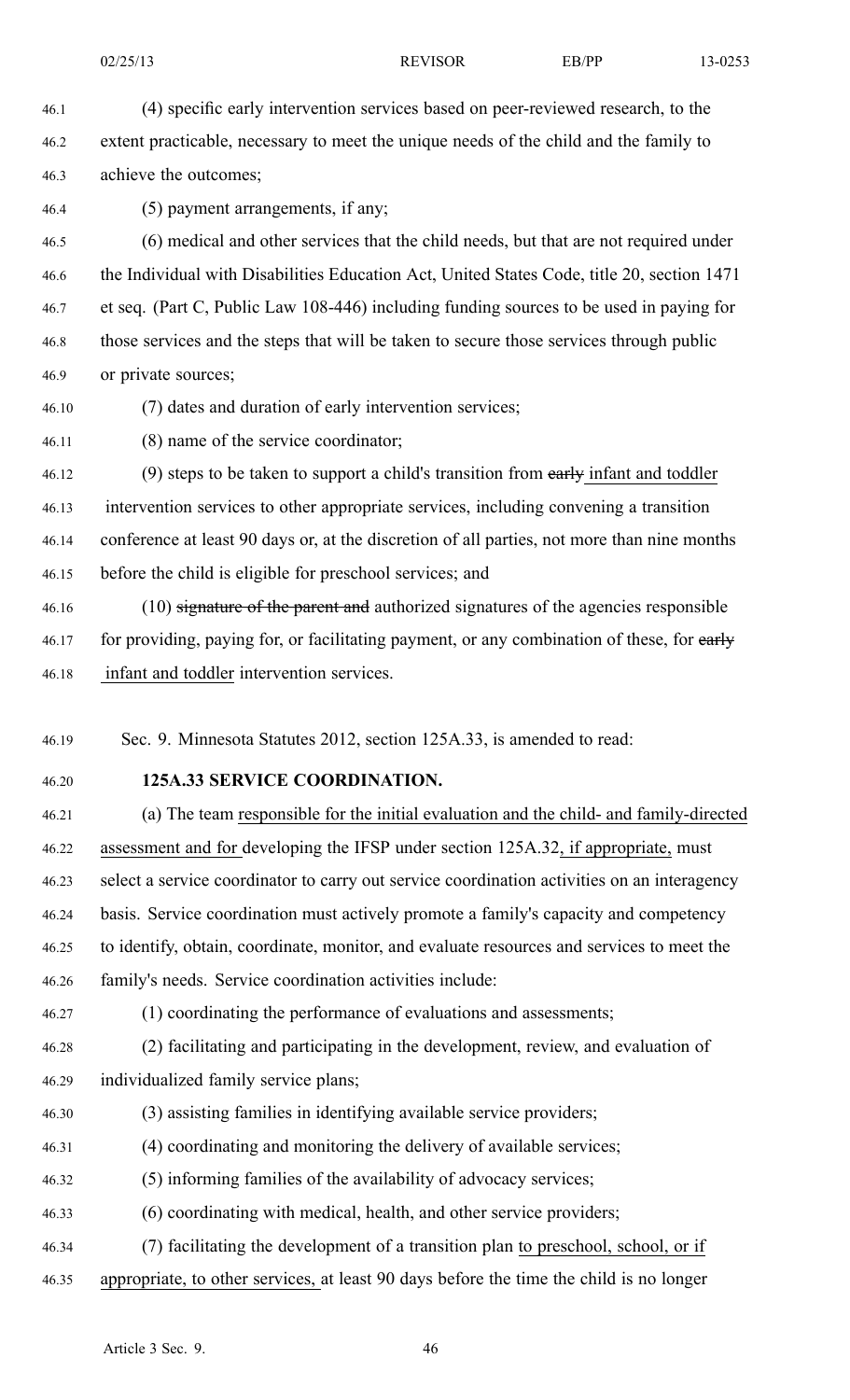47.1 eligible for early infant and toddler intervention services or, at the discretion of all parties, 47.2 not more than nine months prior to the child's eligibility for preschool services third

47.3 birthday, if appropriate;

47.4 (8) managing the early intervention record and submitting additional information to 47.5 the local primary agency at the time of periodic review and annual evaluations; and

47.6 (9) notifying <sup>a</sup> local primary agency when disputes between agencies impact service 47.7 delivery required by an IFSP.

47.8 (b) A service coordinator must be knowledgeable about children and families 47.9 receiving services under this section, requirements of state and federal law, and services 47.10 available in the interagency early childhood intervention system. The IFSP must include 47.11 the name of the services coordinator from the profession most relevant to the child's or 47.12 family's needs or who is otherwise qualified to carry out all applicable responsibilities 47.13 under the Individuals with Disabilities Education Act, United States Code, title 20, 47.14 sections 1471 to 1485 (Part C, Public Law 102-119), who will be responsible for 47.15 implementing the early intervention services identified in the child's IFSP, including

47.16 transition services, and coordination with other agencies and persons.

47.17 Sec. 10. Minnesota Statutes 2012, section 125A.35, subdivision 1, is amended to read: 47.18 Subdivision 1. **Lead agency; allocation of resources.** The state lead agency must 47.19 administer the early intervention account that consists of federal allocations. The Part C 47.20 state plan must state the amount of federal resources in the early intervention account 47.21 available for use by local agencies. The state lead agency must distribute the funds to the 47.22 local primary agency designated by an Interagency Early Intervention Committee based 47.23 on <sup>a</sup> formula that includes <sup>a</sup> December 1 count of the prior year of Part C eligible children 47.24 for the following purposes:

47.25 (1) as provided in Code of Federal Regulations, title 34, part 303.425 303.430, to 47.26 arrange for paymen<sup>t</sup> for early intervention services not elsewhere available, or to pay for 47.27 services during the pendency of <sup>a</sup> conflict procedure, including mediation, complaints, due 47.28 process hearings, and interagency disputes; and

47.29 (2) to suppor<sup>t</sup> interagency child find system activities.

47.30 Sec. 11. Minnesota Statutes 2012, section 125A.36, is amended to read:

47.31 **125A.36 PAYMENT FOR SERVICES.**

47.32 Core early intervention services must be provided at public expense with no cost to 47.33 parents. Parents must be requested to assist in the cost of additional early intervention 47.34 services by using third-party payment sources and applying for available resources.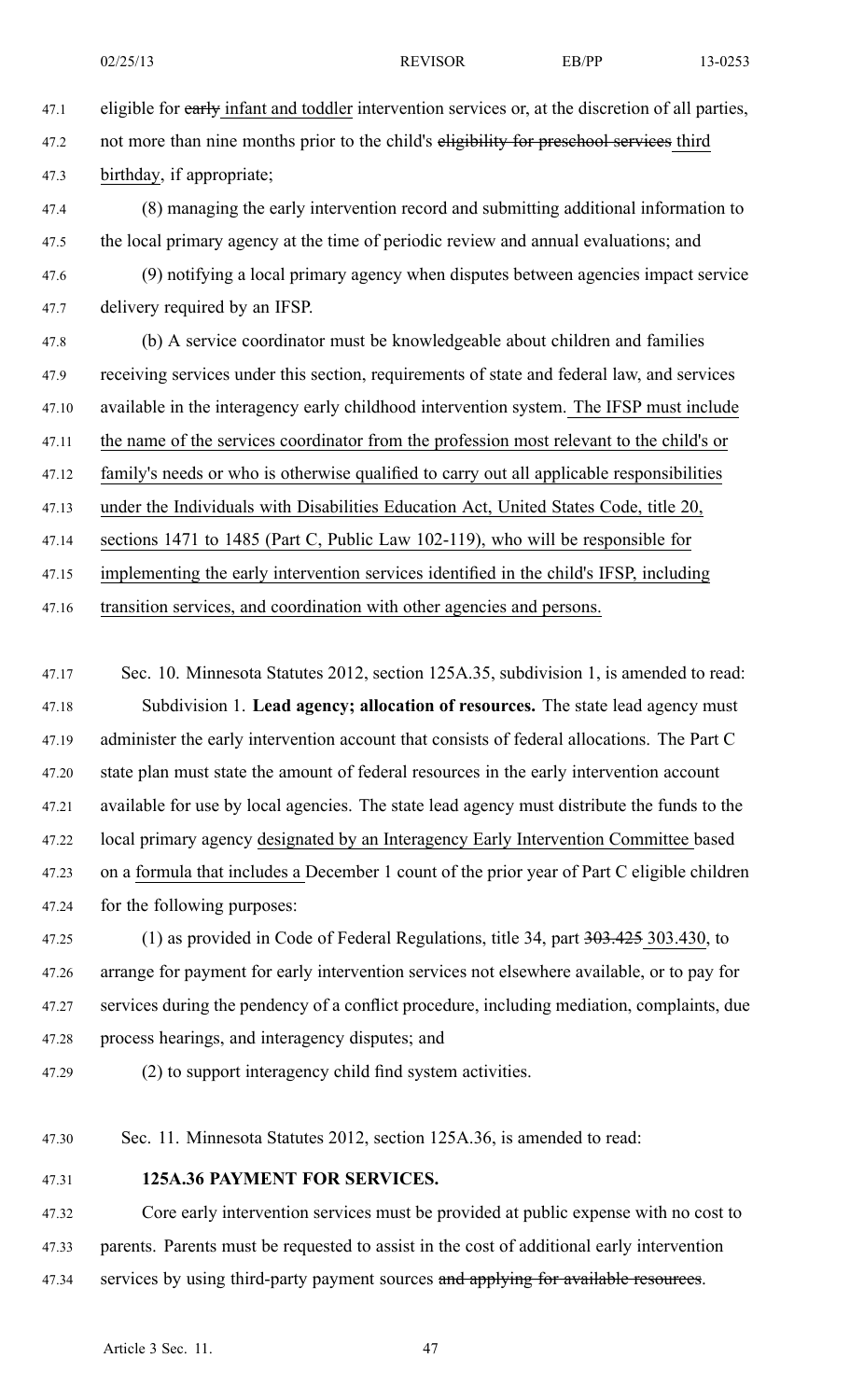48.1 Payment structures permitted under state law must be used to pay for additional early 48.2 intervention services. Parental financial responsibility must be clearly defined in the

- 48.3 IFSP. Aparent's inability to pay must not prohibit <sup>a</sup> child from receiving needed early
- 48.4 intervention services.

48.5 Sec. 12. Minnesota Statutes 2012, section 125A.43, is amended to read:

48.6 **125A.43 MEDIATION PROCEDURE.**

48.7 (a) The commissioner, or the commissioner's designee, of the state lead agency must 48.8 use federal funds to provide mediation for the activities in paragraphs (b) and (c).

48.9 (b) A paren<sup>t</sup> may resolve <sup>a</sup> dispute regarding issues in section 125A.42, paragraph 48.10 (b), clause (5), through mediation. If the paren<sup>t</sup> chooses mediation, mediation must be 48.11 voluntary on the par<sup>t</sup> of the parties. The paren<sup>t</sup> and the public agencies must complete the 48.12 mediation process within 30 calendar days of the date the Office of Dispute Resolution 48.13 Department of Education receives <sup>a</sup> parent's written reques<sup>t</sup> for mediation signed by 48.14 the paren<sup>t</sup> and the district. The mediation process may not be used to delay <sup>a</sup> parent's 48.15 right to a due process hearing. The resolution of the mediation is not binding on any 48.16 **party both parties.** 

48.17 (c) Resolution of <sup>a</sup> dispute through mediation, or other form of alternative dispute 48.18 resolution, is not limited to formal disputes arising from the objection of <sup>a</sup> paren<sup>t</sup> or 48.19 guardian and is not limited to the period following <sup>a</sup> reques<sup>t</sup> for <sup>a</sup> due process hearing. 48.20 (d) The commissioner shall provide training and resources to school districts to 48.21 facilitate early identification of disputes and access to mediation.

48.22 (e) The local primary agency may reques<sup>t</sup> mediation on behalf of involved agencies 48.23 when there are disputes between agencies regarding responsibilities to coordinate, provide, 48.24 pay for, or facilitate paymen<sup>t</sup> for early intervention services.

48.25 Sec. 13. **RULEMAKING AUTHORITY.** 48.26 The commissioner of education shall amend Minnesota Rules related to the provision 48.27 of special education under Part C of the Individuals with Disabilities Education Act using 48.28 the expedited rulemaking process in section 14.389. The commissioner shall amend rules 48.29 in response to new federal regulations in Code of Federal Regulations, title 34, par<sup>t</sup> 303, 48.30 including definitions of and procedures related to evaluation and assessment, including 48.31 assessment of the child and family, initial evaluation and assessment, native language, 48.32 the use of informed clinical opinion as an independent basis to establish eligibility, and 48.33 transition of <sup>a</sup> toddler from Part C consistent with Code of Federal Regulations, title 48.34 34, sections 303.24, 303.25 and 303.321.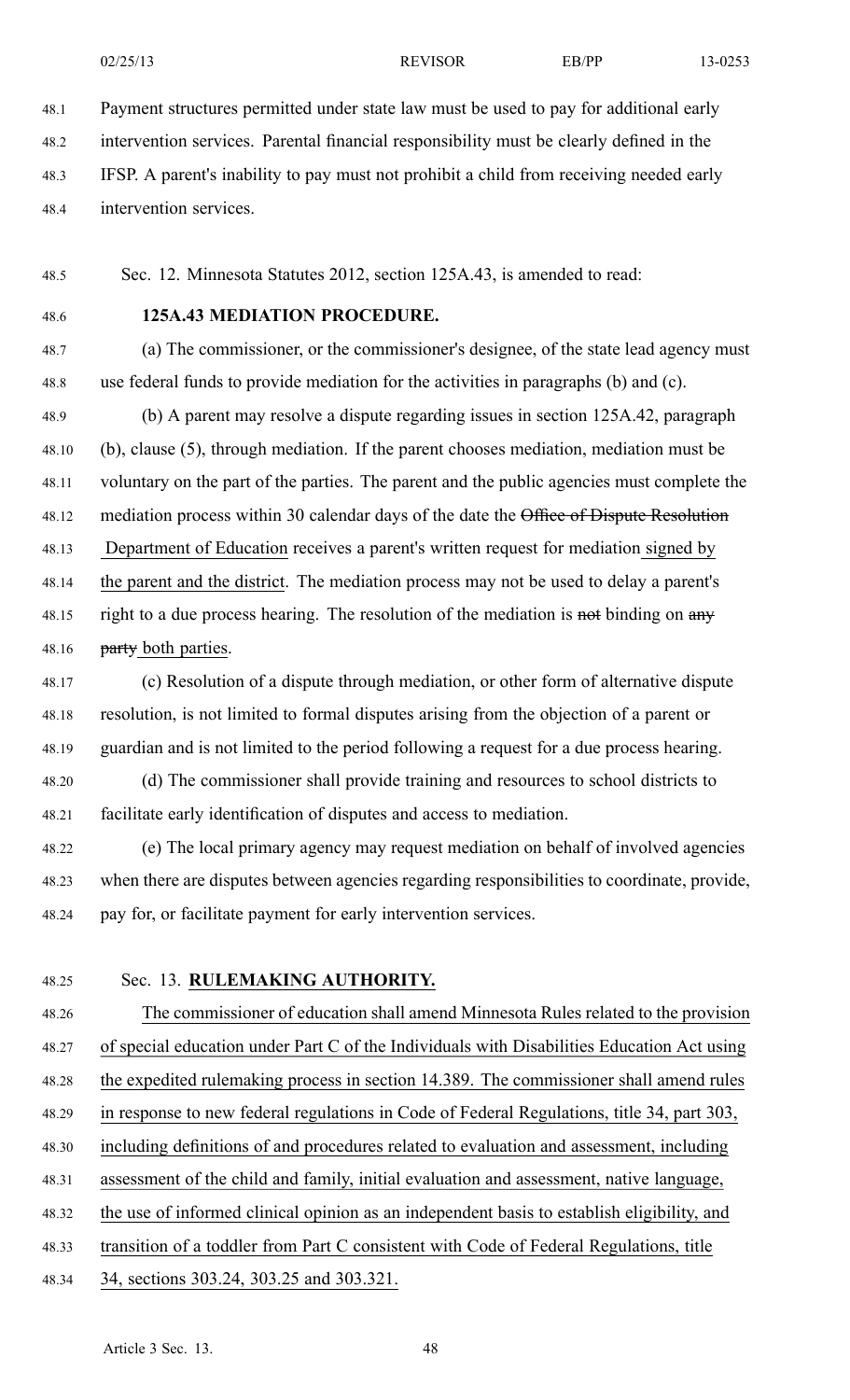|       | 02/25/13                                                                                  | <b>REVISOR</b>                   | EB/PP | 13-0253 |
|-------|-------------------------------------------------------------------------------------------|----------------------------------|-------|---------|
| 49.1  | Sec. 14. REPEALER.                                                                        |                                  |       |         |
| 49.2  | Minnesota Statutes 2012, section 125A.35, subdivisions 4 and 5, are repealed.             |                                  |       |         |
| 49.3  |                                                                                           | <b>ARTICLE 4</b>                 |       |         |
| 49.4  |                                                                                           | <b>LIBRARIES</b>                 |       |         |
|       |                                                                                           |                                  |       |         |
| 49.5  | Section 1. REVISOR'S INSTRUCTION.                                                         |                                  |       |         |
| 49.6  | In Minnesota Statutes and Minnesota Rules, the revisor of statutes shall substitute       |                                  |       |         |
| 49.7  | the term "Division of State Library Services" for "Library Development and Services,"     |                                  |       |         |
| 49.8  | "Office of Library Development and Services," or "LDS" where "LDS" stands for "Library    |                                  |       |         |
| 49.9  | Development and Services." The revisor shall also make grammatical changes related        |                                  |       |         |
| 49.10 | to the changes in terms.                                                                  |                                  |       |         |
| 49.11 |                                                                                           | <b>ARTICLE 5</b>                 |       |         |
| 49.12 |                                                                                           | <b>EARLY CHILDHOOD EDUCATION</b> |       |         |
|       |                                                                                           |                                  |       |         |
| 49.13 | Section 1. Laws 2011, First Special Session chapter 11, article 7, section 2, subdivision |                                  |       |         |
| 49.14 | 8, as amended by Laws 2012, chapter 239, article 3, section 4, is amended to read:        |                                  |       |         |
| 49.15 | Subd. 8. Early childhood education scholarships. For grants to early childhood            |                                  |       |         |
| 49.16 | education scholarships for public or private early childhood preschool programs for       |                                  |       |         |
| 49.17 | children ages 3 to 5:                                                                     |                                  |       |         |
| 49.18 | \$<br>2,000,000  2013                                                                     |                                  |       |         |
| 49.19 | (a) All children whose parents or legal guardians meet the eligibility requirements       |                                  |       |         |
| 49.20 | of paragraph (b) established by the commissioner are eligible to receive early childhood  |                                  |       |         |
| 49.21 | education scholarships under this section.                                                |                                  |       |         |
| 49.22 | (b) A parent or legal guardian is eligible for an early childhood education scholarship   |                                  |       |         |
| 49.23 | if the parent or legal guardian:                                                          |                                  |       |         |
| 49.24 | (1) has a child three or four years of age on September 1, beginning in calendar          |                                  |       |         |
| 49.25 | year $2012$ ; and                                                                         |                                  |       |         |
| 49.26 | $(2)(i)$ has income equal to or less than 47 percent of the state median income in the    |                                  |       |         |
| 49.27 | current calendar year; or                                                                 |                                  |       |         |
| 49.28 | (ii) can document their child's identification through another public funding             |                                  |       |         |
| 49.29 | eligibility process, including the Free and Reduced Price Lunch Program, National School  |                                  |       |         |
| 49.30 | Lunch Act, United States Code, title 42, section 1751, part 210; Head Start under federal |                                  |       |         |
| 49.31 | Improving Head Start for School Readiness Act of 2007; Minnesota family investment        |                                  |       |         |
| 49.32 | program under chapter 256J; and child care assistance programs under chapter 119B.        |                                  |       |         |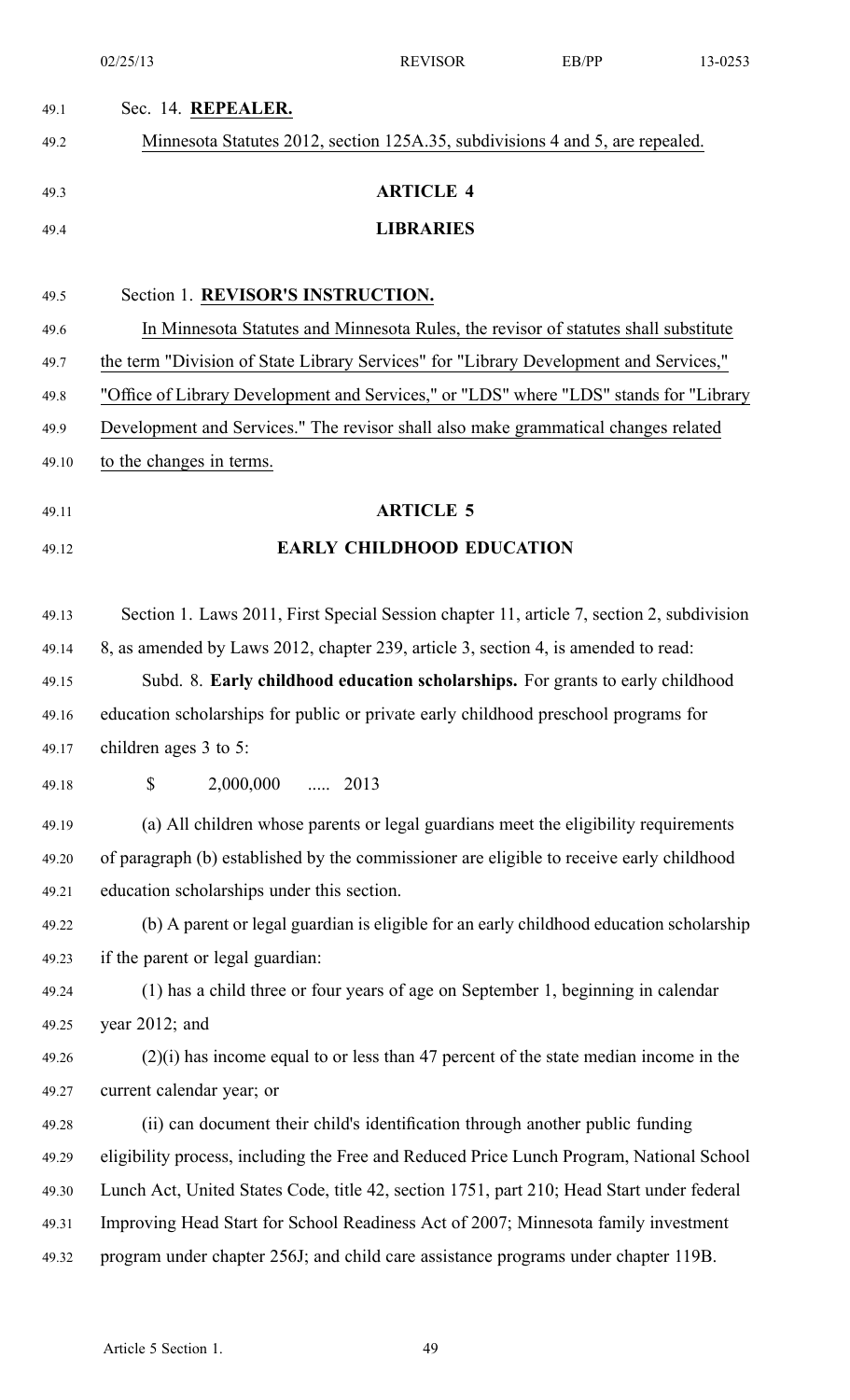|       | 02/25/13                                                                                   | <b>REVISOR</b> | EB/PP | 13-0253 |
|-------|--------------------------------------------------------------------------------------------|----------------|-------|---------|
| 50.1  | Early childhood scholarships may not be counted as earned income for the purposes of       |                |       |         |
| 50.2  | medical assistance, MinnesotaCare, MFIP, child care assistance, or Head Start programs.    |                |       |         |
| 50.3  | Each year, if this appropriation is insufficient to provide early childhood education      |                |       |         |
| 50.4  | scholarships to all eligible children, the Department of Education shall make scholarships |                |       |         |
| 50.5  | available on a first-come, first-served basis.                                             |                |       |         |
| 50.6  | The commissioner of education shall submit a written report to the education               |                |       |         |
| 50.7  | committees of the legislature by January 15, 2012, describing its plan for implementation  |                |       |         |
| 50.8  | of scholarships under this subdivision for the 2012-2013 school year.                      |                |       |         |
| 50.9  | Any balance in the first year does not cancel but is available in the second year.         |                |       |         |
| 50.10 | The base for this program is $$3,000,000$ each year.                                       |                |       |         |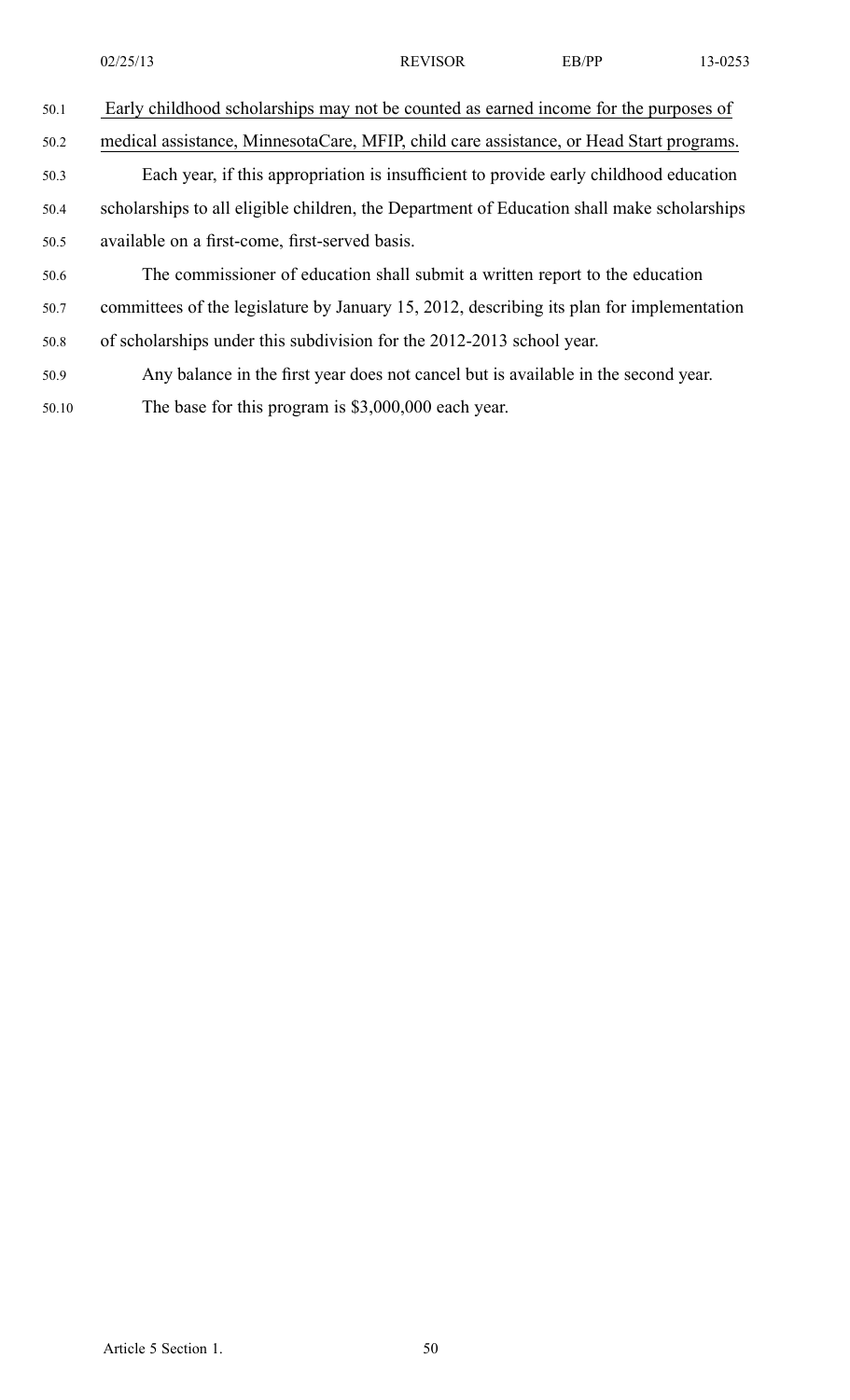# APPENDIX Article locations in 13-0253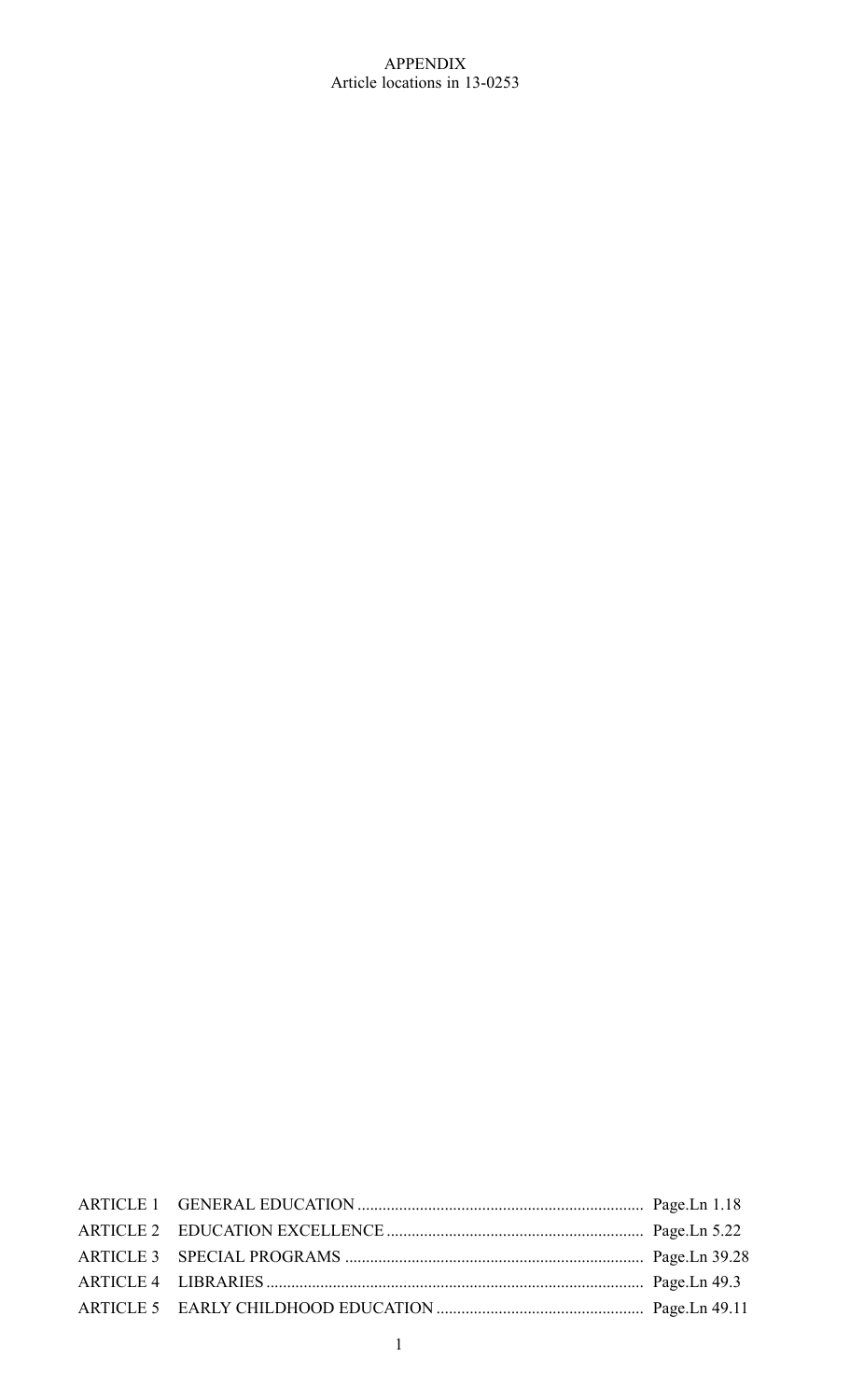#### APPENDIX Repealed Minnesota Statutes: 13-0253

# **125A.35 EARLY INTERVENTION SERVICE DOLLARS.**

Subd. 4. **Expenditures; early intervention services.** Each county board must continue to spend for early intervention services under section 125A.27, subdivision 6, an amount equal to the total county expenditure during the period from January 1, 1993, to December 31, 1993, for these same services. The commissioner of human services, in consultation with the commissioner of health and the association of Minnesota counties, must establish <sup>a</sup> process for determining base year 1993 expenditures.

Subd. 5. **Increased costs.** County boards that have submitted base year 1993 expenditures as required under subdivision 4 are not required to pay any increased cost over the base year 1993 for early intervention services resulting from implementing the early intervention system. Increased costs to county boards may be paid for with early intervention service dollars.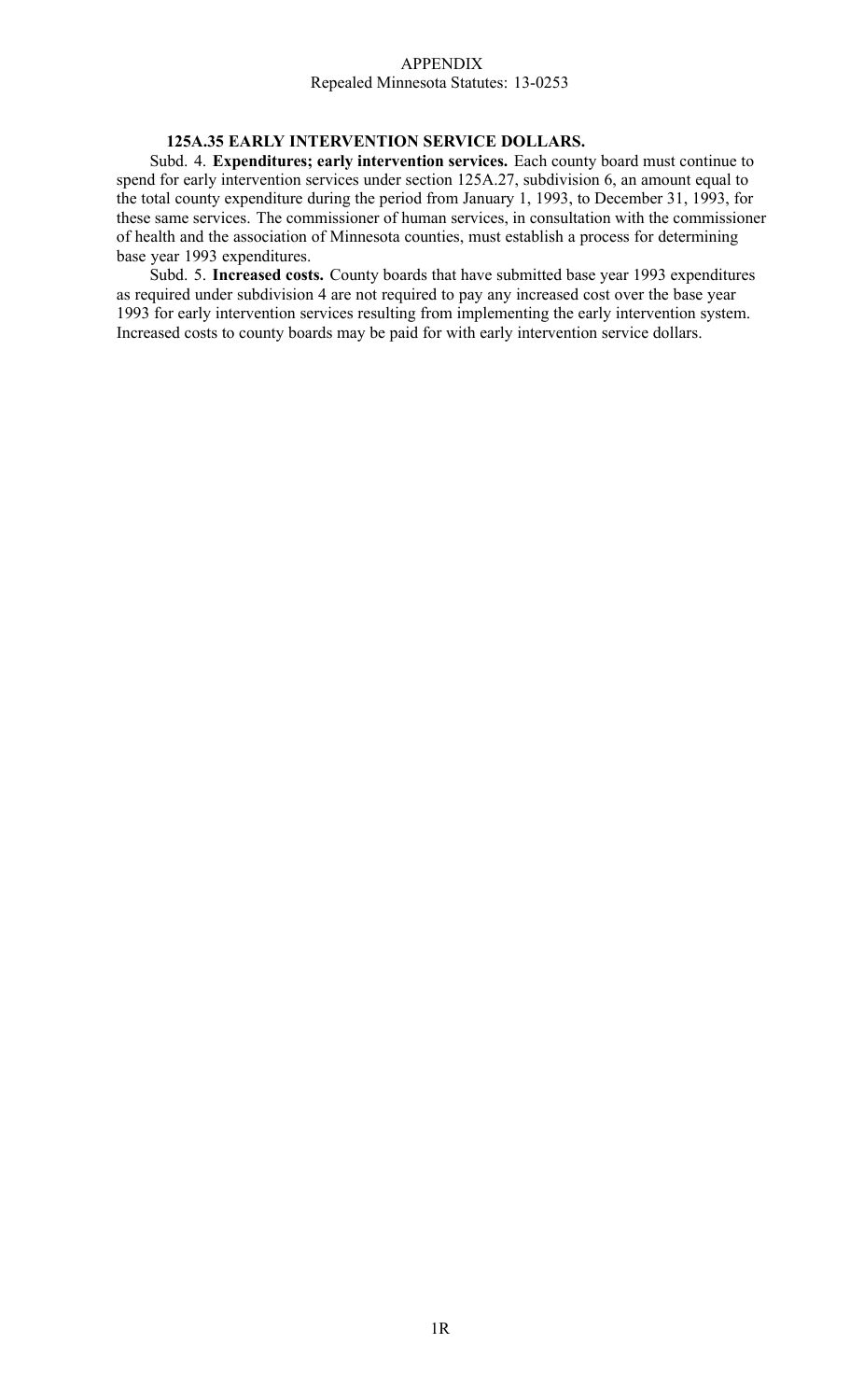#### APPENDIX Repealed Minnesota Rule: 13-0253

# **3501.0505 KINDERGARTEN STANDARDS.**

Subpart 1. **Reading and literature.** The student will listen to and begin to read and understand grade-appropriate English language text.

A. Word recognition, analysis, and fluency. The student will understand and apply knowledge of the sounds of the English language (phonemic awareness) and of the sound-symbol relationship (phonics).

B. Vocabulary expansion. The student will use <sup>a</sup> variety of strategies to develop and expand reading, listening, and speaking vocabularies.

C. Comprehension. The student will listen to and understand the meaning of text.

D. Literature. The student will read or listen to <sup>a</sup> variety of texts.

Subp. 2. **Writing.** The student will write clearly and coherently to effectively communicate for <sup>a</sup> variety of audiences and purposes.

A. Types of writing. Writing is addressed in subpart 1, item A.

B. Elements of composition. Standards under this heading may be locally determined.

C. Spelling, grammar, and usage. The student will begin to recognize correct spelling and punctuation.

D. Research. Standards under this heading may be locally determined.

E. Handwriting and word processing. The student will form letters and numbers.

Subp. 3. **Speaking, listening, and viewing.** The student will speak clearly and effectively for <sup>a</sup> variety of purposes and audiences and actively listen to, view, and evaluate oral communication and media.

A. Speaking and listening. The student will communicate effectively through listening and speaking.

B. Viewing. The student will become familiar with the structure of printed material.

# **3501.0510 GRADE 1 STANDARDS.**

Subpart 1. **Reading and literature.** The student will read and understand grade-appropriate English language text.

A. Word recognition, analysis, and fluency. The student will understand and apply knowledge of the sounds of the English language (phonemic awareness), the sound-symbol relationship (phonics), and word recognition strategies to read grade-level materials with accuracy and emerging fluency.

B. Vocabulary expansion. The student will use <sup>a</sup> variety of strategies to develop and expand reading, listening, and speaking vocabularies.

C. Comprehension. The student will actively engage in the reading process and use <sup>a</sup> variety of comprehension strategies to understand the meaning of texts that have been read or listened to.

D. Literature. The student will actively engage in the reading process and read, understand, respond to, and appreciate <sup>a</sup> wide variety of fiction, poetic, and nonfiction texts.

Subp. 2. **Writing.** The student will write clearly and coherently to communicate effectively for <sup>a</sup> variety of audiences and purposes.

A. Types of writing. The student will compose various pieces of writing.

B. Elements of composition. The student will demonstrate emerging knowledge of <sup>a</sup> writing process with attention to organization, topic, and quality of ideas.

C. Spelling, grammar, and usage. The student will demonstrate emerging knowledge of punctuation, spelling, and capitalization.

D. Research. The student will locate and use information in reference materials.

E. Handwriting and word processing. The student will improve the student's handwriting.

Subp. 3. **Speaking, listening, and viewing.** The student will speak clearly and effectively for <sup>a</sup> variety of purposes and audiences and actively listen to, view, and evaluate oral communication and media.

A. Speaking and listening. The student will communicate effectively through listening and speaking.

B. Viewing. The student will become familiar with the structure of printed material.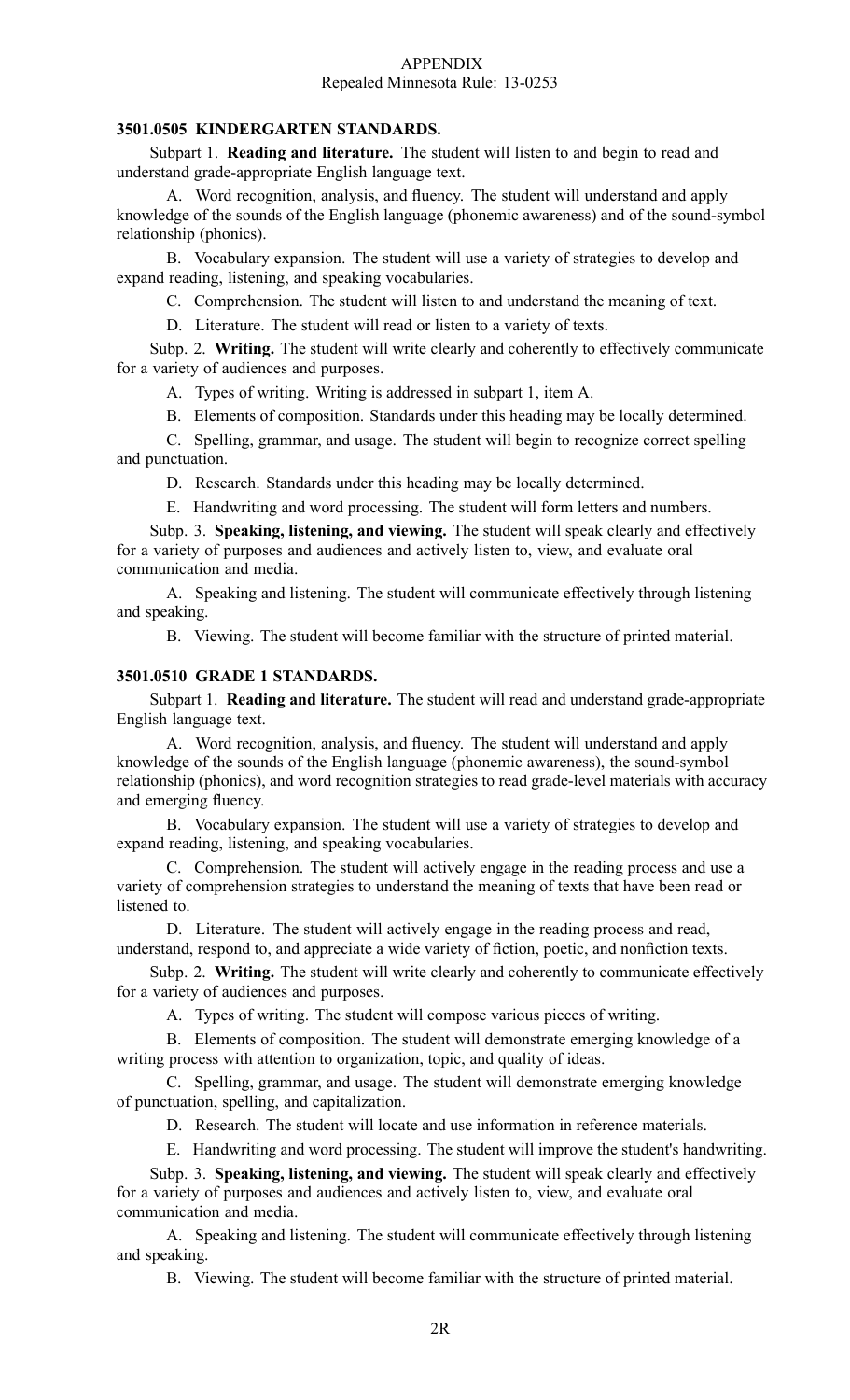#### APPENDIX Repealed Minnesota Rule: 13-0253

# **3501.0515 GRADE 2 STANDARDS.**

Subpart 1. **Reading and literature.** The student will read and understand grade-appropriate English language text.

A. Word recognition, analysis, and fluency. The student will understand and apply knowledge of the sounds of the English language (phonemic awareness), the sound-symbol relationship (phonics), and word recognition strategies to read grade-level materials with accuracy and fluency.

B. Vocabulary expansion. The student will use <sup>a</sup> variety of strategies to expand reading, listening, and speaking vocabularies.

C. Comprehension. The student will actively engage in the reading process and use <sup>a</sup> variety of comprehension strategies to understand the meaning of texts that have been read.

D. Literature. The student will actively engage in the reading process and read, understand, respond to, and appreciate <sup>a</sup> wide variety of fiction, poetic, and nonfiction texts.

Subp. 2. **Writing.** The student will write clearly and coherently to effectively communicate for <sup>a</sup> variety of audiences and purposes, demonstrating an emerging knowledge and application of skills.

A. Types of writing. The student will compose narrative and informational pieces of writing.

B. Elements of composition. The student will demonstrate increased emerging knowledge in <sup>a</sup> writing process, with attention to organization, focus, and quality of ideas.

C. Spelling, grammar, and usage. The student will apply standard English conventions when writing.

D. Research. The student will locate and use information in reference materials.

E. Handwriting and word processing. The student will begin to write legibly.

Subp. 3. **Speaking, listening, and viewing.** The student will speak clearly and effectively for <sup>a</sup> variety of purposes and audiences and actively listen to, view, and evaluate oral communication and media.

A. Speaking and listening. The student will demonstrate understanding and communicate effectively through listening and speaking.

B. Viewing. The student will become familiar with the structure of printed material.

## **3501.0520 GRADE 3 STANDARDS.**

Subpart 1. **Word recognition, analysis, and fluency.** The student will read and understand grade-appropriate English language text.

A. Word recognition, analysis, and fluency. The student will apply word recognition strategies to decode unfamiliar multisyllabic words and will read grade-appropriate text with accuracy and fluency.

B. Vocabulary expansion. The student will use <sup>a</sup> variety of strategies to expand reading, listening, and speaking vocabularies.

C. Comprehension. The student will understand the meaning of texts using <sup>a</sup> variety of comprehension strategies and will demonstrate literal, interpretive, and evaluative comprehension.

D. Literature. The student will actively engage in the reading process and read, understand, respond to, analyze, interpret, evaluate, and appreciate <sup>a</sup> wide variety of fiction, poetic, and nonfiction texts.

Subp. 2. **Writing.** The student will write clearly and coherently to communicate effectively for <sup>a</sup> variety of audiences and purposes.

A. Types of writing. The student will compose various pieces of writing.

B. Elements of composition. The student will engage in <sup>a</sup> writing process, with attention to organization, focus, and quality of ideas.

C. Spelling, grammar, and usage. The student will apply standard English conventions when writing.

D. Research. The student will locate and use information in reference materials.

E. Handwriting and word processing. The student will write legibly.

Subp. 3. **Speaking, listening, and viewing.**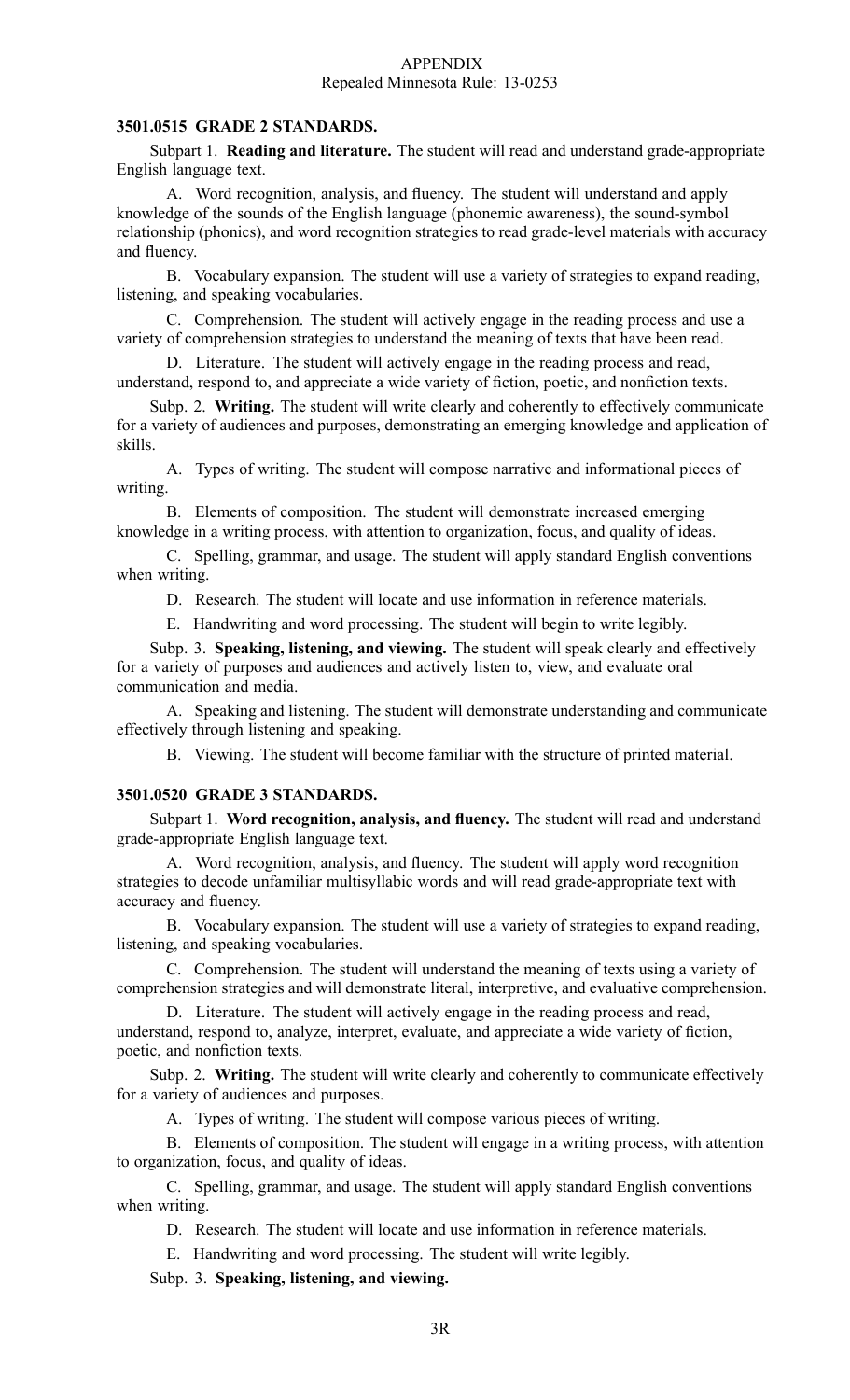## Repealed Minnesota Rule: 13-0253

A. Speaking and listening. The student will demonstrate understanding and communicate effectively through listening and speaking.

B. Media literacy. The student will critically analyze information found in electronic and print media, and will use <sup>a</sup> variety of these sources to learn about <sup>a</sup> topic and represen<sup>t</sup> ideas.

#### **3501.0525 GRADE 4 STANDARDS.**

Subpart 1. **Reading and literature.** The student will read and understand grade-appropriate English language text.

A. Word recognition, analysis, and fluency. The student will decode unfamiliar words using phonetic and structural analysis and will read with fluency and expression.

B. Vocabulary expansion. The student will use <sup>a</sup> variety of strategies to expand reading, listening, and speaking vocabularies.

C. Comprehension. The student will understand the meaning of texts, using <sup>a</sup> variety of strategies, and will demonstrate literal, interpretive, inferential, and evaluative comprehension.

D. Literature. The student will actively engage in the reading process and read, understand, respond to, analyze, interpret, evaluate, and appreciate <sup>a</sup> wide variety of fiction, poetic, and nonfiction texts.

Subp. 2. **Writing.** The student will write clearly and coherently to effectively communicate for <sup>a</sup> variety of audiences and purposes.

A. Types of writing. The student will compose various pieces of writing.

B. Elements of composition. The student will engage in writing, with attention to organization, focus, and quality of ideas.

C. Spelling, grammar, and usage. The student will apply standard English conventions when writing.

D. Research. The student will locate and use information in reference materials.

E. Handwriting and word processing. The student will write legibly and use <sup>a</sup> keyboard.

Subp. 3. **Speaking, listening, and viewing.** The student will speak clearly and effectively for <sup>a</sup> variety of purposes and audiences and actively listen to, view, and evaluate oral communication and media.

A. Speaking and listening. The student will demonstrate understanding and communicate effectively through listening and speaking.

B. Media literacy. The student will critically analyze information found in electronic and print media, and will use <sup>a</sup> variety of these sources to learn about <sup>a</sup> topic and represen<sup>t</sup> ideas.

# **3501.0530 GRADE 5 STANDARDS.**

Subpart 1. **Reading and literature.** The student will read and understand grade-appropriate English language text.

A. Word recognition, analysis, and fluency. The student will decode unfamiliar words using phonetic and structural analysis and will read with fluency and expression.

B. Vocabulary expansion. The student will use <sup>a</sup> variety of strategies to expand reading, listening, and speaking vocabularies.

C. Comprehension. The student will understand the meaning of texts, using <sup>a</sup> variety of strategies, and will demonstrate literal, interpretive, inferential, and evaluative comprehension.

D. Literature. The student will actively engage in the reading process and read, understand, respond to, analyze, interpret, evaluate, and appreciate <sup>a</sup> wide variety of fiction, poetic, and nonfiction texts.

Subp. 2. **Writing.** The student will write clearly and coherently to effectively communicate for <sup>a</sup> variety of audiences and purposes.

A. Types of writing. The student will compose various pieces of writing.

B. Elements of composition. The student will engage in <sup>a</sup> writing process, with attention to organization, focus, quality of ideas, audience, and <sup>a</sup> purpose.

C. Spelling, grammar, and usage. The student will apply standard English conventions when writing.

D. Research. The student will locate and use information in reference materials.

E. Handwriting and word processing. The student will write legibly and demonstrate effective keyboarding skills.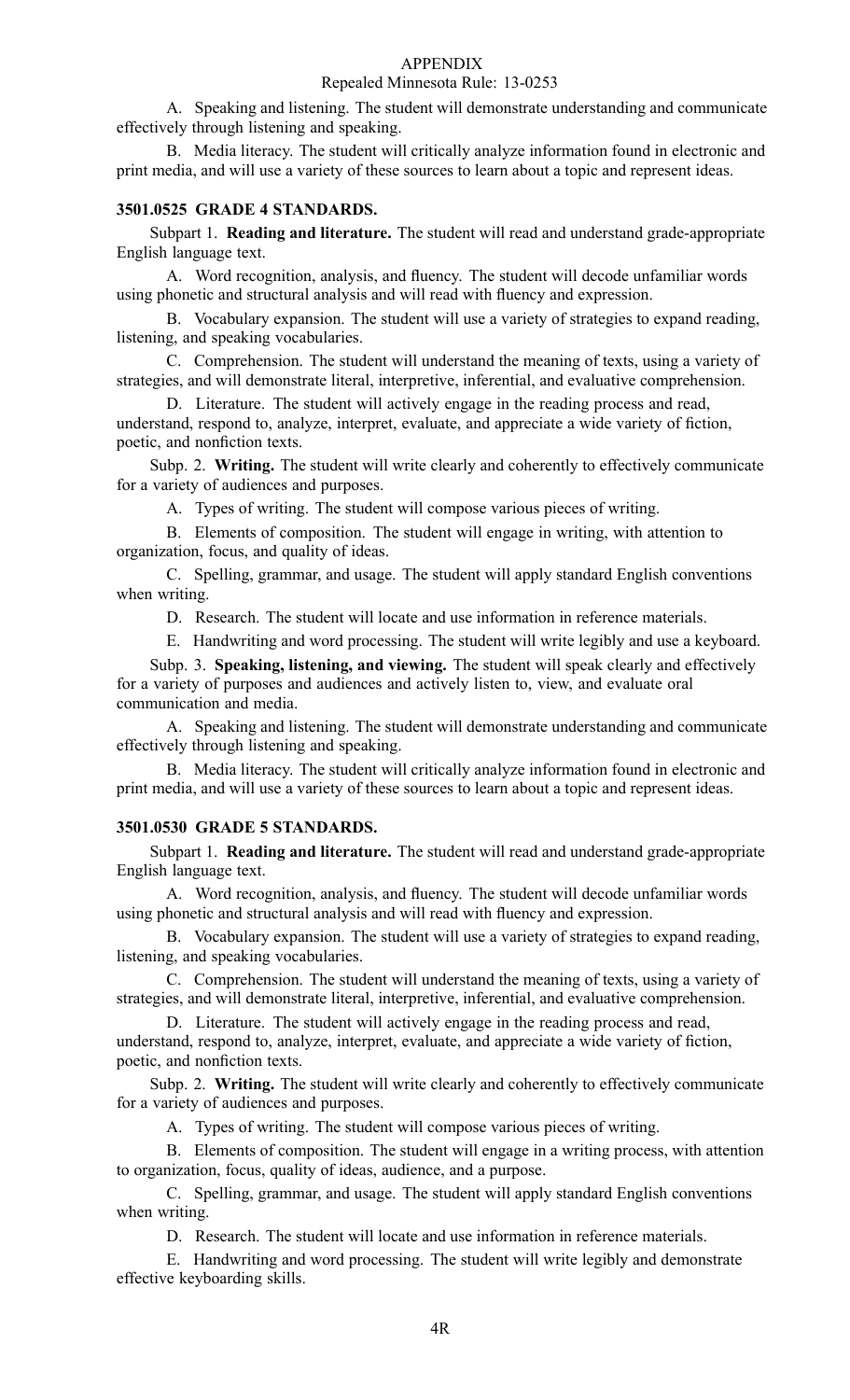#### Repealed Minnesota Rule: 13-0253

Subp. 3. **Speaking, listening, and viewing.** The student will speak clearly and effectively for <sup>a</sup> variety of purposes and audiences and actively listen to, view, and evaluate oral communication and media.

A. Speaking and listening. The student will demonstrate understanding and communicate effectively through listening and speaking.

B. Media literacy. The student will critically analyze information found in electronic and print media, and will use <sup>a</sup> variety of these sources to learn about <sup>a</sup> topic and represen<sup>t</sup> ideas.

#### **3501.0535 GRADE 6 STANDARDS.**

Subpart 1. **Reading and literature.** Students will read and understand grade-appropriate English language text.

A. Word recognition, analysis, and fluency. The student will read with accuracy and fluency.

B. Vocabulary expansion. The student will use <sup>a</sup> variety of strategies to expand reading, listening, and speaking vocabularies.

C. Comprehension. The student will understand the meaning of informational, expository, or persuasive texts, using <sup>a</sup> variety of strategies, and will demonstrate literal, interpretive, inferential, and evaluative comprehension.

D. Literature. The student will actively engage in the reading process and read, understand, respond to, analyze, interpret, evaluate, and appreciate <sup>a</sup> wide variety of fiction, poetic, and nonfiction texts.

Subp. 2. **Writing.** The student will write clearly and coherently to effectively communicate for <sup>a</sup> variety of audiences and purposes.

A. Types of writing. The student will create informative, expressive, and persuasive writing.

B. Elements of composition. The student will engage in <sup>a</sup> writing process, with attention to organization, focus, quality of ideas, and <sup>a</sup> purpose.

C. Spelling, grammar, and usage. The student will apply standard English conventions when writing.

D. Research. The student will locate and use information in reference materials.

E. Handwriting and word processing. The student will write legibly and demonstrate effective keyboarding skills.

Subp. 3. **Speaking, listening, and viewing.** The student will speak clearly and effectively for <sup>a</sup> variety of purposes and audiences and actively listen to, view, and evaluate oral communication and media.

A. Speaking and listening. The student will demonstrate understanding and communicate effectively through listening and speaking.

B. Media literacy. The student will critically analyze information found in electronic and print media, and will use <sup>a</sup> variety of these sources to learn about <sup>a</sup> topic and represen<sup>t</sup> ideas.

# **3501.0540 GRADE 7 STANDARDS.**

Subpart 1. **Reading and literature.** The student will read and understand grade-appropriate English language text.

A. Word recognition, analysis, and fluency. The student will read with accuracy and fluency.

B. Vocabulary expansion. The student will use <sup>a</sup> variety of strategies to expand reading, listening, and speaking vocabularies.

C. Comprehension. The student will understand the meaning of texts, using <sup>a</sup> variety of strategies, and will demonstrate literal, interpretive, inferential, and evaluative comprehension.

D. Literature. The student will actively engage in the reading process and read, understand, respond to, analyze, interpret, evaluate, and appreciate <sup>a</sup> wide variety of fiction, poetic, and nonfiction texts.

Subp. 2. **Writing.** The student will write clearly and coherently for <sup>a</sup> variety of audiences and purposes.

A. Types of writing. The student will create informative, expressive, and persuasive writing.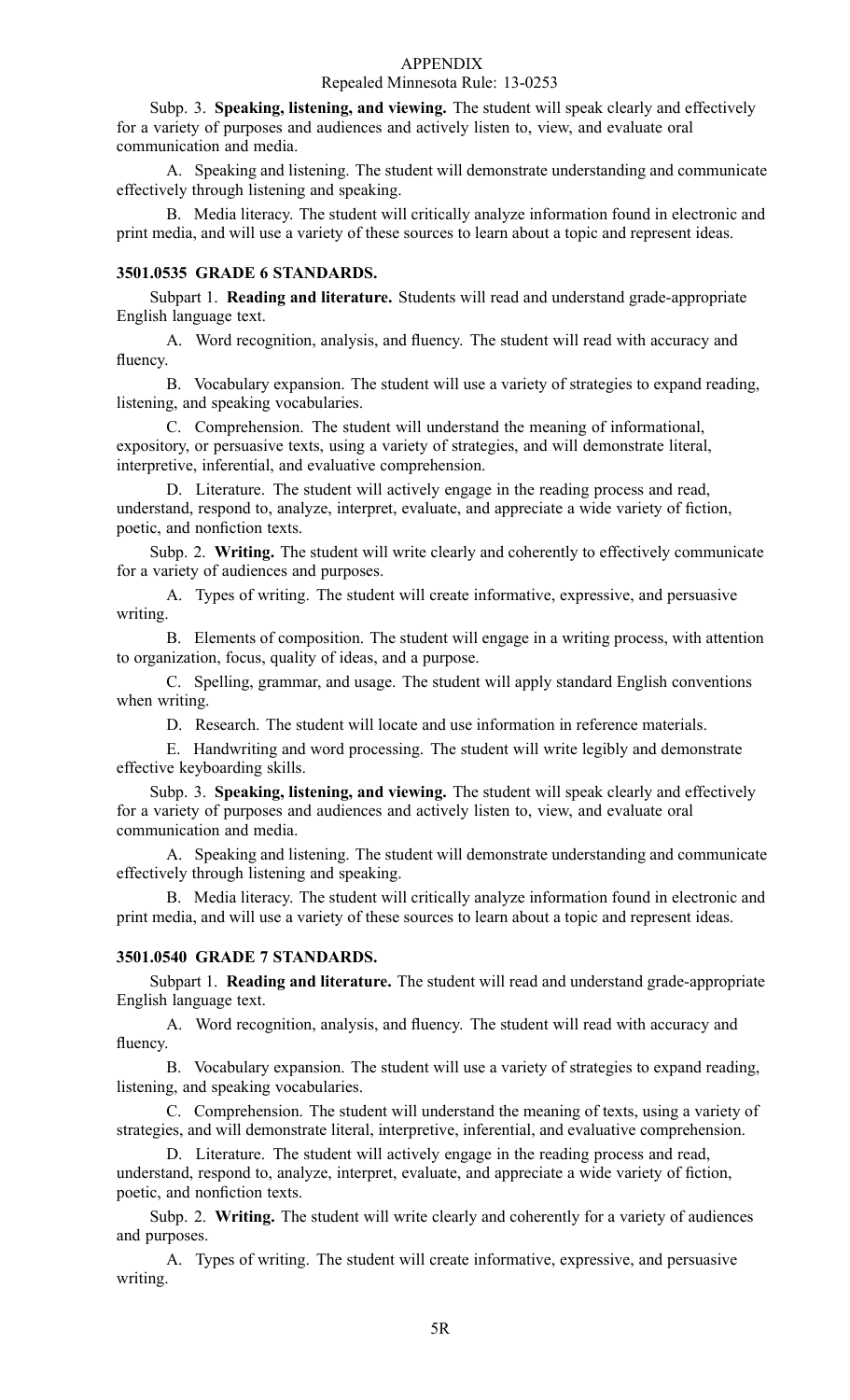## Repealed Minnesota Rule: 13-0253

B. Elements of composition. The student will engage in <sup>a</sup> writing process, with attention to context, organization, focus, quality of ideas, and <sup>a</sup> purpose.

C. Spelling, grammar, and usage. The student will apply standard English conventions when writing.

D. Research. The student will locate and use information in reference materials.

E. Handwriting and word processing. The student will write legibly and demonstrate effective keyboarding skills.

Subp. 3. **Speaking, listening, and viewing.** The student will speak clearly and effectively for <sup>a</sup> variety of purposes and audiences and actively listen to, view, and evaluate oral communication and media.

A. Speaking and listening. The student will demonstrate understanding and communicate effectively through listening and speaking.

B. Media literacy. The student will critically analyze information found in electronic and print media, and will use <sup>a</sup> variety of these sources to learn about <sup>a</sup> topic and represen<sup>t</sup> ideas.

# **3501.0545 GRADE 8 STANDARDS.**

Subpart 1. **Reading and literature.** The student will read and understand grade-appropriate English language text.

A. Word recognition, analysis, and fluency. Standards under this heading may be locally determined and based on the individual needs of the student.

B. Vocabulary expansion. The student will use <sup>a</sup> variety of strategies to expand reading, listening, and speaking vocabularies.

C. Comprehension. The student will understand the meaning of texts using <sup>a</sup> variety of strategies and will demonstrate literal, interpretive, inferential, and evaluative comprehension.

D. Literature. The student will actively engage in the reading process and read, understand, respond to, analyze, interpret, evaluate, and appreciate <sup>a</sup> wide variety of fiction, poetic, and nonfiction texts.

Subp. 2. **Writing.** The student will write clearly and coherently to effectively communicate for <sup>a</sup> variety of audiences and purposes.

A. Types of writing. The student will create informative, expressive, and persuasive writing.

B. Elements of composition. The student will engage in <sup>a</sup> writing process with attention to context, organization, focus, quality of ideas, and <sup>a</sup> purpose.

C. Spelling, grammar, and usage. The student will apply standard English conventions when writing.

D. Research. The student will locate and use information in reference materials.

E. Handwriting and word processing. The student will write legibly and demonstrate effective keyboarding skills.

Subp. 3. **Speaking, listening, and viewing.** The student will speak clearly and effectively for <sup>a</sup> variety of purposes and audiences, and actively listen to, view, and evaluate oral communication and media.

A. Speaking and listening. The student will demonstrate understanding and communicate effectively through listening and speaking.

B. Media literacy. The student will critically analyze information found in electronic and print media, and will use <sup>a</sup> variety of these sources to learn about <sup>a</sup> topic and represen<sup>t</sup> ideas.

# **3501.0550 GRADES 9 THROUGH 12 STANDARDS.**

Subpart 1. **Reading and literature.** The student will read and understand grade-appropriate English language text.

A. Word recognition, analysis, and fluency. Standards under this heading may be locally determined.

B. Vocabulary expansion. The student will apply <sup>a</sup> variety of strategies to expand vocabulary.

C. Comprehension. The student will understand the meaning of informational, expository, or persuasive texts, using <sup>a</sup> variety of strategies and will demonstrate literal, interpretive, inferential, and evaluative comprehension.